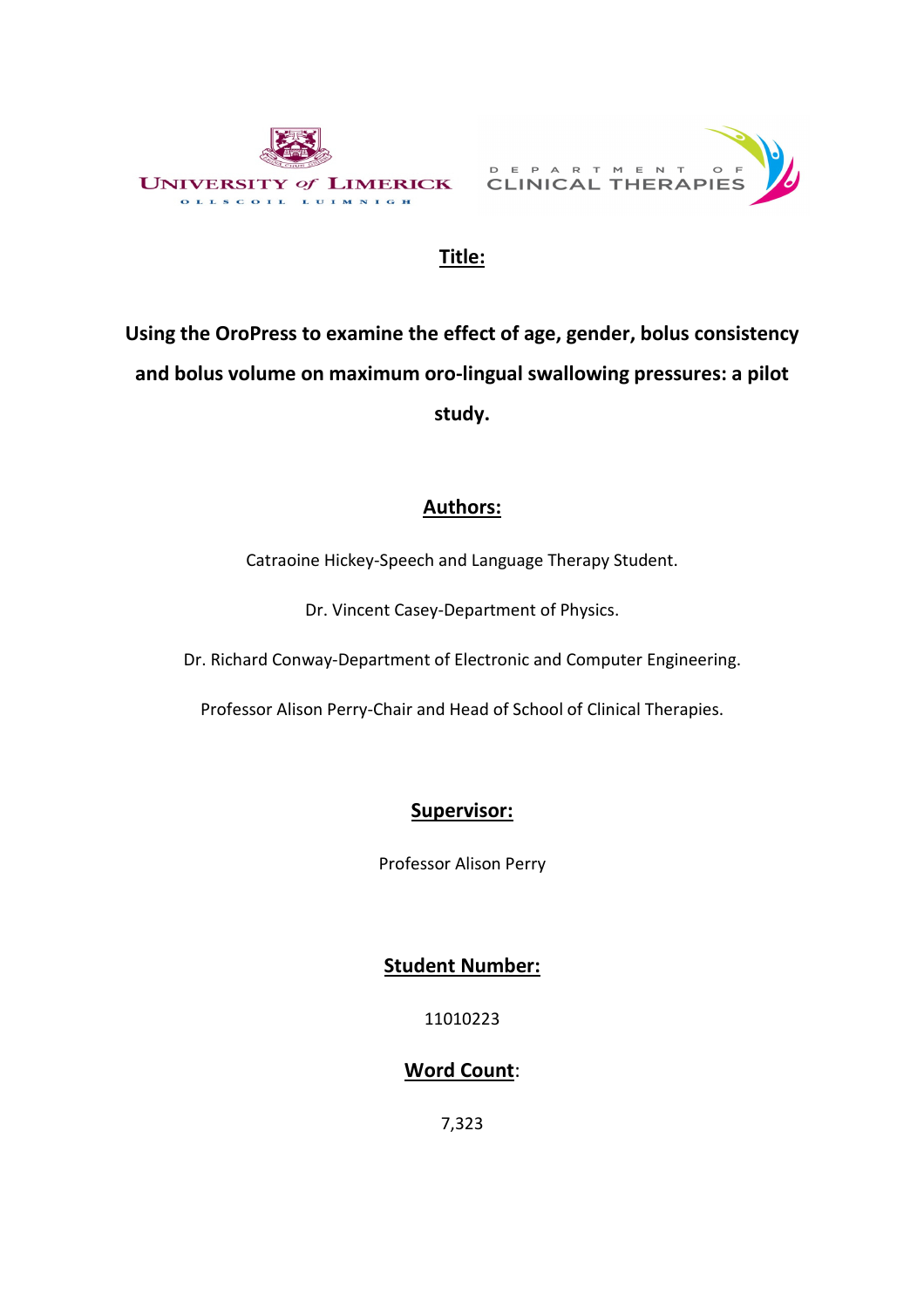### Acknowledgments

I would like to say a huge thank you to Professor Alison Perry, who has guided me throughout this project and has always very generously given her time and expertise whenever it was needed. I have learned a huge amount during these two years and I am so pleased that I was part of this research project.

I would like to thank the many members of this research team who have contributed to this pilot study. Those I would like to thank are Dr. Vincent Casey and Dr. Richard Conway for their hard work and continuous help and support throughout the project.

I would like to thank my two research partners, Carmel Ní Chualáin and Joanne McCormack for their support and friendship throughout the project. I thoroughly enjoyed working with you both.

I would also like to thank Mark Healy, from the Statistical Consulting Unit in the University of Limerick. I truly appreciate his help and guidance on how to carry out statistical tests on the data.

Finally, I would like to thank the many participants who participated in this study, many of whom were classmates. I appreciate not only your participation in this study but also your friendship and support.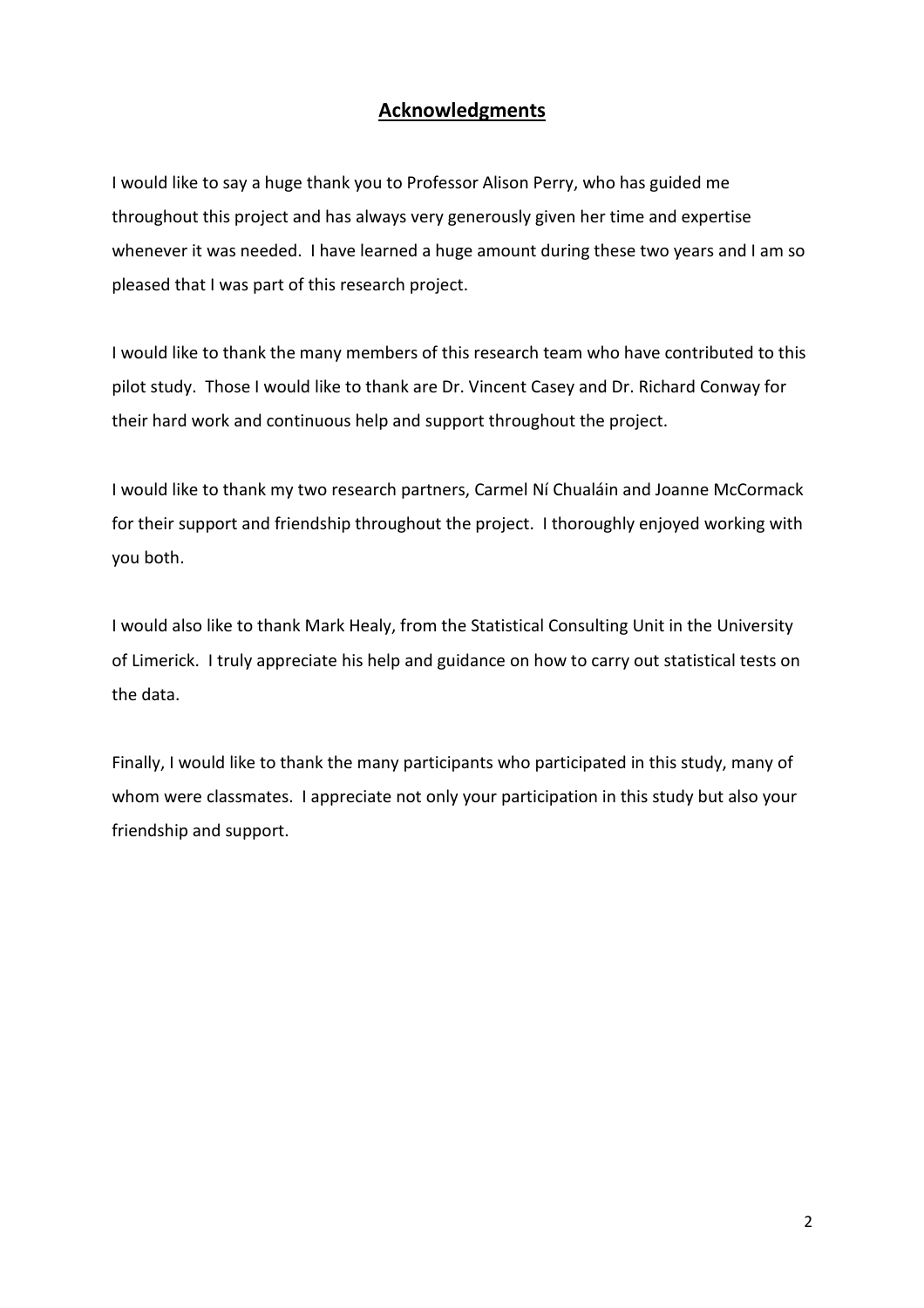### Abstract

### Background/Aim:

The tongue is the main organ which initiates swallowing. It generates sufficient pressure against the palate to clear bolus (food/liquid) safely through the oral cavity into the pharynx (Logemann, 1998). Previous literature on oro-lingual/tongue pressures generated during swallowing tasks have conflicted reports on how variables such as age, gender, bolus volume and consistency influence tongue pressures. The purpose of this study was to investigate the effects of these variables on maximum oro-lingual pressures generated during swallowing tasks.

### Method:

35 healthy males and females from different age groups (18-28, 29-38, 39-48, 49-58 and 59- 68) each performed three trials of 5ml liquid, 5ml semisolid, and 10ml liquid in random order. Each trial consisted of three swallows (nine swallows in total). The OroPress pressure sensor was adhered to the participants' hard palate which recorded oro-lingual pressures through a battery operated isolated system. This was connected to a laptop computer for data display and then recorded to file.

### Results:

The results of the study yielded no significant age effect on maximum oro-lingual pressures (p=0.773). In terms of gender effect, women displayed higher maximum oro-lingual pressures than men during swallowing, but it was statistically insignificant (p=0.509). Bolus condition results revealed a significant bolus consistency effect with semisolids producing higher maximum oro-lingual pressures than liquids (p=0.004). In conclusion, these results will add to the database on oro-lingual pressures during normal swallowing using the new OroPress tool.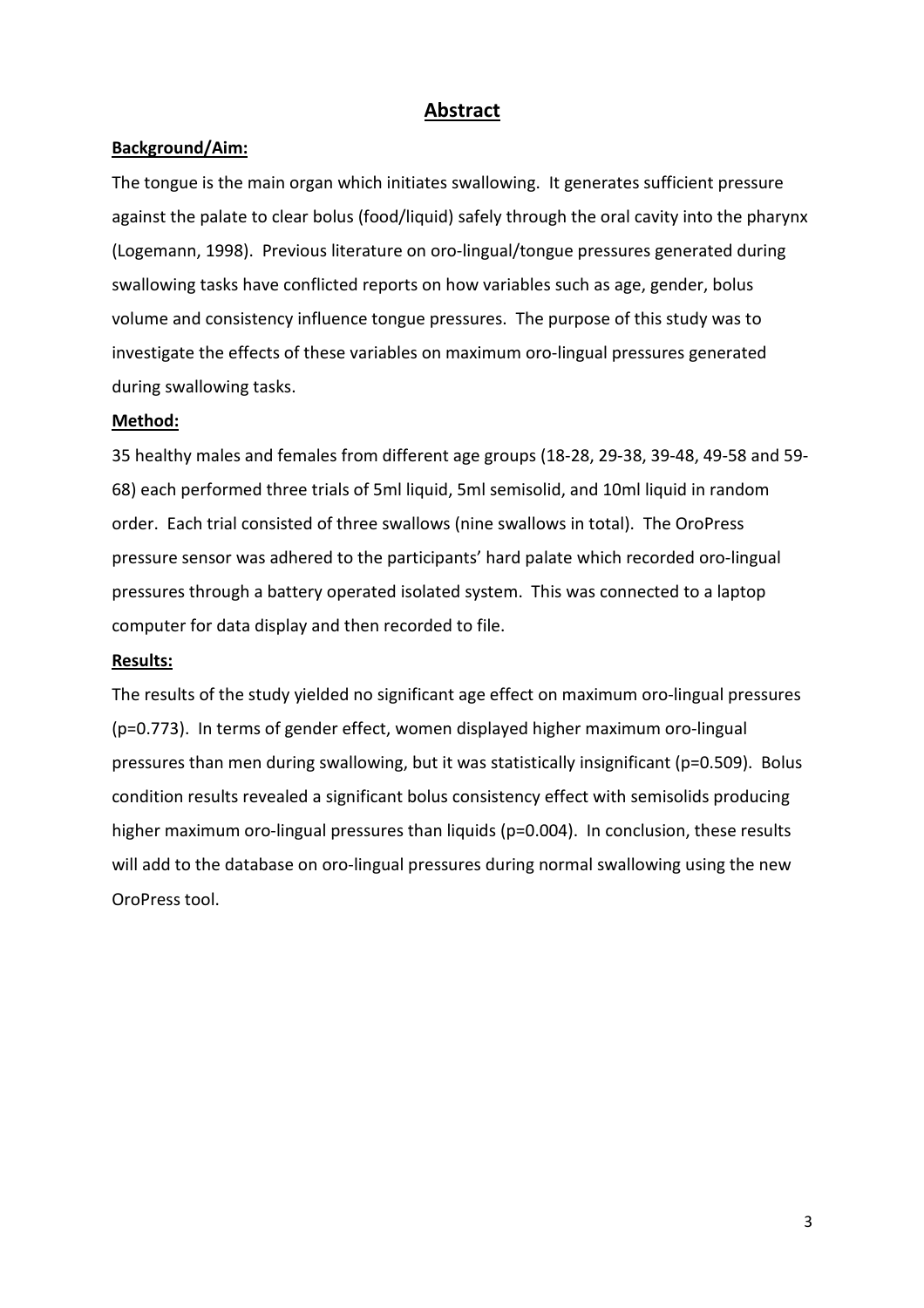# Table of Contents

|                                                | Page |
|------------------------------------------------|------|
| List of Figures                                | 6    |
| List of Tables                                 | 7    |
| List of Appendices                             | 8    |
| Chapter 1: Introduction                        | 9    |
| Aims of the study                              | 9    |
| The role of the tongue in swallowing           | 9    |
| Organisation of the study                      | 10   |
| Background                                     | 10   |
| Conclusion                                     | 12   |
| Chapter 2: Research Aims and Hypotheses        | 13   |
| Hypotheses                                     | 13   |
| Hypothesis 1                                   | 13   |
| Rationale                                      | 13   |
| Hypothesis 2                                   | 13   |
| Rationale                                      | 13   |
| Hypothesis 3                                   | 13   |
| Rationale                                      | 13   |
| Chapter 3: Methods and Materials               | 14   |
| <b>Ethical Committee Approval</b>              | 14   |
| Participants                                   | 14   |
| <b>Inclusion Criteria</b>                      | 15   |
| <b>Exclusion Criteria</b>                      | 15   |
| <b>Recruitment Procedure</b>                   | 15   |
| Materials                                      | 16   |
| List of Materials                              | 16   |
| Data Collection                                | 17   |
| <b>Equipment and Participation Preparation</b> | 18   |
| <b>Equipment and Method</b>                    | 18   |
| <b>Swallowing Procedure</b>                    | 19   |
| Confidentiality                                | 20   |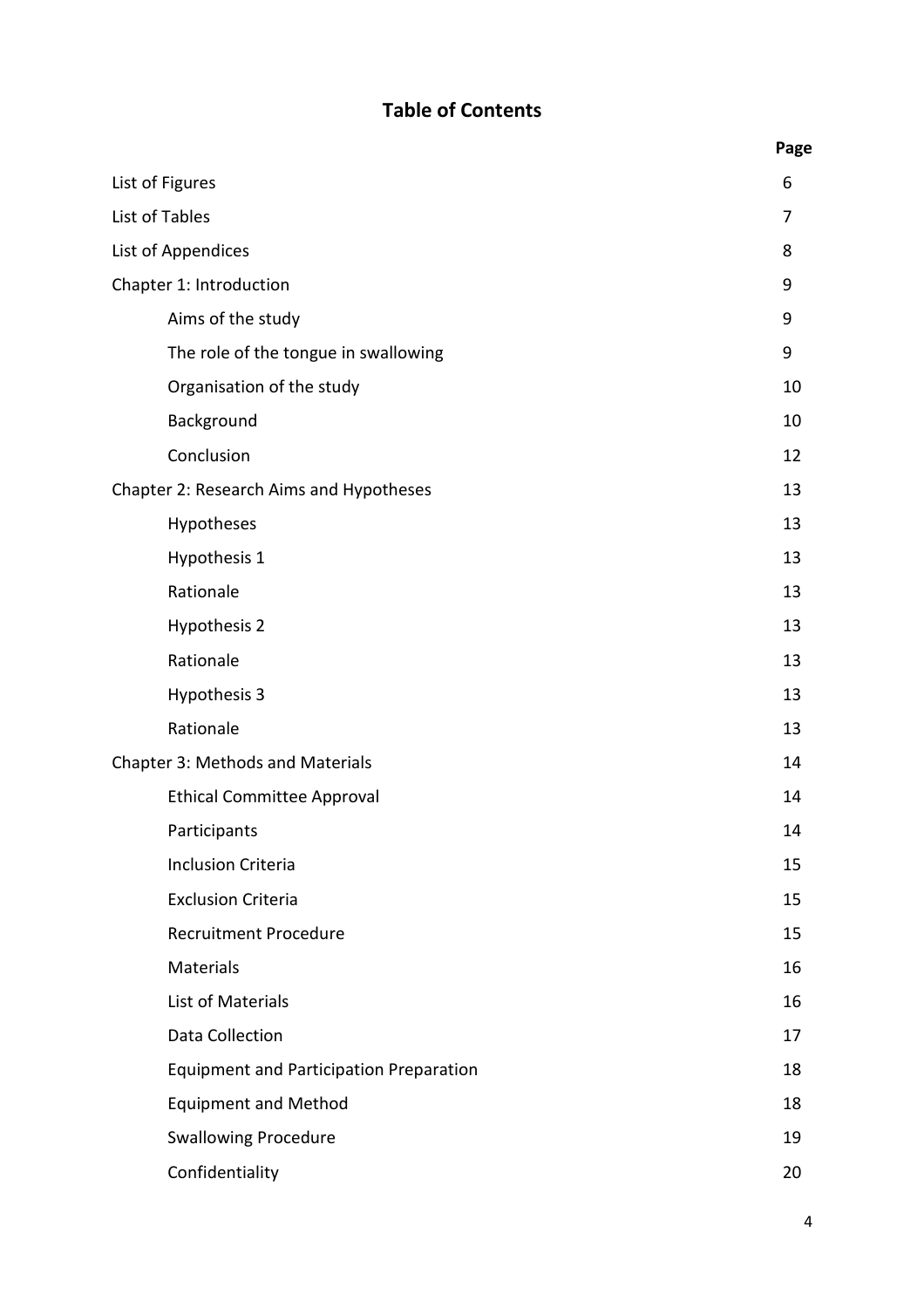| Data Management                                                 | 20 |
|-----------------------------------------------------------------|----|
| Research Design                                                 | 21 |
| Data Screening                                                  | 22 |
| <b>Descriptive Statistics</b>                                   | 23 |
| Alpha Level                                                     | 23 |
| <b>Detecting Systematic Bias</b>                                | 23 |
| <b>Investigating Reliability</b>                                | 23 |
| Detecting Effects of Different Variables                        | 24 |
| Chapter 4: Results                                              | 26 |
| Data Screening                                                  | 26 |
| <b>Descriptive Statistics</b>                                   | 26 |
| <b>Systematic Bias</b>                                          | 27 |
| Range and Variability of Maximum Oro-Lingual Pressures          | 28 |
| Reliability                                                     | 30 |
| <b>Test-Retest</b>                                              | 30 |
| Effects of Different Variables on Maximum Oro-Lingual Pressures | 31 |
| Age Effect                                                      | 31 |
| <b>Gender Effect</b>                                            | 32 |
| <b>Effect of Bolus Volume and Bolus Consistency</b>             | 34 |
| <b>Swallow Patterns</b>                                         | 35 |
| <b>Bolus Residue</b>                                            | 35 |
| <b>Summary of Key Findings</b>                                  | 36 |
| <b>Chapter 5: Discussion</b>                                    | 38 |
| Stability                                                       | 39 |
| Variable Effects on Maximum Oro-Lingual Pressures               | 39 |
| Age Effect                                                      | 39 |
| <b>Gender Effect</b>                                            | 39 |
| <b>Bolus Volume and Bolus Consistency Effect</b>                | 40 |
| Chapter 6: Conclusion and Future Directions                     | 42 |
| References                                                      | 43 |
| Appendices                                                      | 46 |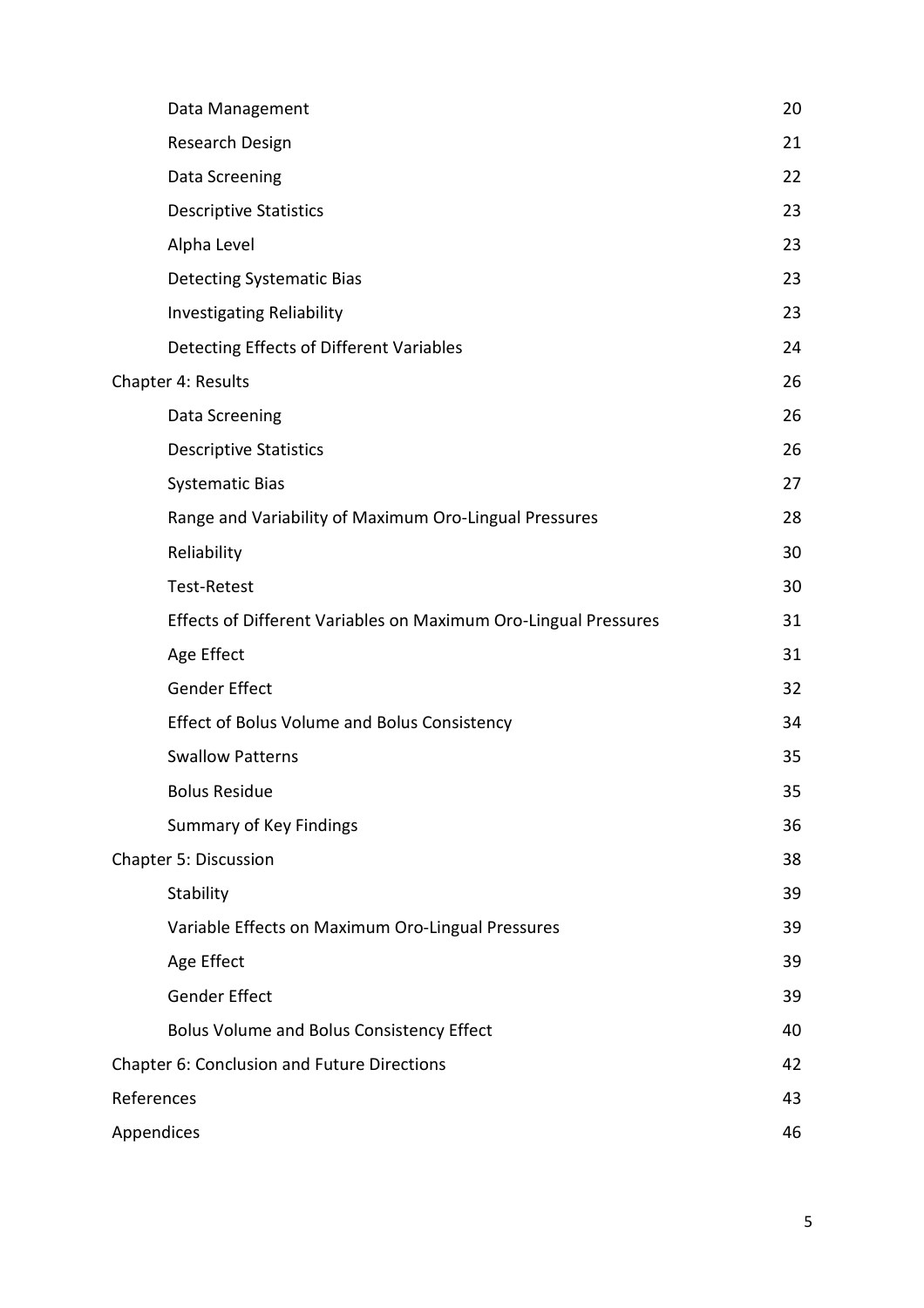# List of Figures

|          | Page |
|----------|------|
| Figure 1 | 16   |
| Figure 2 | 19   |
| Figure 3 | 21   |
| Figure 4 | 28   |
| Figure 5 | 34   |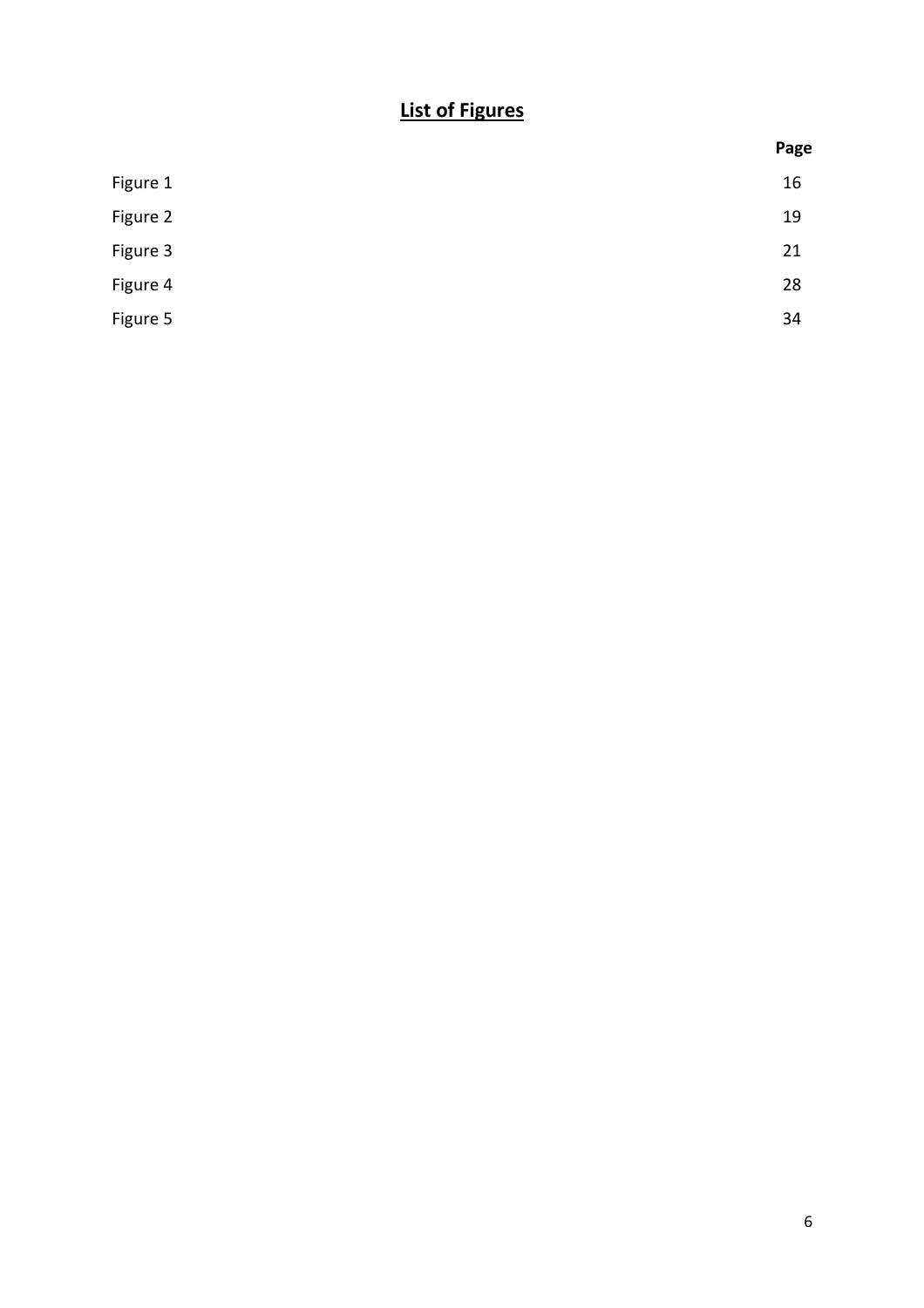# List of Tables

|          | Page |
|----------|------|
| Table 1  | 14   |
| Table 2  | 21   |
| Table 3  | 22   |
| Table 4  | 24   |
| Table 5  | 26   |
| Table 6  | 27   |
| Table 7  | 29   |
| Table 8  | 29   |
| Table 9  | 30   |
| Table 10 | 31   |
| Table 11 | 33   |
| Table 12 | 35   |
| Table 13 | 36   |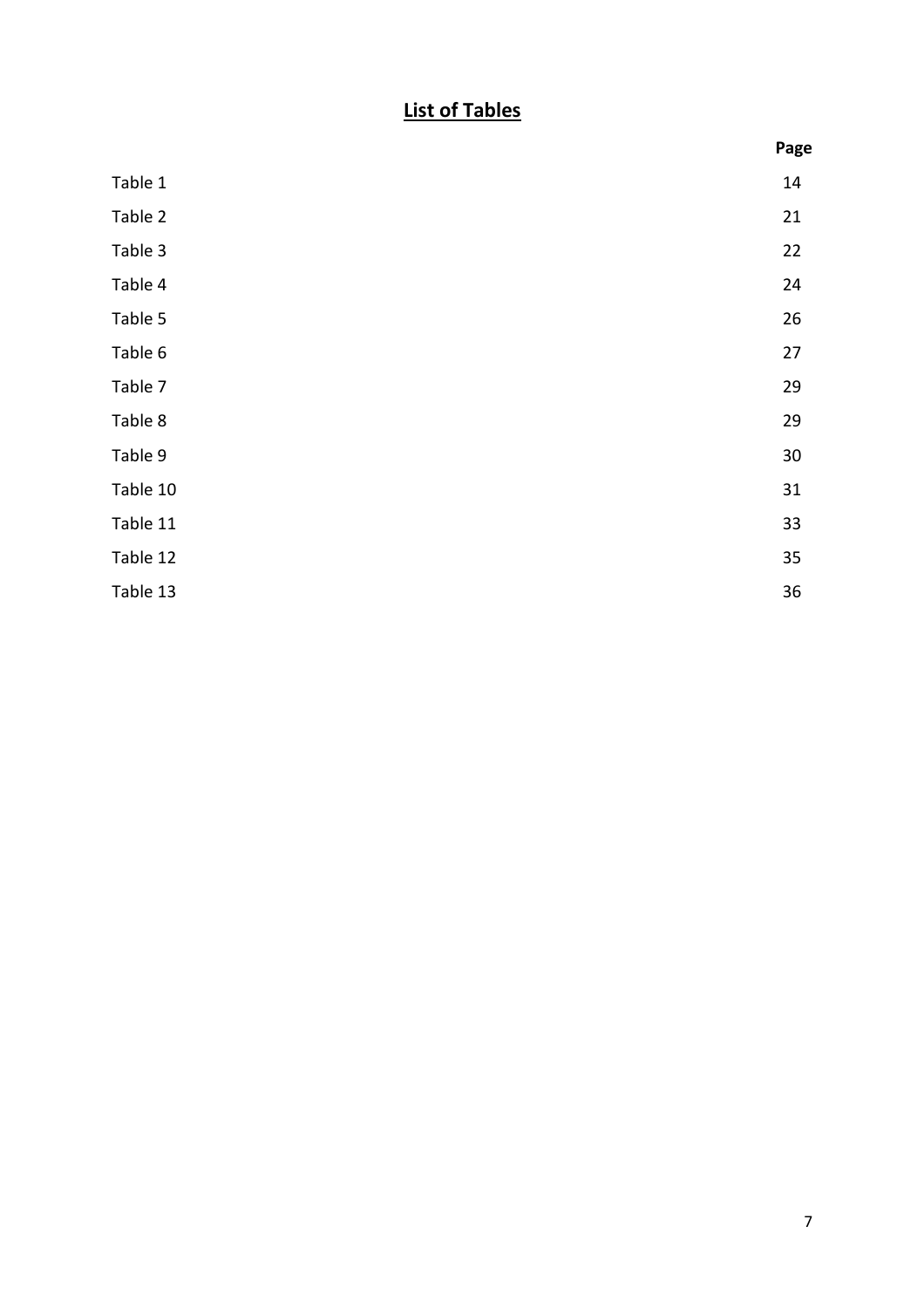# List of Appendices

|            | Page |
|------------|------|
| Appendix A | 48   |
| Appendix B | 49   |
| Appendix C | 50   |
| Appendix D | 53   |
| Appendix E | 54   |
| Appendix F | 57   |
| Appendix G | 60   |
| Appendix H | 66   |
| Appendix I | 67   |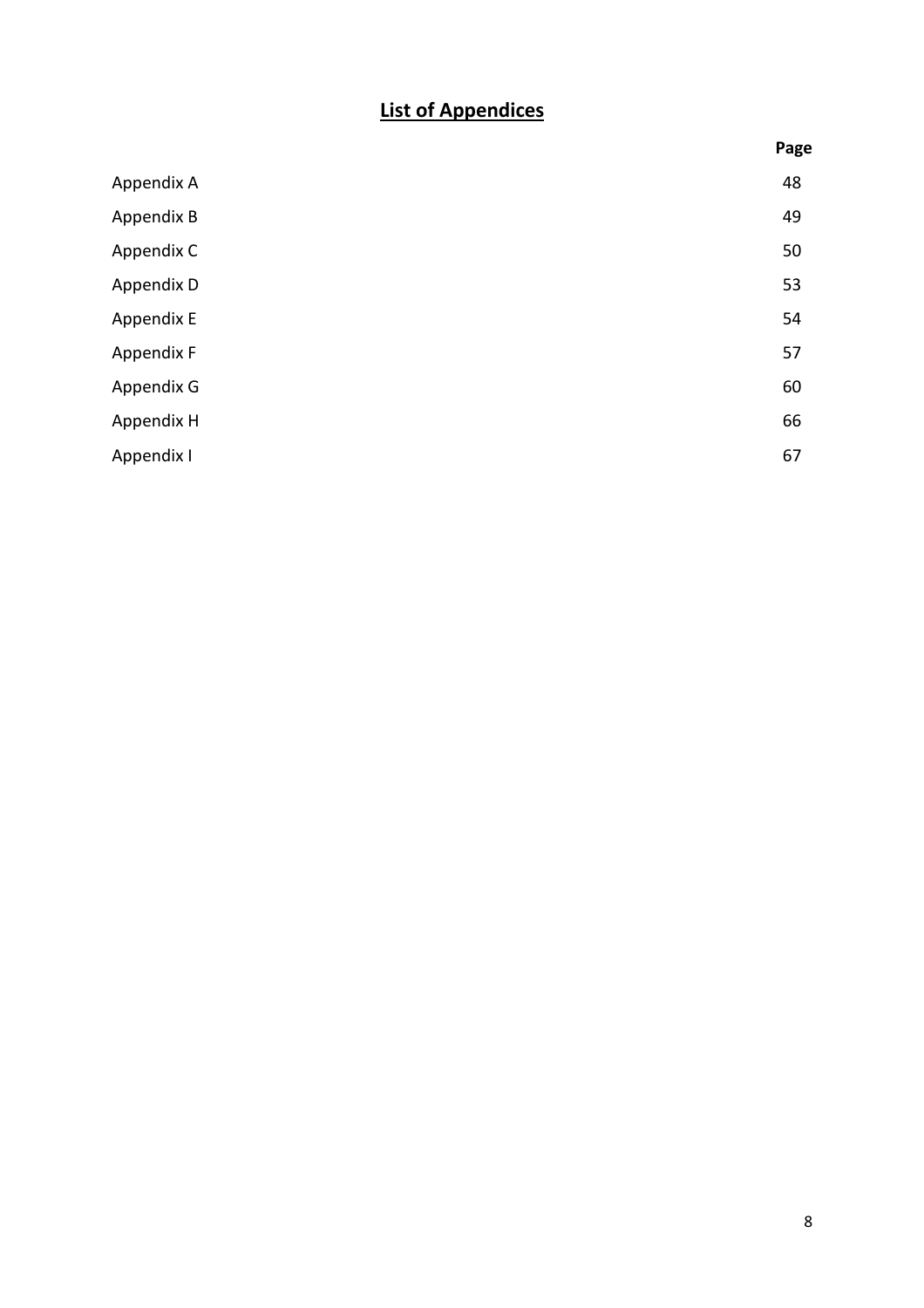### Chapter 1: Introduction

This pilot study was designed to evaluate the psychometric properties of a new dynamic pressure measurement tool called the OroPress. This tool was used to record oral tongue pressures during isometric tasks (tongue 'pushing' against a sensor) and during the oral phase of swallowing boluses of known sizes, consistencies.

In this study information about the utility of the OroPress, when used to record swallowing pressures generated by people who do not have dysphagia (swallowing/ eating problems) were examined. Recording norm data is a necessary first step when designing a tool to measure tongue pressures with people who have dysphagia.

#### The aims of this study were to:

1. Examine the stability, reliability and validity (also known as psychometric properties) of the OroPress when it was used to measure dynamic tongue pressure in normal adults.

2. Determine the range and variability of the maximum tongue pressure recorded, from a sample of normal adults across age, gender, bolus consistency and bolus volume.

In order to undertake this study, the tongue and its function in swallowing needed to be understood.

#### The role of the tongue in swallowing:

Logemann (1998) describes the tongue's function as generating pressure against the palate to clear a bolus (food/liquid) safely through the oral cavity into the pharynx. There are four stages to swallowing which involve "fine neuromotor coordination of the upper aerodigestive tract and both cortical and brain stem control" (Miller 1982 cited in Logemann 1998, p. 39). Logemann (1984) describes the importance of tongue mobility, which assists mastication, when he states that without normal tongue range and motion, normal chewing and swallowing would be impossible.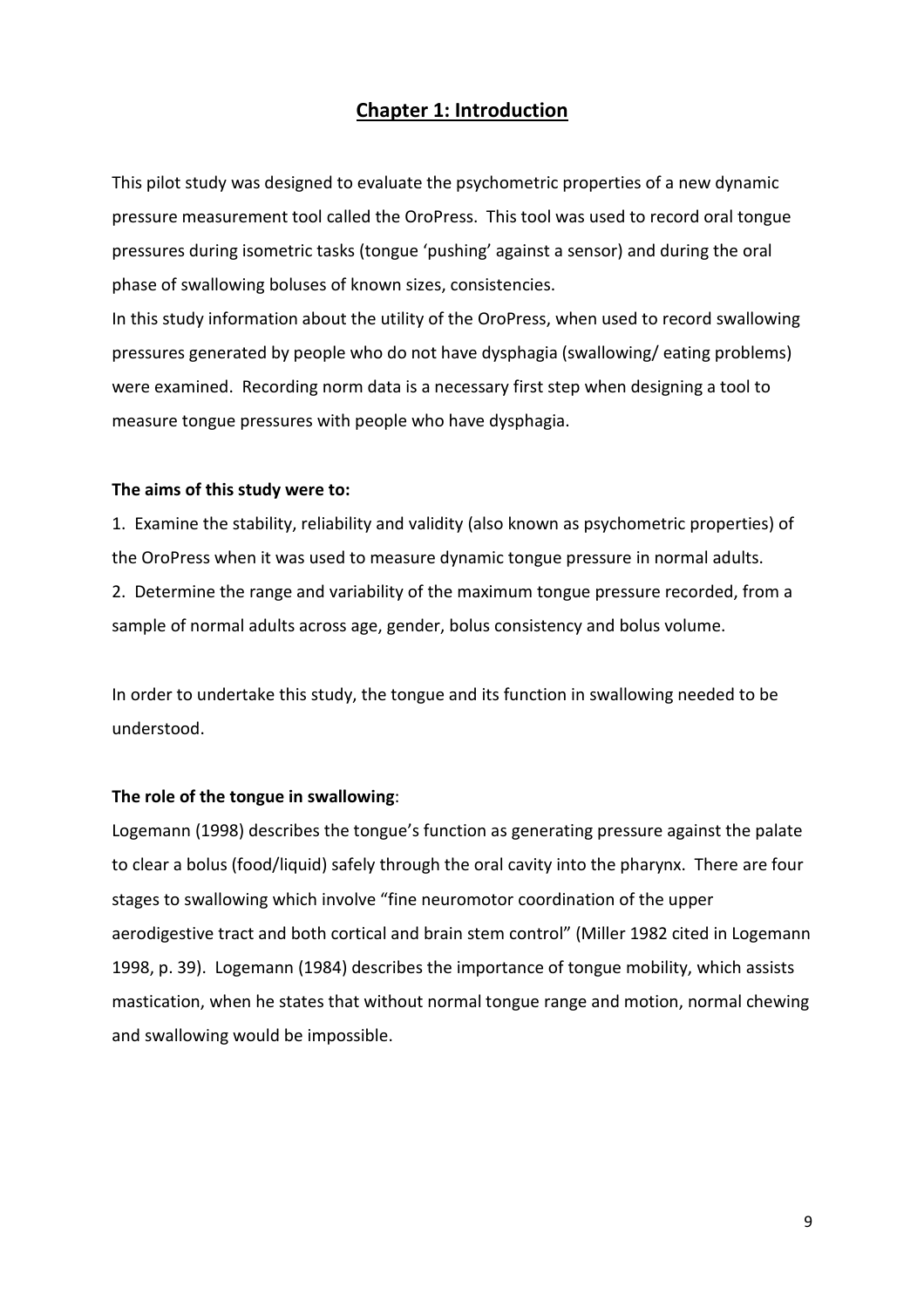#### Organisation of study:

The study was divided into three parts with each student being allocated one. This report addresses how four variables - age, gender, bolus volume and bolus consistency - affect maximum oro-lingual pressures generated during swallowing tasks. The background literature on these variables was considered and is reported on as follows.

#### Background:

The background studies will be discussed regarding the variables of age, gender, bolus consistency and bolus volume.

Youmans and Stierwalt (2011) studied normal swallow acoustics using an accelerometer taped to each participant's neck to record acoustic information about the pharyngeal phase of swallowing. The researchers had a large sample, with 48 males and 48 females, aged from 20 to over 60 years. Results indicated an increasing pharyngeal swallowing duration with increasing age, bolus consistency and bolus volume. In addition, an increased duration to peak intensity with advancing age was found, as well as with more versus less viscous boluses. Men and older people produced higher peak intensities and peak frequencies than did women and younger aged participants. Thin liquids were produced with more intensity than honey or more viscous boluses, and with greater intensity than soft solids. Larger volumes resulted in greater peak frequency values. Swallowing was highly variable across participants, and this difference was more pronounced in the elderly participants. In a prior study by Youmans et al (2009) with 96 participants of equal gender, aged 20-79 years, mean anterior tongue pressures during swallowing tasks were recorded using the Iowa Oral Performance Instrument (IOPI). There were no significant age effect or age and gender interaction, which corresponds with other researchers (Nicosia et al 2000; Robbins et al 1992). Youmans et al (2006) found similar results using the IOPI. However, there was a significant gender effect in the study by Youmans et al (2009) with women producing significantly higher pressures than men. This has not been supported by previous researchers. There were significant statistical differences found when examining the relationship across increasing oro-lingual pressures and increasing bolus volumes and consistencies (Youmans et al 2009).

10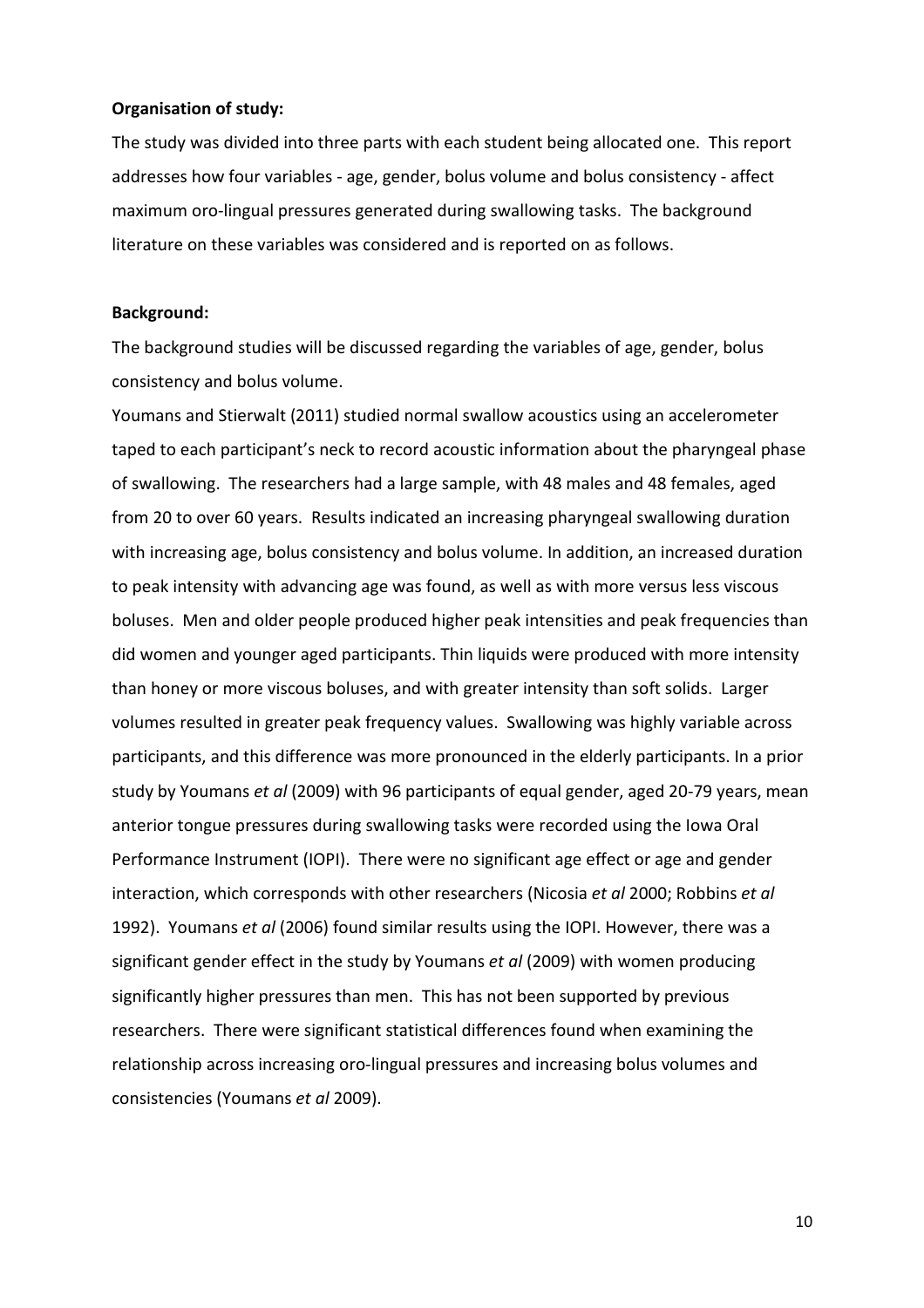Hind et al (2005) examined the effects of intraoral pressure on normal younger and older swallow patterns using the 3 bulb pressure sensors from the Kay Swallowing Workstation (KSW). There was a small sample of 12 participants and an unequal representation of each gender. The results of the study indicated that younger subjects cleared boluses from the oral cavity faster than did older subjects when swallowing semisolids and when insructed to 'swallow hard' – a result which is consistent with the work of Robbins et al (1992) who found that younger subjects swallowed faster than did older subjects.

Steel et al's (2010) study was to confirm whether tongue-palate pressures are modulated across bolus consistency. Twenty adults took five sips in a row from a cup containing approximately 150 ml of either water or nectar-thick juice water. It was demonstrated that tongue-palate pressure amplitude modulation did not occur for nectar-thick swallows compared to thin liquid swallows. Modulation did, however, occur with respect to the tongue-palate contact surface area and duration of pressure. Steel et al (2010) stated that this study was undertaken in order to characterise these modulations in healthy young adults as a precursor to determining whether similar patterns exist in healthy seniors or in individuals with dysphagia.

Furuya et al's (2012) study to examine tongue pressure production while swallowing water and pudding and during dry swallowing used a sensor sheet system, which measured five measurement points in the palate. The researchers documented ten healthy participants of both genders while swallowing pudding and during a dry swallow. The duration of tongue pressure tended to increase at all surface areas, except for the posterior-median part. The maximal tongue pressure was significantly higher when swallowing pudding compared to swallowing water at all areas, except for the posterior-median part. The integrated value of tongue pressure was significantly higher when swallowing pudding than when swallowing water at all areas, except for the posterior-median part. Effort was generally greater when dry swallowing than when swallowing water. It was reported that more effort was required for dry swallowing. From these results, it was considered the sequential order, the duration, and the tongue pressure production changed according to the swallowing conditions (liquid swallowing, semisolid swallowing, and dry swallow).

11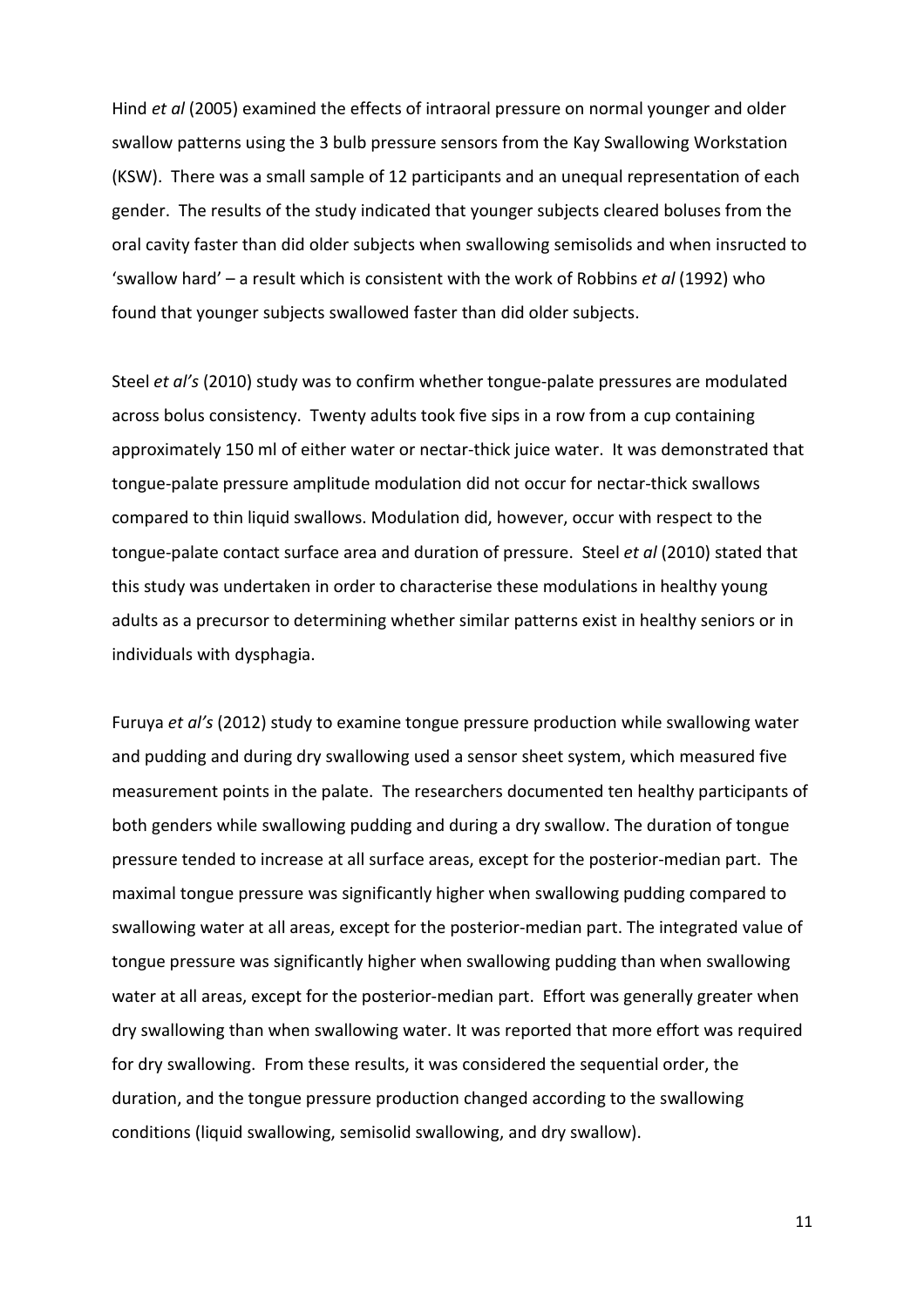In their study on tongue-palate interactions during swallowing, Kieser et al (2010) reported that pressure patterns were consistent within individuals, irrespective of bolus size or consistency. The limitations to this study included a small sample size (six participants) and limited numbers of swallows per participant. They state that, "In contrast to previous studies, our work suggests that it is a combination of positive (push) and negative (pull) pressures that are involved in bolus transport towards the pharynx" (Kieser et al 2010, p. 99). From related studies such as that by Shaker et al (1988), to examine how the tongue handles different bolus sizes during the oral phase of deglutition, it was found that "the generation of lingual pressure was more influenced by bolus viscosity than bolus volume" (Shaker et al 1988, p. 101). Similar results have been reported by Miller and Watkin (1996), who showed that there were significant increases in tongue force when bolus viscosity was increased, but that these increases were not matched for increased bolus volume.

#### Conclusions:

Age has not been shown to have an effect on swallowing pressure or on the time taken to reach peak swallowing pressures. There are conflicting reports regarding gender effect. Researchers have not shown a significant bolus volume effect on swallowing pressures. For bolus consistency, researchers have demonstrated that, when bolus consistency increased, there was a corresponding significant increase in oro-lingual pressure.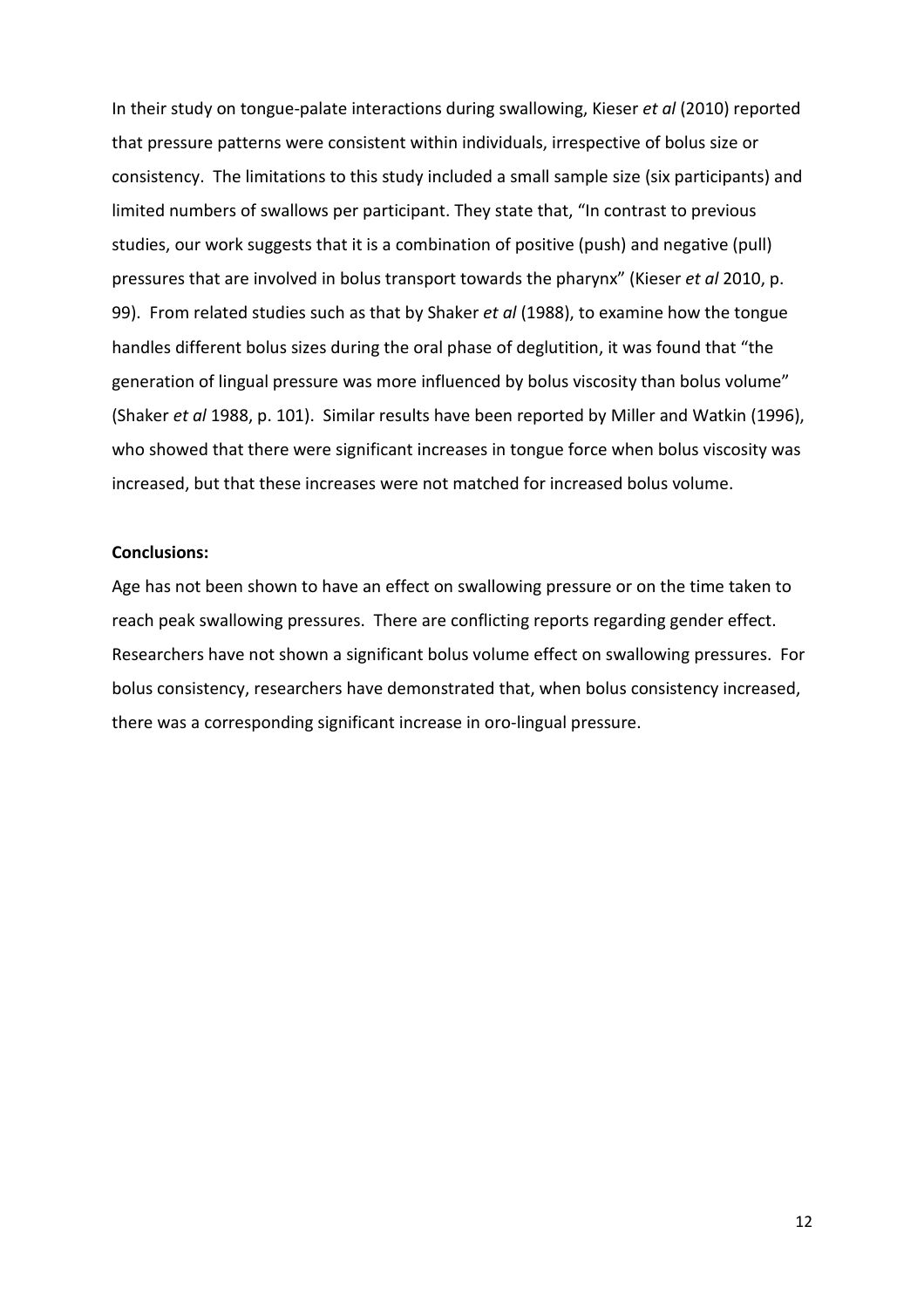### Chapter 2: Research Aims and Hypotheses

Aim:

The purpose of this study was to investigate the effects of age, gender, bolus volume and bolus consistency on maximum oro-lingual pressures generated during normal swallowing

### Hypotheses:

Hypothesis 1 There will be no significant differences in recorded maximum oro-lingual pressures across age groups during normal swallowing.

Rationale: No significant differences in recorded swallow pressures have been shown between younger and older participants when swallowing boluses of different sizes and consistencies (Nicosia et al 2000; Youmans et al 2009).

Hypothesis 2: There will be a significant gender difference in maximum oro-lingual pressures during normal swallowing, with women generating higher maximum swallowing pressures.

Rationale: There been conflicting reports about the effect of gender on swallowing pressures. In one study women produced significantly higher maximum swallowing pressures than men (Youmans et al 2009).

Hypothesis 3: There will be higher maximum oro-lingual pressures for swallowing thicker (semisolid or ss) consistency boluses compared to swallowing liquid boluses of the same size.

Rationale: Maximum swallowing pressures for thicker boluses (honey thick) have been shown to be significantly higher than for thin liquid boluses (Youmans et al 2006).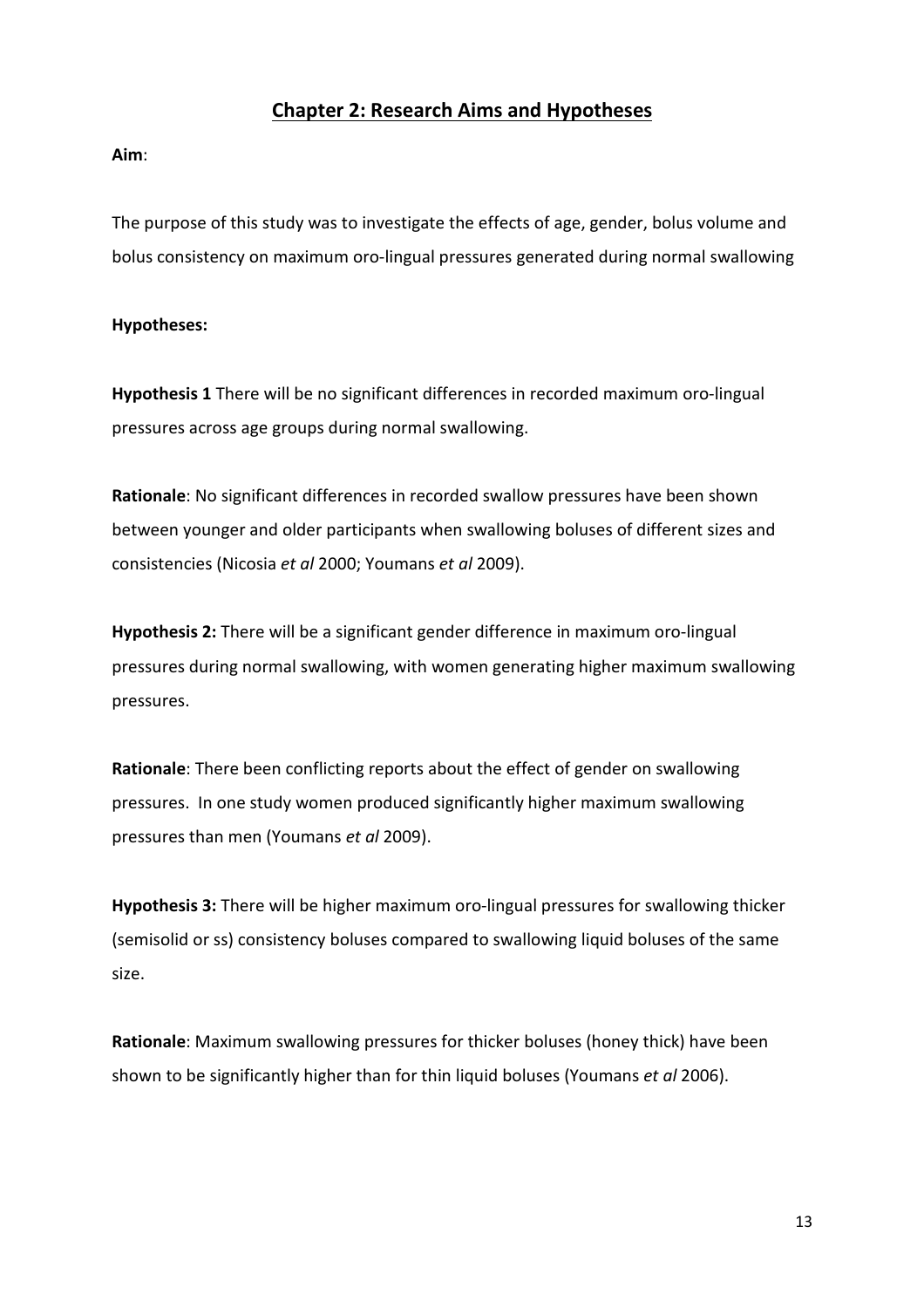## Chapter 3: Methods and Materials

### Ethical Committee Approval:

Ethical approval was obtained from the Human Ethics Committee at the University of Limerick prior to study commencing.

### Participants:

Thirty five participants were recruited from the local area surrounding the University of Limerick. The participants consisted of seventeen males from 18 to 63 years old and eighteen females, from 19 to 70 years old. These participants were divided into five decades: 18-28, 29-38, 39-48, 49-58 and 59-68 years.

#### Table 1

#### Age groups and gender of participants

|                  | Gender                 |                          |  |
|------------------|------------------------|--------------------------|--|
| <b>Age Group</b> | Male (Total $n = 17$ ) | Female (Total $n = 18$ ) |  |
| 18-28            | 6                      | 8                        |  |
| 29-38            | $\overline{a}$         | 3                        |  |
| 39-48            | $\overline{2}$         | $\overline{2}$           |  |
| 49-58            | 1                      | 3                        |  |
| 59-68            | 4                      | 2                        |  |

n = number of participants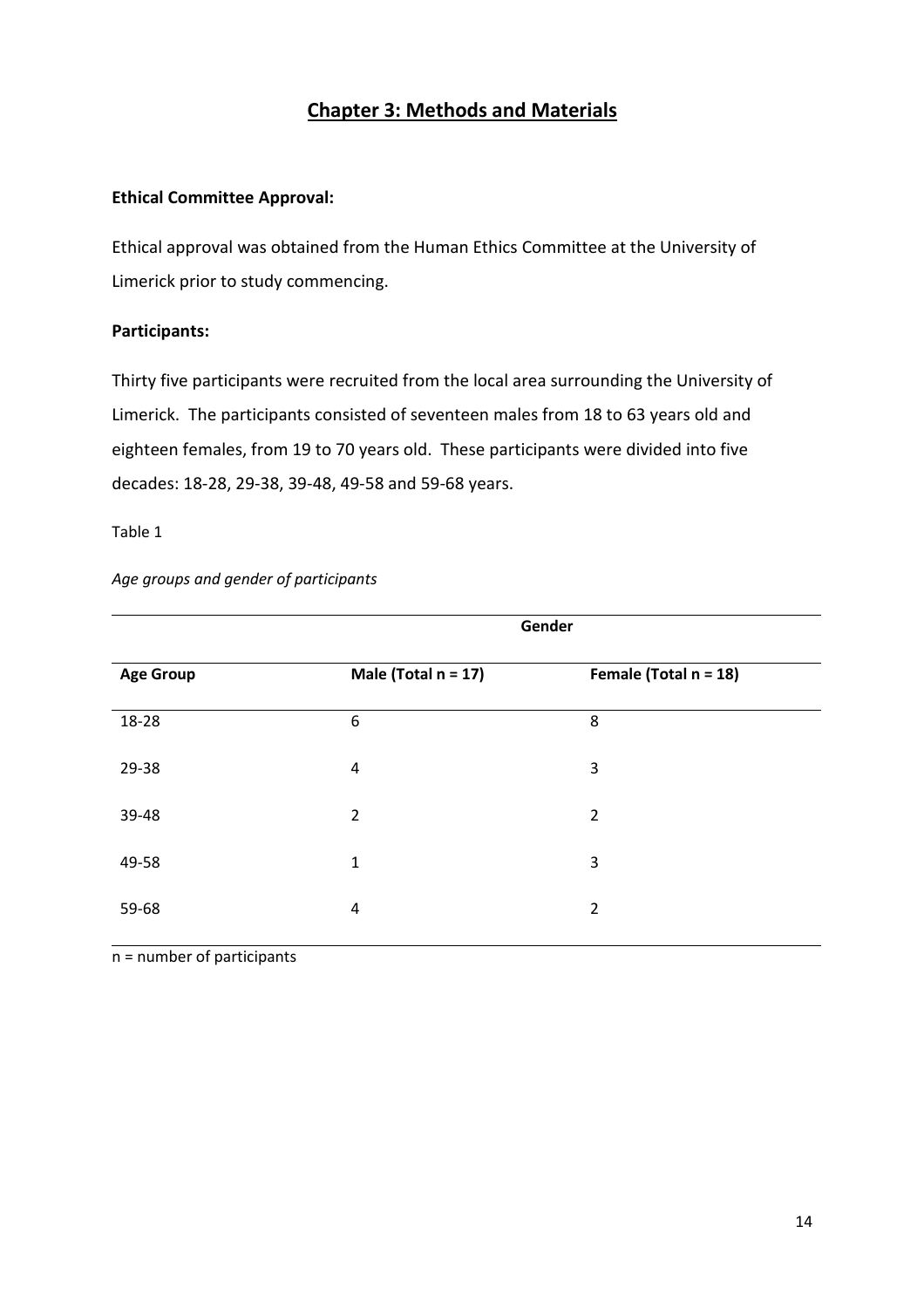### Inclusion Criteria:

Participants were included if they: (i) were able to complete the required tasks and (ii) gave written informed consent to participation in the study.

### Exclusion Criteria:

Participants were excluded if they had: (i) a history of swallowing and/or speech disorders (ii) a medical condition or use of medications that may affect swallowing; (iii) any structural or functional oral peripheral abnormality; (iv) an overly sensitive gag reflex (i.e., gag reflex triggered in the middle portion of the anterior tongue) or (v) an inability to follow verbal commands.

### Recruitment Procedure:

Participants were recruited using any of the following procedures: (i) verbal request to friends and colleagues at UL; (ii) written letters and emails to friends and colleagues at UL.; (iii) letters and emails to presidents of volunteer groups and organisations around the Limerick area (see appendix A) or (iv) advertisement posters placed around UL and the local area (See appendix B). Participants were provided with a study information leaflet (see appendix C). The researcher verbally explained the data collection procedure during a face to face interview with the participant and then written informed consent was obtained from each participant (see appendix D).

To ensure confidentiality, data (both electronic and hard copy) from all participants were stored using a unique identification code to de-identify the participants.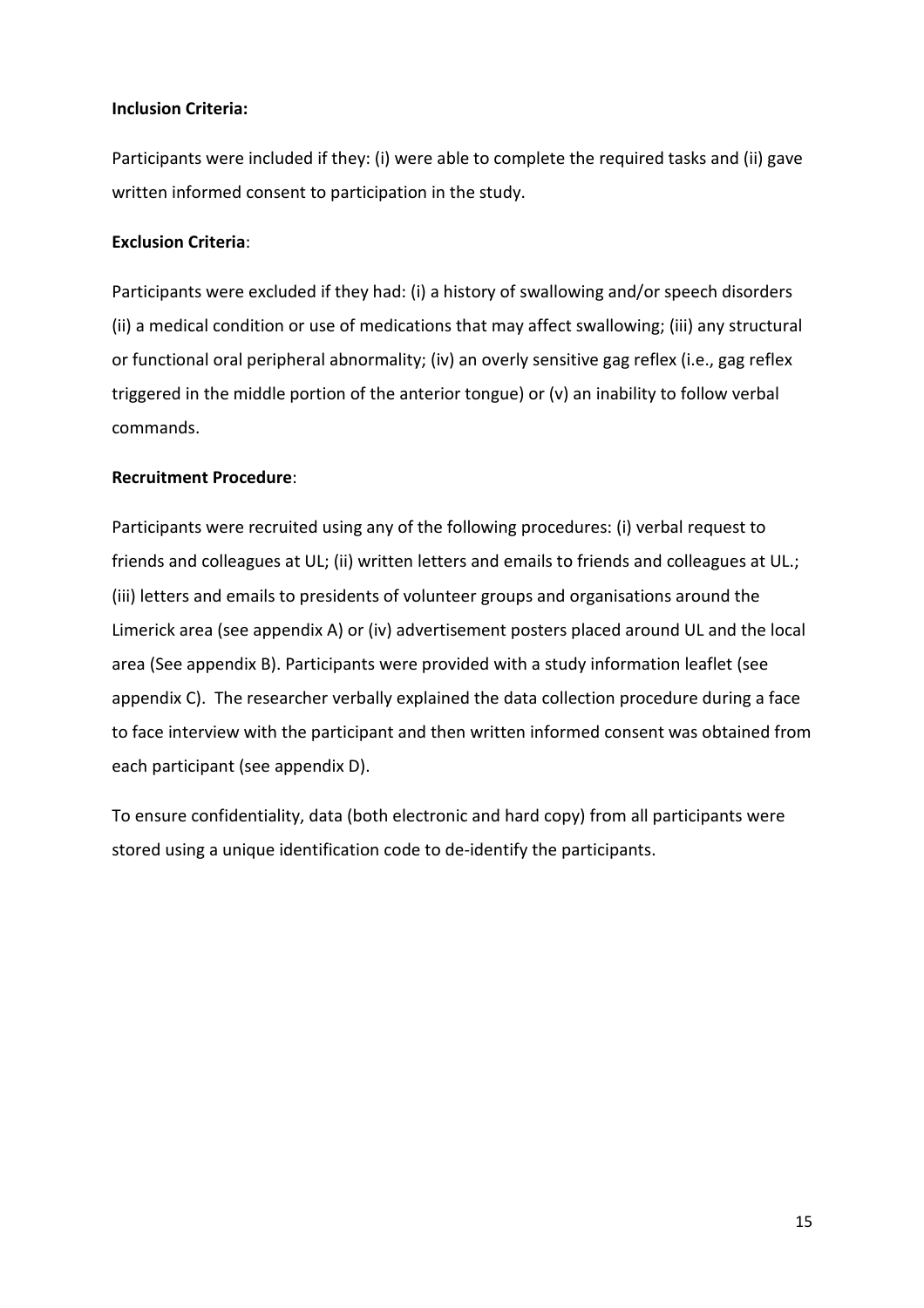### Materials:

The OroPress tool consisted of a pressure sensor implanted in a silicone sheath, which is adhered to a participant's hard palate and then attached to a headset

#### Figure 1

Table set-up with study materials listed below.



### List of materials needed:

Oropress system which contained laptop, headset, batteries and two tongue sensors.

Forms-Consent forms, information sheets, medical questionnaires, safety and utility questionnaires and pens for the participants to fill in before data collection.

Sterilisation kit- The OroPress sensor was sterilised between participants using a Tristel Trio50 system. This system has three impregnated wipes - pre-clean, sporicidal and rinse that are used in sequence and then disposed of.

Plastic teaspoons to transfer appropriate amount of custard into syringes.

Small plastic bags- To place sensors before and after data collection.

Randomisation order of bolus conditions.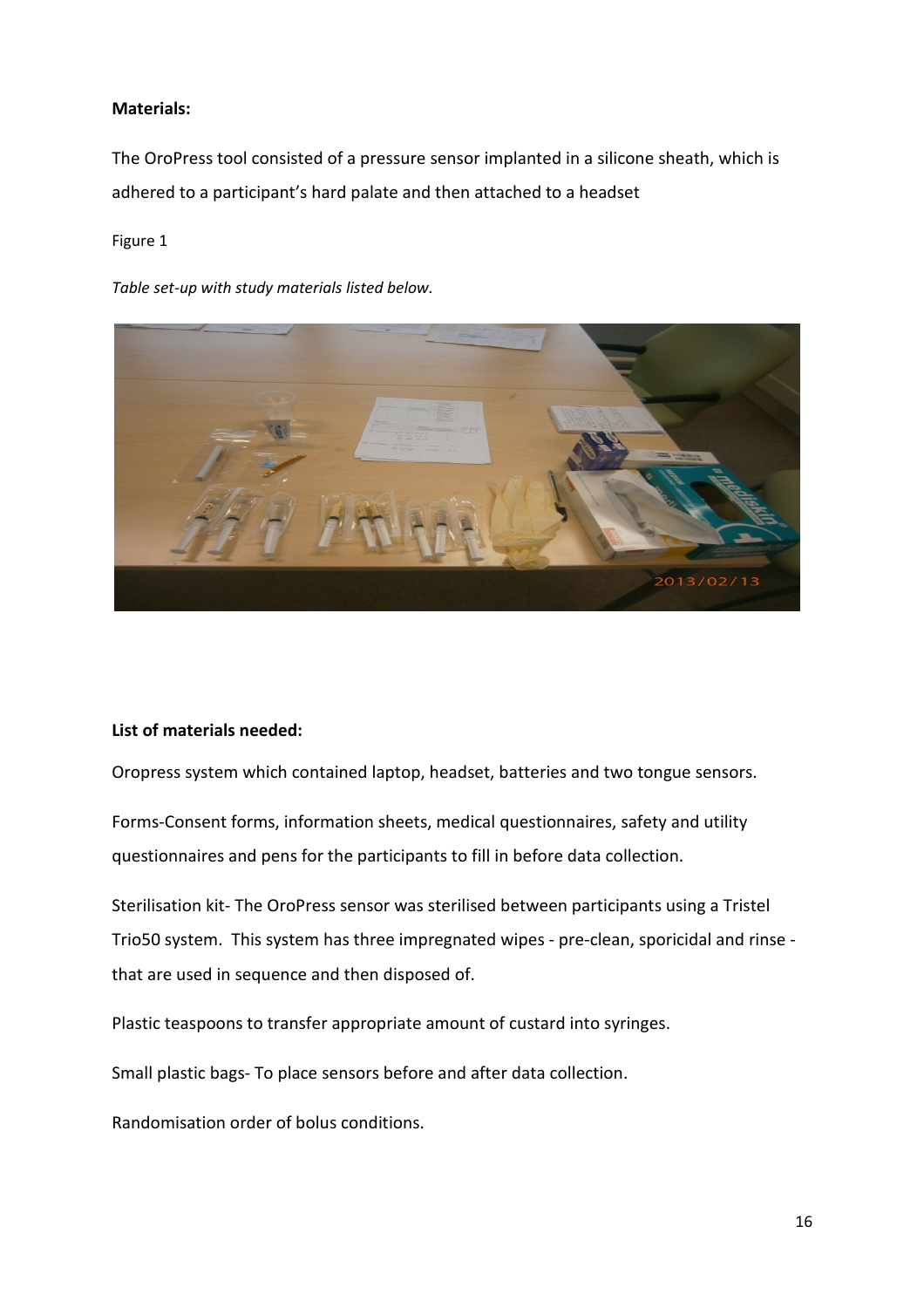Chair-In a standardised measured position for participant and chair for researcher. This is done using measuring tape and placing sticky tape on the floor to mark appropriate spot to place chair.

Coloured Disc-Fixed on the wall at a comfortable level to reduce head movement.

Latex Gloves-for the researcher to wear throughout the data collection.

Oro-motor form for researcher to use during examination.

Pen Torch and Tongue Depressor for Oro-motor exam.

Scissors-To cut the poligrip adhesive sheets to appropriate size for sensor.

Poligrip Denture Strips-To adhere the sensor to the participant's mouth.

Mineral Water-for practice swallow.

Custard- Three 5ml syringes filled with semisolid for each participant.

Water-Three 5ml and three 10ml syringes filled with liquid for each participant.

Digital Camera -To capture level of residue present on sensor after each trial.

Tissues -To alleviate residue surrounding the participant's mouth.

### Data Collection:

Three student researchers collected the data over a period of four days. There were three main activities for each researcher to complete. The sequence of data collection was as follows:

1. Setting up the computer and managing the data when recording.

2. Preparation for trials-making sure all the equipment is ready for use and all materials are set up on the data collection table.

3. Completing the oro-motor exam with the participant and carrying out the swallowing trials on the participant.

Each participant was briefed about the study using an information leaflet.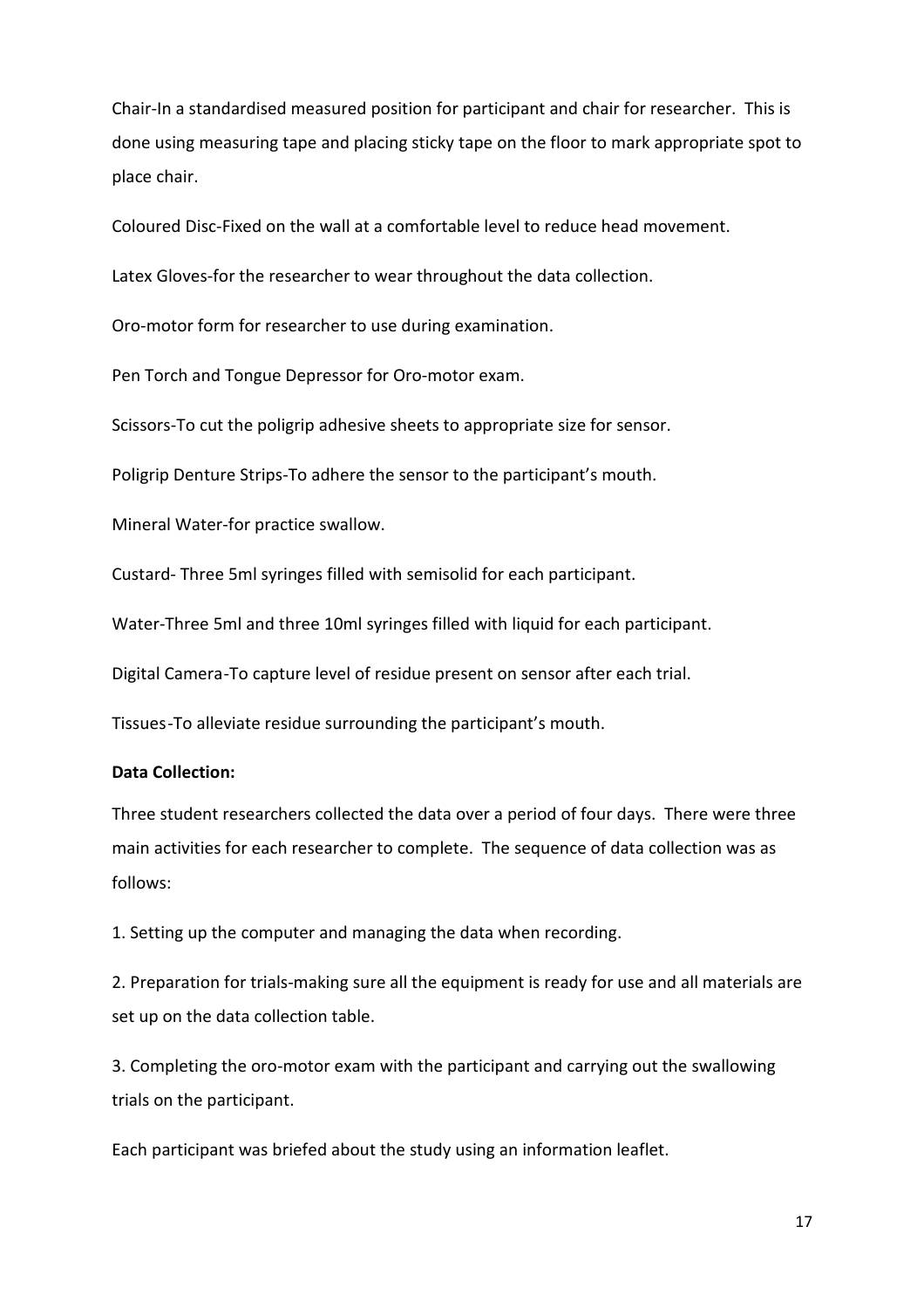Participants were screened using a medical questionnaire and, if they met inclusion criteria, an oro-motor was completed-(see appendices E and F).

#### Equipment and Participant Preparation:

Trials took place in a room in the Speech and Language Therapy (SLT) clinic at the University of Limerick. The OroPress sensors were sterilised as described above. Each sensor is factory-calibrated and includes an integrated thermometer to allow for temperature compensation. Confirmation of calibration was checked on each sensor prior to its use, using zero and 100 mmHg datum points.

#### Equipment and method:

Three x 5 ml syringes of water, 3 x 10 ml syringes of water and 3 x 5 ml syringes of custard, tissues, gloves, pen, forms, tongue pressure sensor, poligrip strips and a cup of water were placed on a clinic table.

Participants read their study information sheet and signed their informed consent. The researcher completed an oro-motor examination on the participant and assessed his/her gag reflex. If the participant was suitable for the study, he/she completed a medical questionnaire.

A participant was then seated in a chair at a standard distance from the wall where a coloured disc was attached at the eye level of the participant, to stabilise head movement.

The headset was placed on the participant. To increase adhesion, a poligrip strip was placed in water prior to attaching it to the reverse side of the sensor. The sensor was then attached to the headset and the battery operated system was switched on. The system was then connected to a laptop computer to display and record data. Each data file was stored under a header with subject identification, date and time stamps, and other relevant test data. The sensor was then attached to the hard palate, on the alveolar ridge, behind the upper teeth.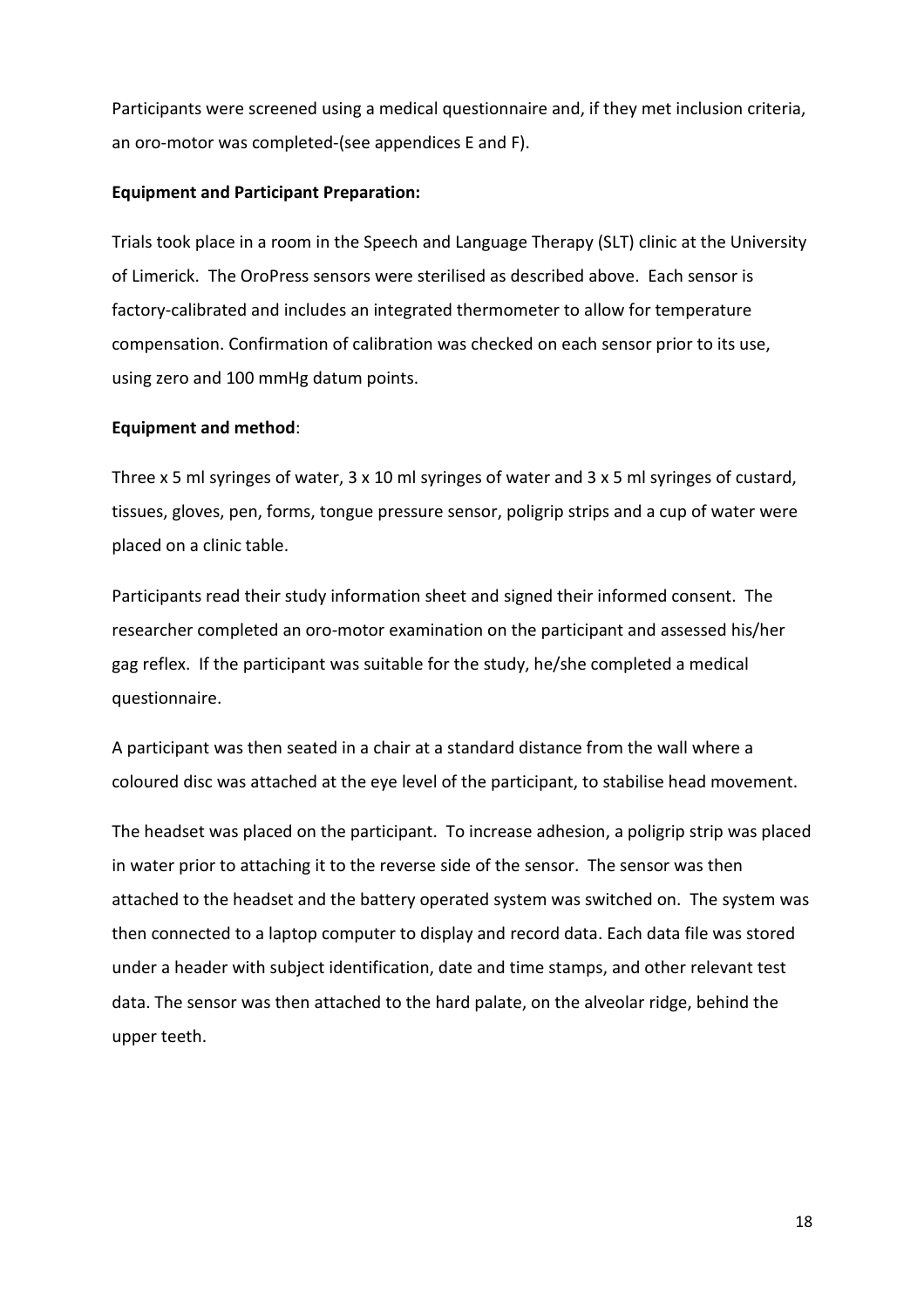#### Figure 2

Photograph of sensor attached to headset and connected to the laptop.



The researcher explained the procedure to a participant. A participant first sat in the chair, with feet flat on the ground, facing the disc on the wall. Each participant first had some practice trials using sips of water from a cup, to become familiar with the sensor in their mouth. The practice trials were not recorded.

### Swallowing Trial Procedure:

First, a measured bolus was presented to the participant. The person was instructed to keep their head still and to focus on swallowing the (food, fluid) as normally as possible.

They were then instructed to open their mouth, to hold the presented bolus in their mouth until the researcher said 'Swallow now, as one swallow.'

Each participant completed three swallows under each condition, in a random order of bolus size and consistency. In total, each participant completed nine swallows -three under each condition, (i.e., 5ml water, 5ml custard and 10ml water).

After each trial, a digital photograph of the sensor was taken and the amount of bolus residue was rated using a 3 point rating scale (below).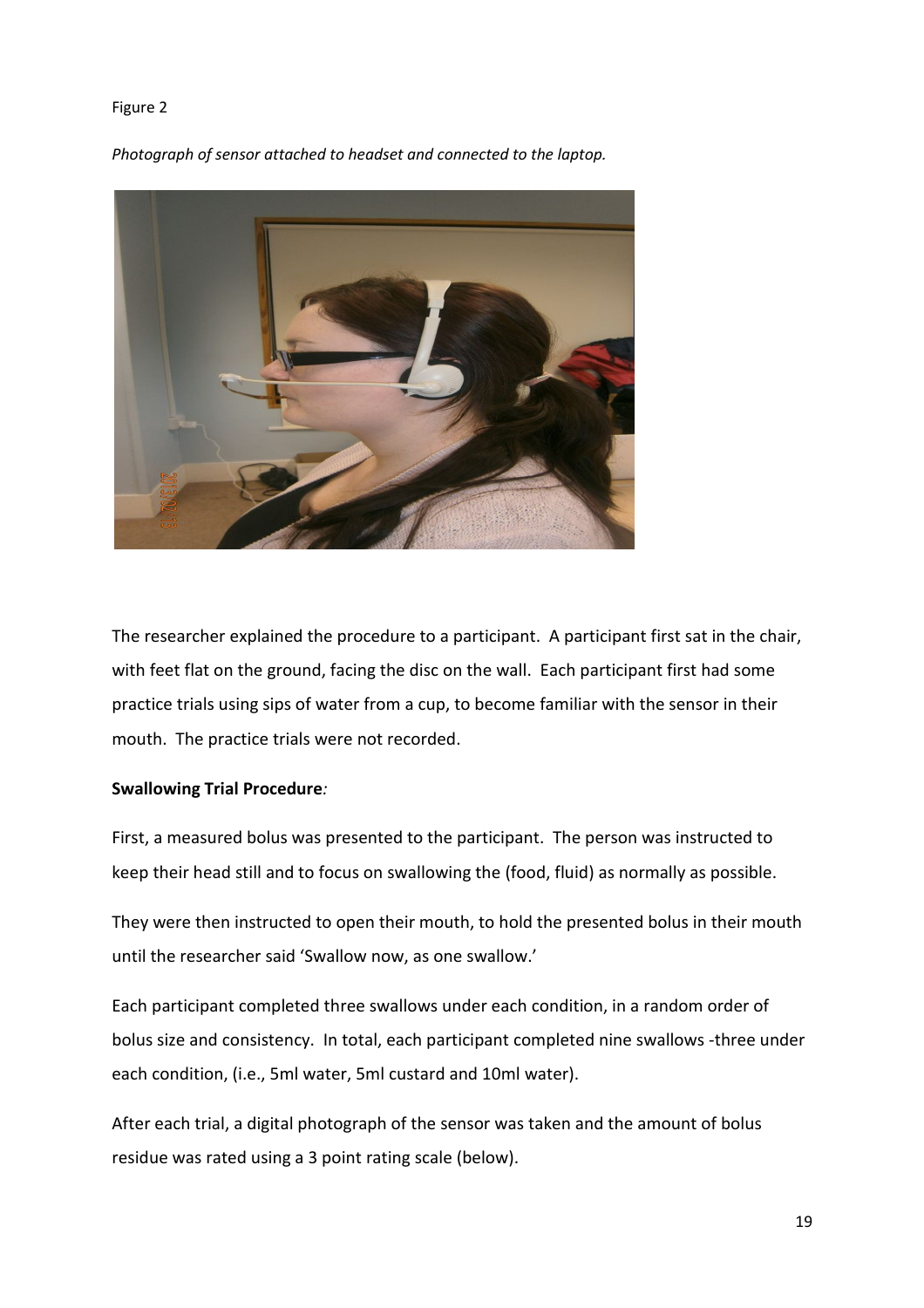### Rating scale for Oral Residue:

| <b>Rating</b> | <b>Description</b>                         |
|---------------|--------------------------------------------|
| $\mathbf{0}$  | No residue in oral cavity post-swallow     |
| 1             | Minimal residue or coating post-swallow    |
| 2             | Marked pooling in oral cavity post-swallow |

At completion, each participant completed a feedback form (see appendix G) and was asked whether he/she would like to receive information on the outcome of the study. This was noted for future contact.

### Confidentiality:

All computer data files were saved to a thumbdrive for further analyses. All participant details, trial details (bolus consistency, bolus volume, order of swallows) were documented by the researchers and hard copy data were kept in a locked filing cabinet in the office of the supervisor at the University of Limerick.

### Data Management:

All raw data were uploaded from the thumbdrive to a desktop computer, where post-hoc data analyses occurred. Data were then transferred to a Microsoft Excel spreadsheet, and converted graphed. From this, maximum oro-lingual pressures were identified and displayed (see figure 3).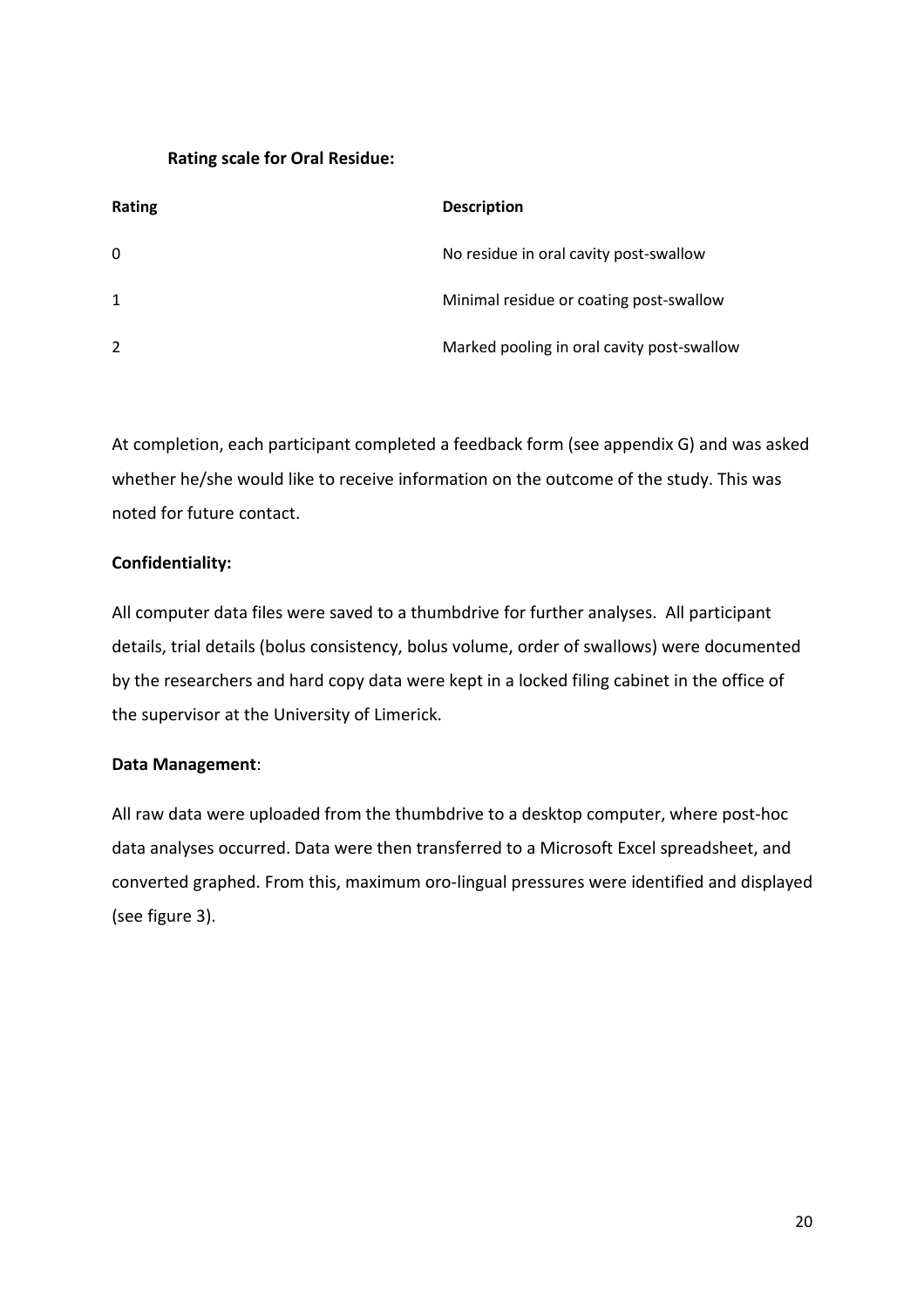#### Figure 3

Microsoft excel spreadsheet containing graph



Examination of the oro-lingual pressure data occurred by a group of four raters. Three of the four raters independently documented the time on the screen that corresponded to the participant swallowing a specified bolus. These times were then agreed, logged and saved. The fourth rater, examined the saved data post-hoc by assessing the temperature recorded on the software programme, studying where the temperature line rose and dropped in relation to the oro-lingual pressure data/ swallowing event. These data were logged and then both sets of information were scrutinised and compared. All raters agreed on the final maximum oro-lingual pressure for each swallow for each participant.

### Research Design:

This was a pilot study to examine the psychometric properties of a new tool, the OroPress. Table 2 displays the independent variables and Table 3, the dependent variables.

Table 2

Independent Variables (IVs) and their levels

Independent Variables **Levels**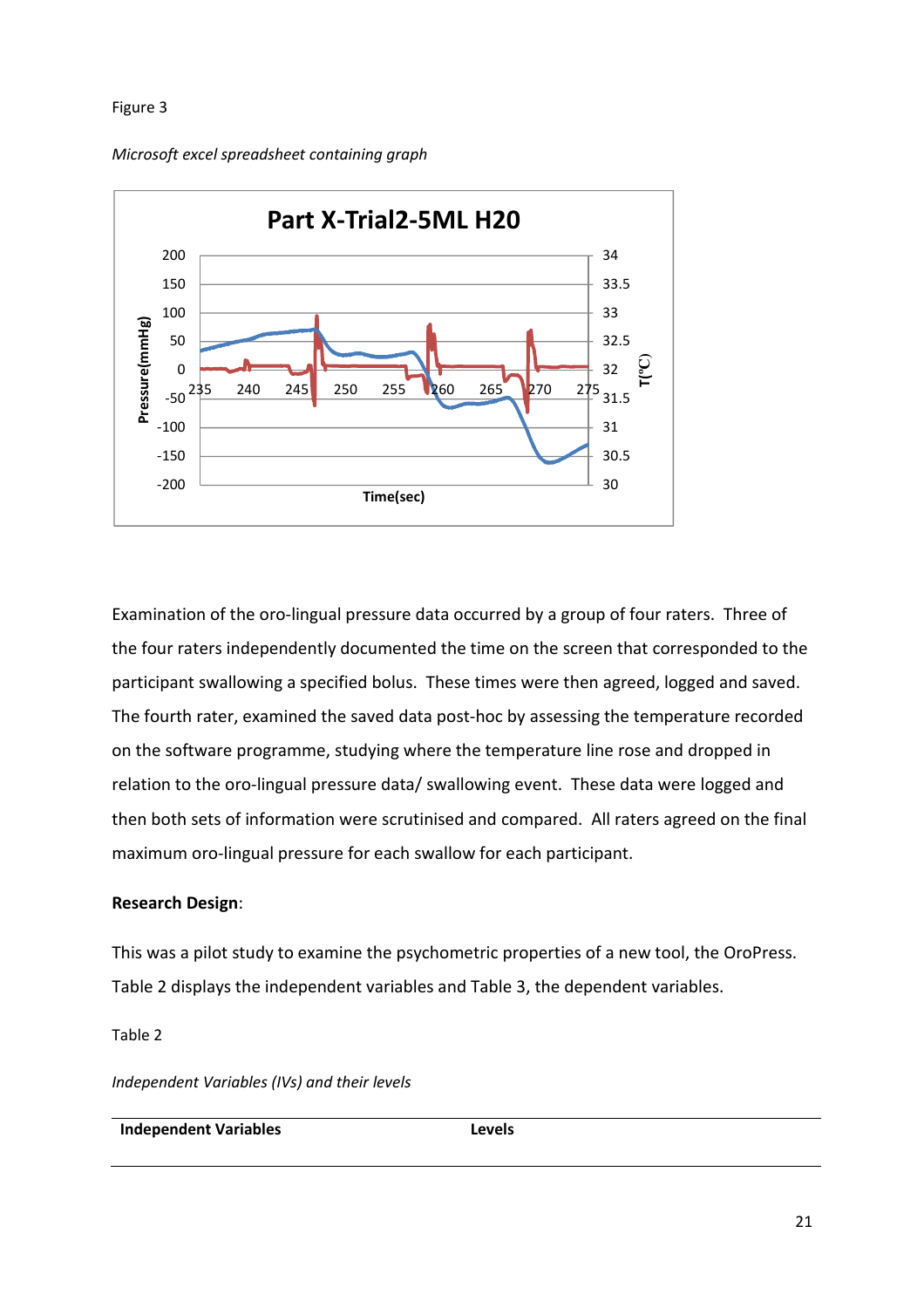| Order of swallow         | First, second, third swallow of a defined bolus |  |  |
|--------------------------|-------------------------------------------------|--|--|
|                          | volume and consistency                          |  |  |
|                          |                                                 |  |  |
| Age group                | $1.(18-28)$                                     |  |  |
|                          |                                                 |  |  |
|                          | $2.(29-38)$                                     |  |  |
|                          | $3.(39-48)$                                     |  |  |
|                          |                                                 |  |  |
|                          | $4.(49-58)$                                     |  |  |
|                          |                                                 |  |  |
|                          | $5.(59-68)$                                     |  |  |
|                          |                                                 |  |  |
| Gender                   | Male vs. female                                 |  |  |
|                          |                                                 |  |  |
| <b>Bolus Volume</b>      | 5ml vs. 10ml                                    |  |  |
|                          |                                                 |  |  |
| <b>Bolus Consistency</b> | Liquid vs. Semi-solid                           |  |  |
|                          |                                                 |  |  |

### Table 3

Dependent Variable (DV) and scale of measurement

| <b>Dependent Variable</b>    | <b>Scales of Measurement</b> |
|------------------------------|------------------------------|
| Maximum oro-lingual pressure | Ratio (mmHg)                 |

Statistical analysis was conducted using the Statistical Package for the Social Sciences (SPSS) Student Version 20 program (IBM Corp, 2011).

### Data Screening:

Data were first screened for errors. This was done using box plots and histograms, calculating skewness (indication of the "symmetry of the distribution") and kurtosis (information about the "peakedness of the distribution") (Pallant 2005, p. 51).

The data displayed abnormal distribution, so the measure of centrality used was the median, which had the advantage of being unaffected by the value of extreme scores as it is an index of 'average position in a distribution' and is a useful measure for describing a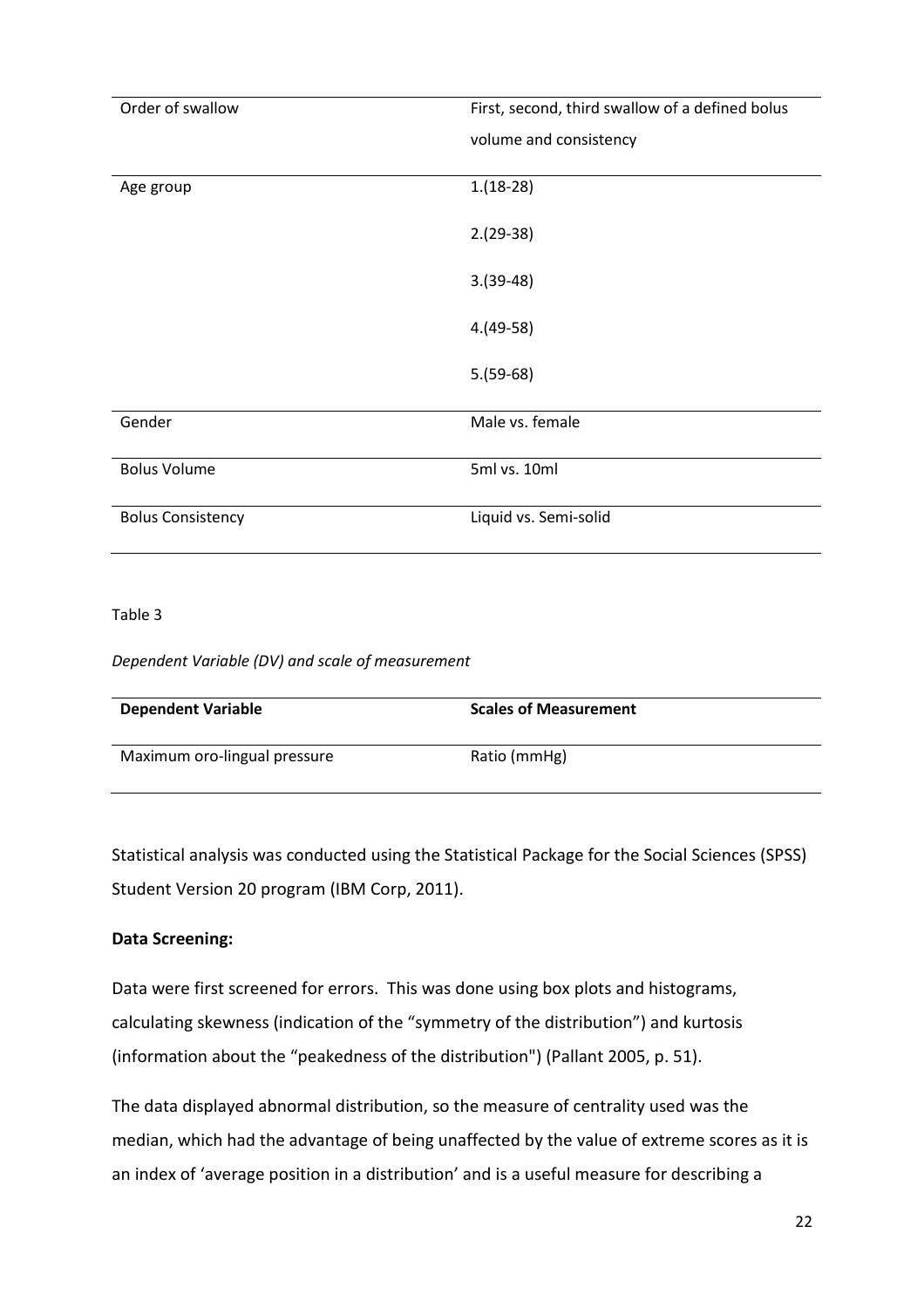skewed distribution (Portney and Watkins 2009, p.390). The measures of dispersion were the standard deviation and semi interquartile range, as these are used to describe a score's position within a distribution. Due to a non-normal distribution, non-parametric tests were applied. Non-parametric tests make fewer assumptions about population data (Portney and Watkins 2009), so can therefore be used very effectively with a small sample size such as in this pilot study.

#### Descriptive Statistics:

The descriptive statistics for the maximum oro-lingual pressures during swallowing include measures of centrality, such the mean and median, and measures of dispersion, such as semi interquartile range. This was undertaken for the pressures obtained from each swallow of differing bolus volume and consistency, across ages and gender.

Alpha Level: The alpha level, or level of significance, "represents a criterion for judging if an observed difference can be considered sampling error or real" (Portney and Watkins 2009, p. 419). For hypothesis testing in this study, the alpha level was set at 0.050. Bonferroni's correction, which adjusts the alpha level to protect against type 1 error, was applied due to the number of comparisons of swallows being carried out (Portney and Watkins 2009).

Detecting Systematic Bias: The Friedman test is the non-parametric alternative to the oneway ANOVA with repeated measures. When the Friedman test showed significance, the pairs would be tested using a multiple comparisons procedure such as the Wilcoxon Signed-Ranks test to determine the foundation of the bias (Portney and Watkins 2009).

Investigating Reliability: As this was a pilot study, establishing the reliability of the tool was necessary to ascertain whether the tool had sound properties to provide valid measures (Portney and Watkins 2009). An Intraclass Correlation Coefficient (ICC) was used to examine test-retest reliability as it is a non-parametric test.

The two way mixed effects model (ICC 3,1) was chosen to examine test-retest reliability as it reflects both "correlation and agreement" (Portney and Watkins 2009, p. 86). It allows for the testing of reliability over repeated measures made by the same rater across three swallows (Portney and Watkins, 2009). If the test is reliable, the subject's score should be similar on multiple trials of the same task.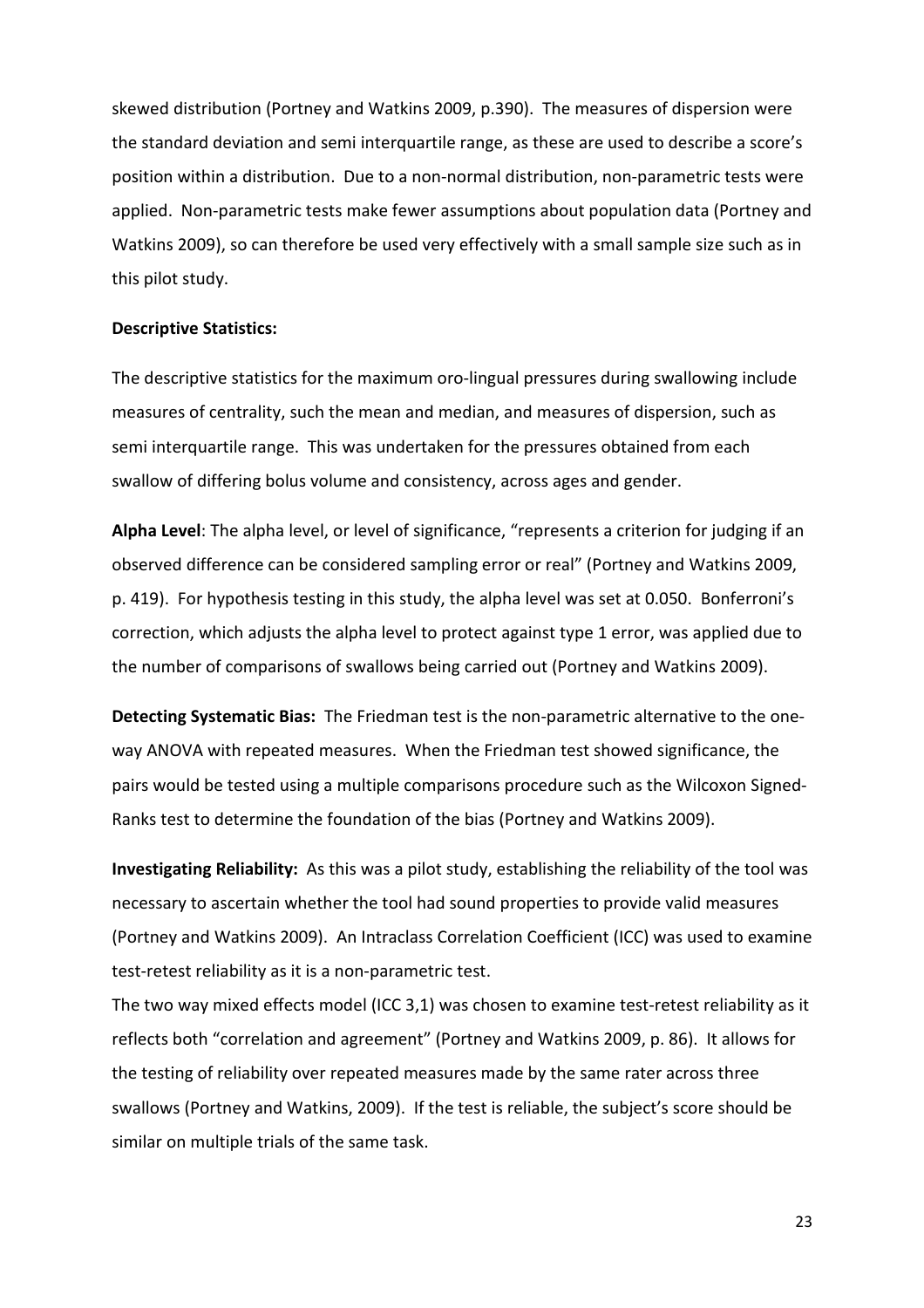### Detecting Effects of Different Variables on Maximum Oro-Lingual Pressures:

Using an alpha level of 0.050, variables such as age, gender, bolus consistency and bolus volume were tested to see if they affected maximum oro-lingual pressures.

The effect of age on maximum oro-lingual pressures was tested using the K independent test- Kruskal Wallis test. The Kruskal Wallis test is the non-parametric alternative to the one-way between-groups analysis of variance. It allows for comparison of three or more groups. This test conveys whether there are significant differences in the median scores on the dependent variable across the age groups (Pallant 2005).

The effect of gender on maximum oro-lingual pressures were examined using the 2 Independent sample-Mann Whitney U test. This is the non-parametric alternative to an Independent-samples t-test. It is used to examine differences between two independent groups on a continuous measure. The Mann Whitney U test enables the medians to be compared, which captures more data than the mean.

The effect of bolus volume and bolus consistency on maximum oro-lingual pressures recorded were examined using the Kruskal Wallis test.

Swallow patterns were self-documented as part of the medical questionnaire. Each participant was asked to dry swallow while noting the position of the tip of their tongue at the start of that swallow. Dodds *et al* (1989, p. 1197) stated that one pattern type - 'a tipper' "is initiated with the tip of the tongue against the incisors." The other pattern type, a 'dipper' is when the tongue, "dips beneath the bolus in order to elevate the bolus above the tongue" (Dodds et al 1989, p. 1197). Each person reported their own pattern.

#### Table 4: Summary of Statistical Analysis:

Summary of statistical analysis displaying the subjects of distribution and the statistical measures used in the data analysis

| <b>Subject of Analysis</b>                   | <b>Statistical Method Used</b>                   |  |  |
|----------------------------------------------|--------------------------------------------------|--|--|
| Normality of distribution and homogeneity of | Mean, median, visual analysis of box plots, line |  |  |
| variance in oro-lingual pressures obtained   | plots and histograms; calculations of levels of  |  |  |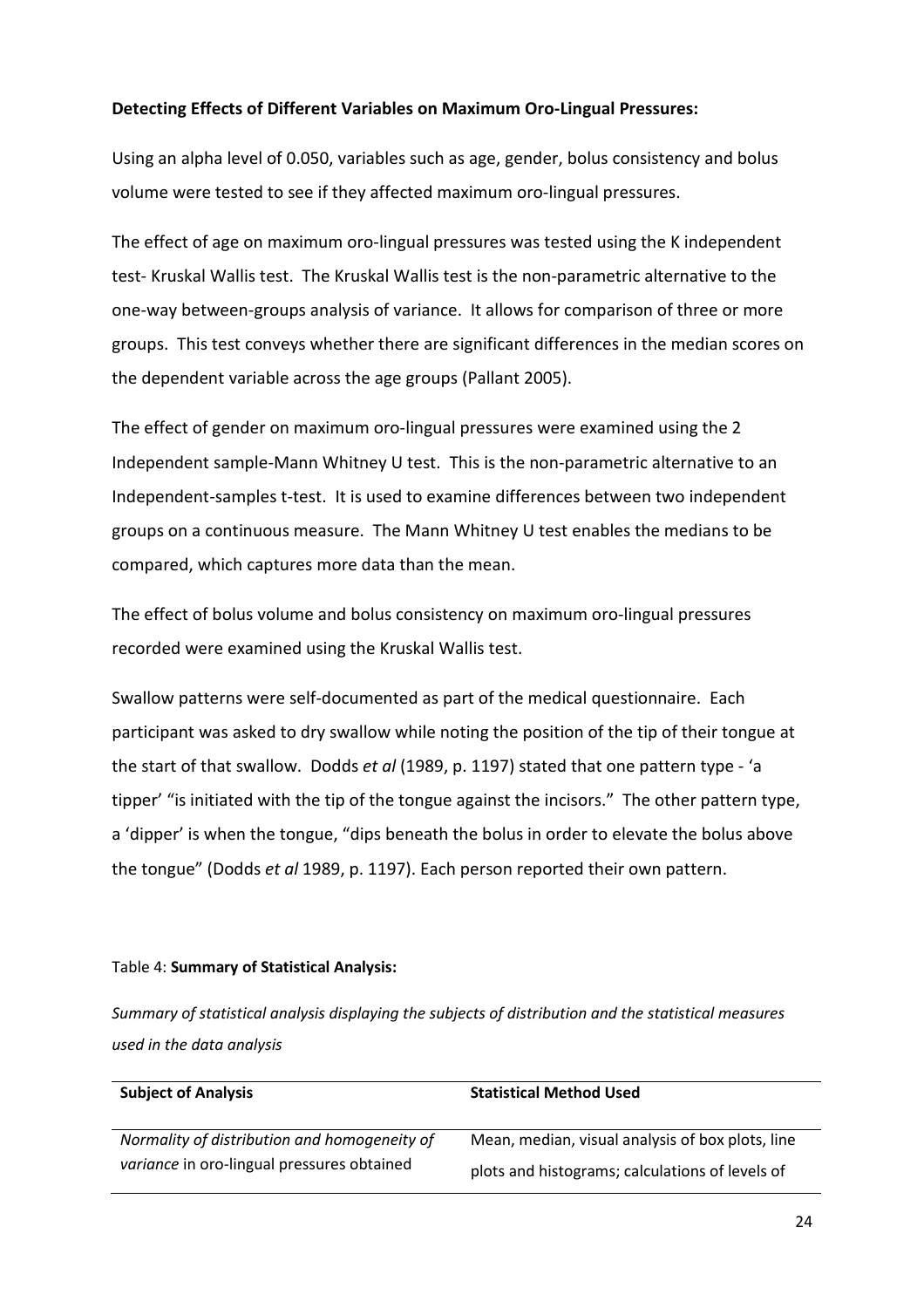|                                               | skewness and kurtosis; Shapiro-Wilk test.                            |
|-----------------------------------------------|----------------------------------------------------------------------|
|                                               | Non-Parametric tests were used as data did not                       |
|                                               | meet parametric standards.                                           |
| <b>Descriptive Statistics</b>                 |                                                                      |
| Central tendency                              | Mean, median                                                         |
| Variability                                   | Semi-interquartile range, standard deviation,                        |
|                                               | minimum and maximum pressures.                                       |
|                                               |                                                                      |
| Systematic bias across swallow trials         | Friedman one way analysis of variance by ranks;                      |
|                                               |                                                                      |
|                                               | Wilcoxon signed-ranks test was used if<br>significance was detected. |
|                                               |                                                                      |
| Reliability                                   |                                                                      |
| Test-retest reliability                       | ICC Model (3, 1)                                                     |
|                                               |                                                                      |
|                                               |                                                                      |
| Effects of different variables on oro-lingual |                                                                      |
| pressures:                                    |                                                                      |
| Age                                           | Kruskal-Wallis test                                                  |
| Gender                                        | Mann Whitney U test                                                  |
| <b>Bolus Volume</b>                           | Kruskal Wallis test                                                  |
| <b>Bolus Consistency</b>                      | <b>Kruskal Wallis Test</b>                                           |
| <b>Swallow Pattern</b>                        | Medical questionnaire results and descriptive<br>statistics.         |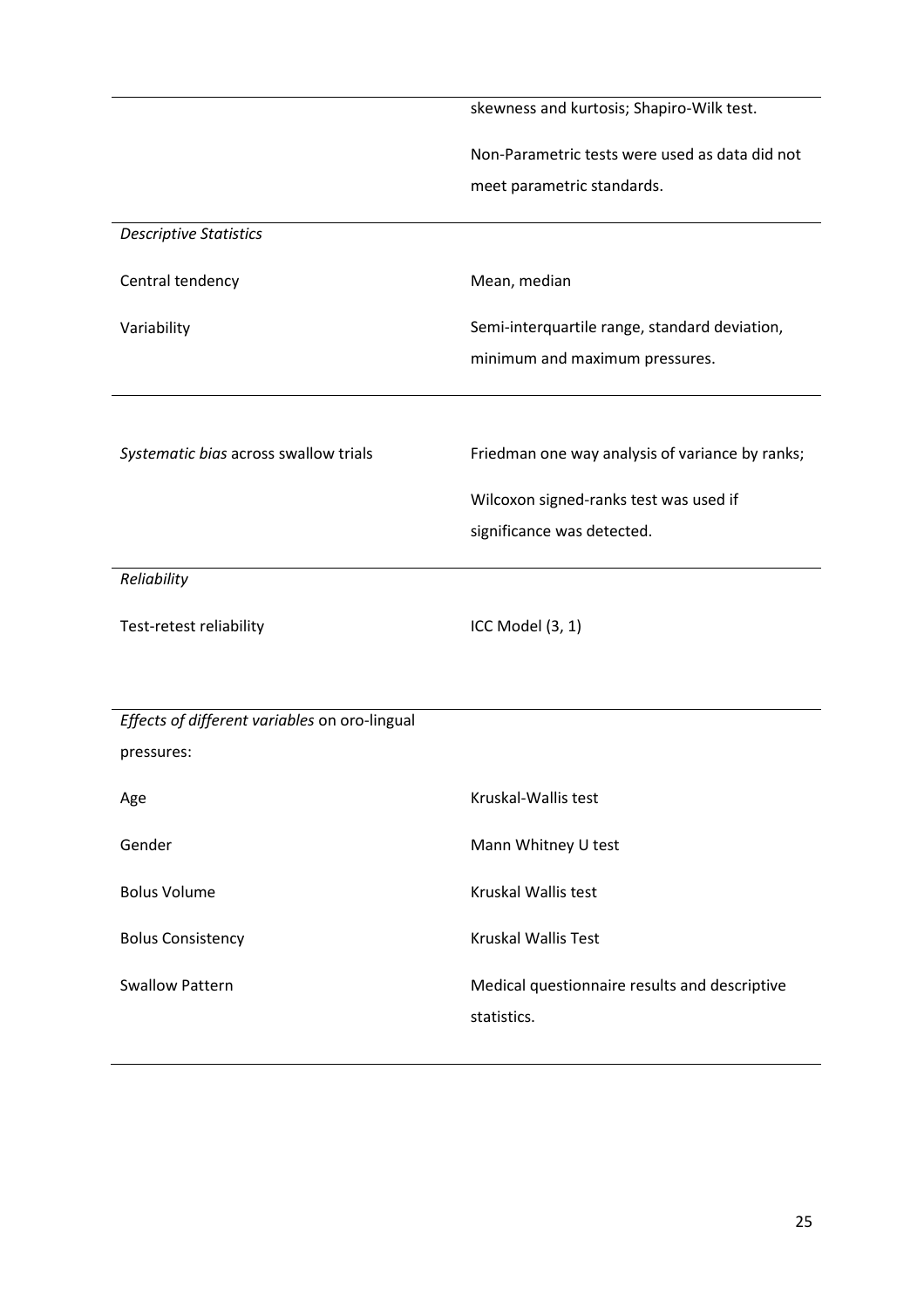### Chapter 4: Results

### Data Screening:

Data screening was completed using the methods described in chapter 3 and normality distribution and outliers were noted.

An abnormal distribution was noted for the maximum oro-lingual pressures data. This was shown as histograms and boxplots. The majority of the data also showed positive skewness and kurtosis. Non-parametric tests were therefore used to analyse maximum oro-lingual pressures.

To determine if there were extreme outliers (i.e. participants who were consistently three standard deviations away from the mean for all three swallowing trials), boxplots were examined and outliers were identified but they were inconsistent so they were included in the final analyses (Trabachnick and Fidell 2001).

### Descriptive Statistics:

Descriptive statistics of maximum oro-lingual pressures recorded for each swallowing trial are displayed according to bolus volume and consistency in tables 5 and 6.

### Table 5

Means, medians, standard deviations (SD), and minimum and maximum values of maximum orolingual pressures for liquid consistency.

| 5ml water |                | 10ml water     |                |                |                |                |
|-----------|----------------|----------------|----------------|----------------|----------------|----------------|
|           | S <sub>1</sub> | S <sub>2</sub> | S <sub>3</sub> | S <sub>1</sub> | S <sub>2</sub> | S <sub>3</sub> |
| Mean (SD) | 148.2          | 186.04         | 169.2          | 171.6          | 167.8          | 172.8          |
| Median    | 81.5           | 115.04         | 151.5          | 156.1          | 158.9          | 167.8          |
| (min-max) | 24-398         | 31-559         | 31-348         | 93-338         | 46-396         | 60-334         |

S1 = first swallow, S2 = second swallow, S3 = third swallow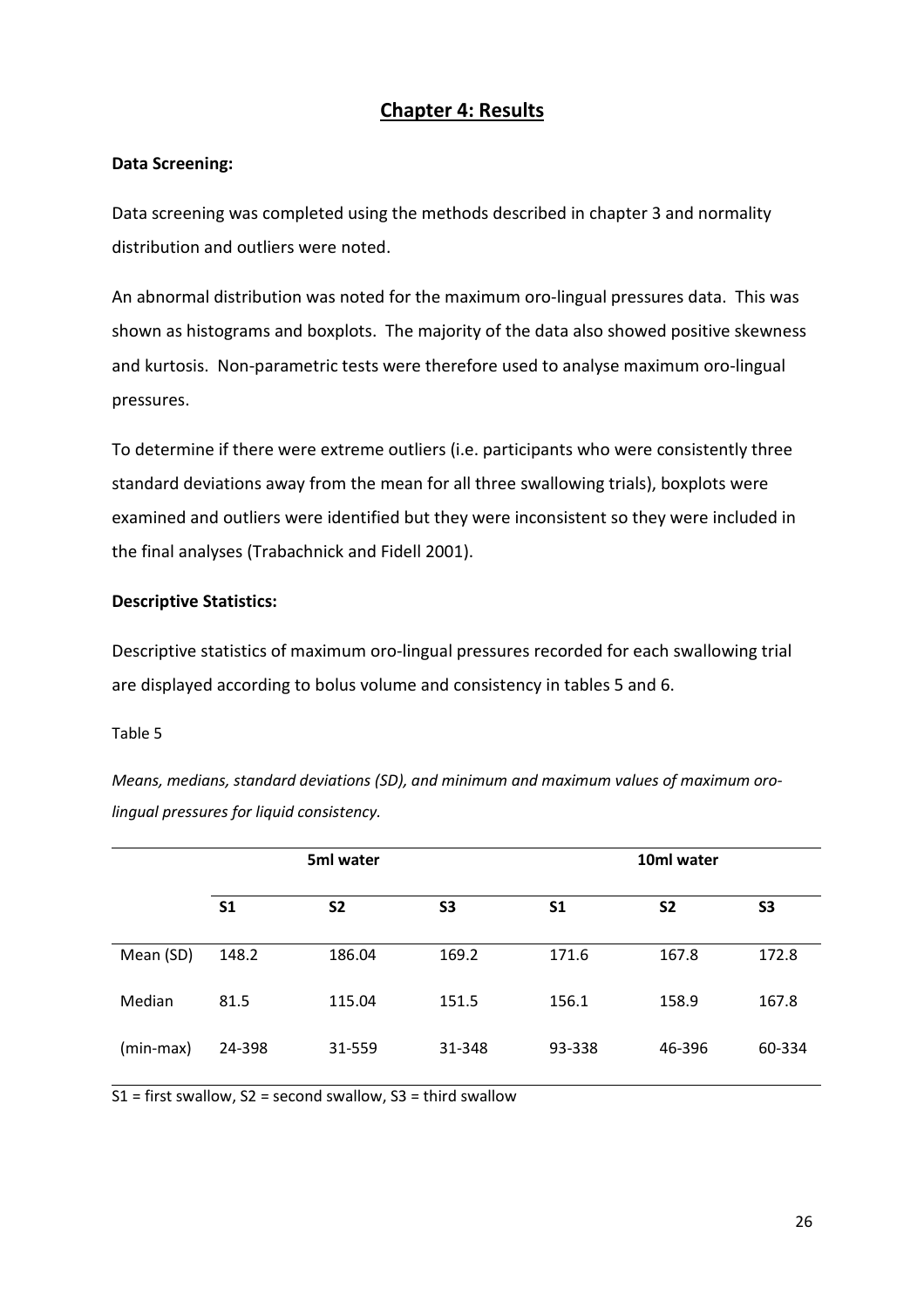#### Table 6

Means, medians, standard deviations (SD), and minimum and maximum values of maximum orolingual pressures for semisolid consistency.

|           |                | 5ml custard |           |
|-----------|----------------|-------------|-----------|
|           | S <sub>1</sub> | <b>S2</b>   | <b>S3</b> |
| Mean (SD) | 73.1           | 88.7        | 101.8     |
| Median    | 69.04          | 76.4        | 79.5      |
| (min-max) | 28-156         | 20-247      | 55-318    |

 $S1 =$  first swallow,  $S2 =$  second swallow,  $S3 =$  third swallow

From inspection of these measures, the liquid consistency produced highest oro-lingual pressure measurements. These values also display large variability in maximum pressures generated for all bolus conditions. The widest range of pressures noted was for liquids – specifically, for 5ml water swallows.

Systematic Bias: The Friedman one way analysis of variance by ranks was used to determine if any systematic bias was present in the maximum oro-lingual pressures obtained across the order of swallow. See Figure 4.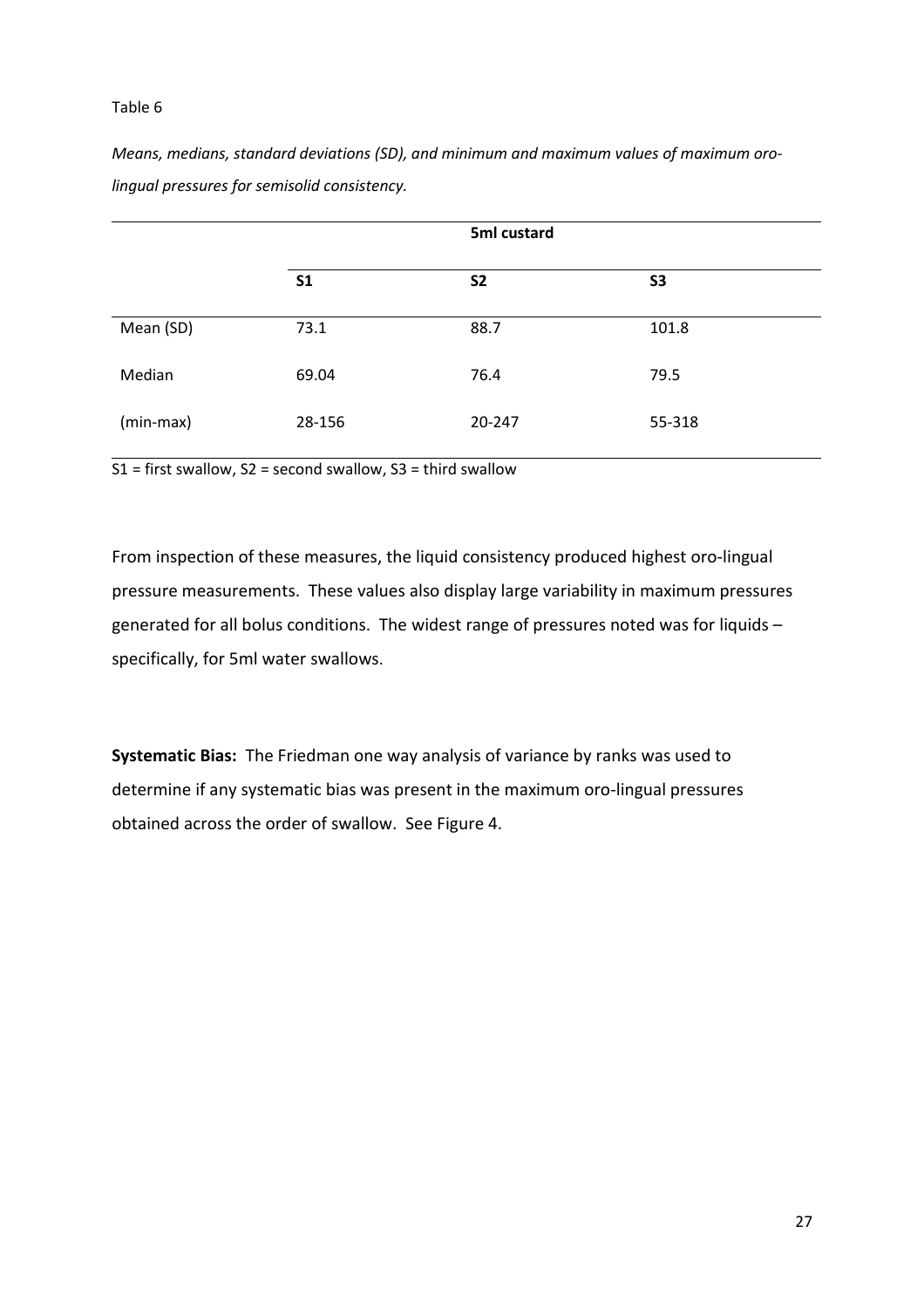#### Figure 4



Maximum oro-lingual pressures for swallows four and six.

There was a statistically significant difference for trial 2 (consisting of swallows 4 to 6) from all participants (p=.011). Post-hoc analysis using the Wilcoxon signed-rank test was conducted with a Bonferroni correction applied, resulting in a significance level of (P<0.017). Median (IQR) for group swallow trial 2 were swallow 4-110 (75 to 138), swallow 5-105 (83 to 174) and swallow 6-123 (89 to 199). There was a statistically significant result between swallow 4 and swallow 6 (p=0.004), with swallow six displaying a higher mean of 160.6 than swallow four, at a mean of 136.7.

#### Range and Variability of Maximum Oro-Lingual Pressures:

For all second swallow trials, measures of centrality (mean and median) and dispersion (standard deviation and semi-interquartile range) were used to examine the range and variability of maximum oro-lingual pressures produced.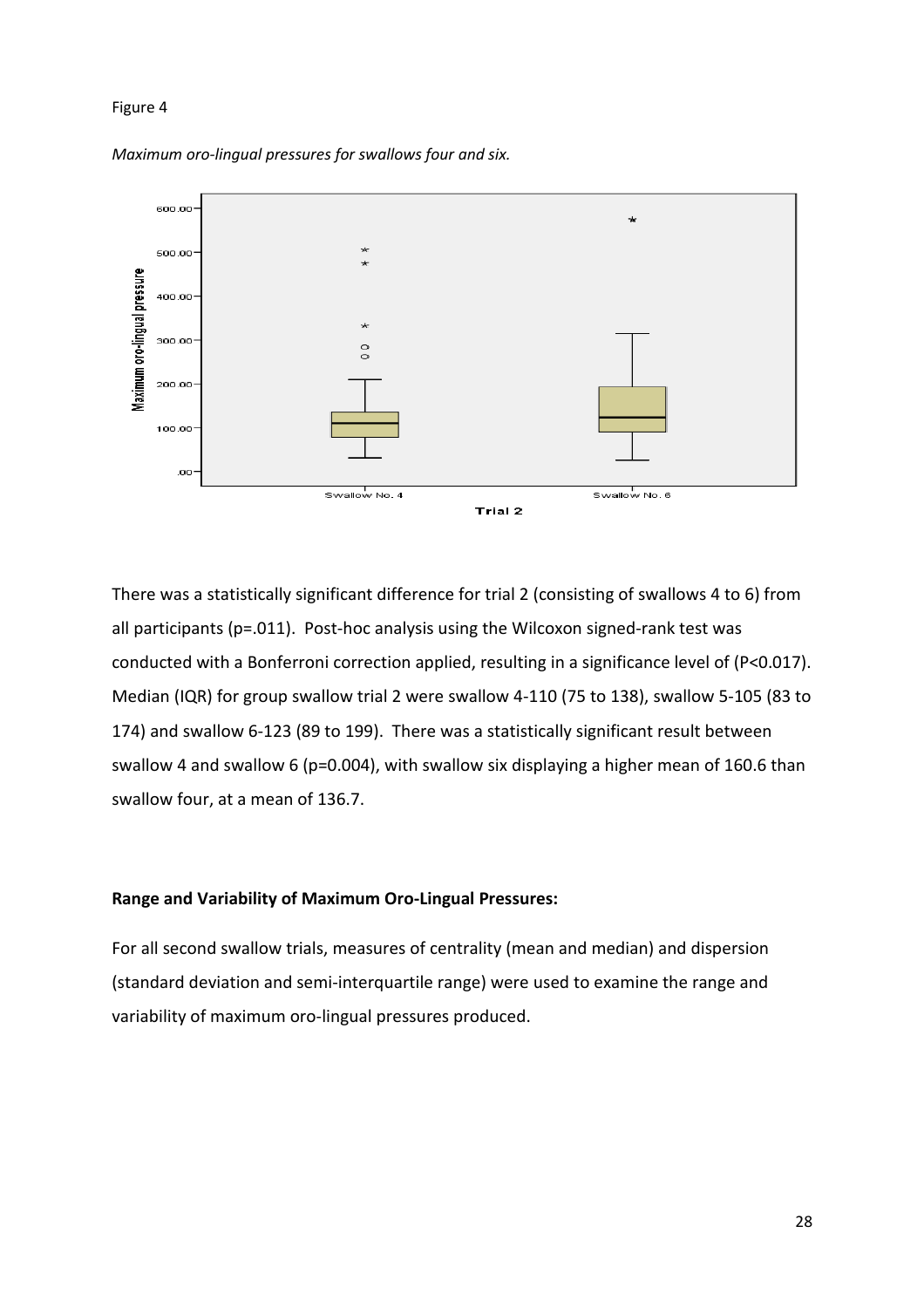#### Table 7

|               |                | 5ml water      |                |                | 10ml water     |                |
|---------------|----------------|----------------|----------------|----------------|----------------|----------------|
|               | S <sub>1</sub> | S <sub>2</sub> | S <sub>3</sub> | S <sub>1</sub> | S <sub>2</sub> | S <sub>3</sub> |
| <b>Mean</b>   | 114.2          | 157.7          | 151.2          | 115.1          | 151.1          | 184.5          |
| <b>SD</b>     | 69.1           | 106.4          | 79.6           | 160.2          | 150.7          | 189.9          |
| <b>Median</b> | 109.9          | 130.7          | 125.6          | 108.8          | 98.5           | 104.5          |
| <b>SIQR</b>   | 24.7           | 44.2           | 43.5           | 38.9           | 54.5           | 79.4           |
| Min-Max       | 58.1-261.9     | 83-387.9       | 81.4-314.9     | 31.2-505.6     | 38.5-496.4     | 49.4-575.7     |

Mean, standard deviations, median and semi-interquartile range values of maximum oro-lingual pressures for liquid consistency.

S1=first swallow, S2=second swallow, S3=third swallow

#### Table 8

Mean, standard deviations, median and semi-interquartile range values of maximum oro-lingual pressures for semisolid consistency.

|               |                | 5ml custard    |                |
|---------------|----------------|----------------|----------------|
|               | S <sub>1</sub> | S <sub>2</sub> | S <sub>3</sub> |
| <b>Mean</b>   | 132.8          | 156.6          | 146.9          |
| <b>SD</b>     | 80.9           | 109.5          | 69.9           |
| <b>Median</b> | 118.9          | 112.2          | 137.7          |
| <b>SIQR</b>   | 28.1           | 56.1           | 59.8           |
| Min-max       | 33.7-332.7     | 51.6-374.1     | 25.7-276.9     |

S1=first swallow, S2=second swallow, S3=third swallow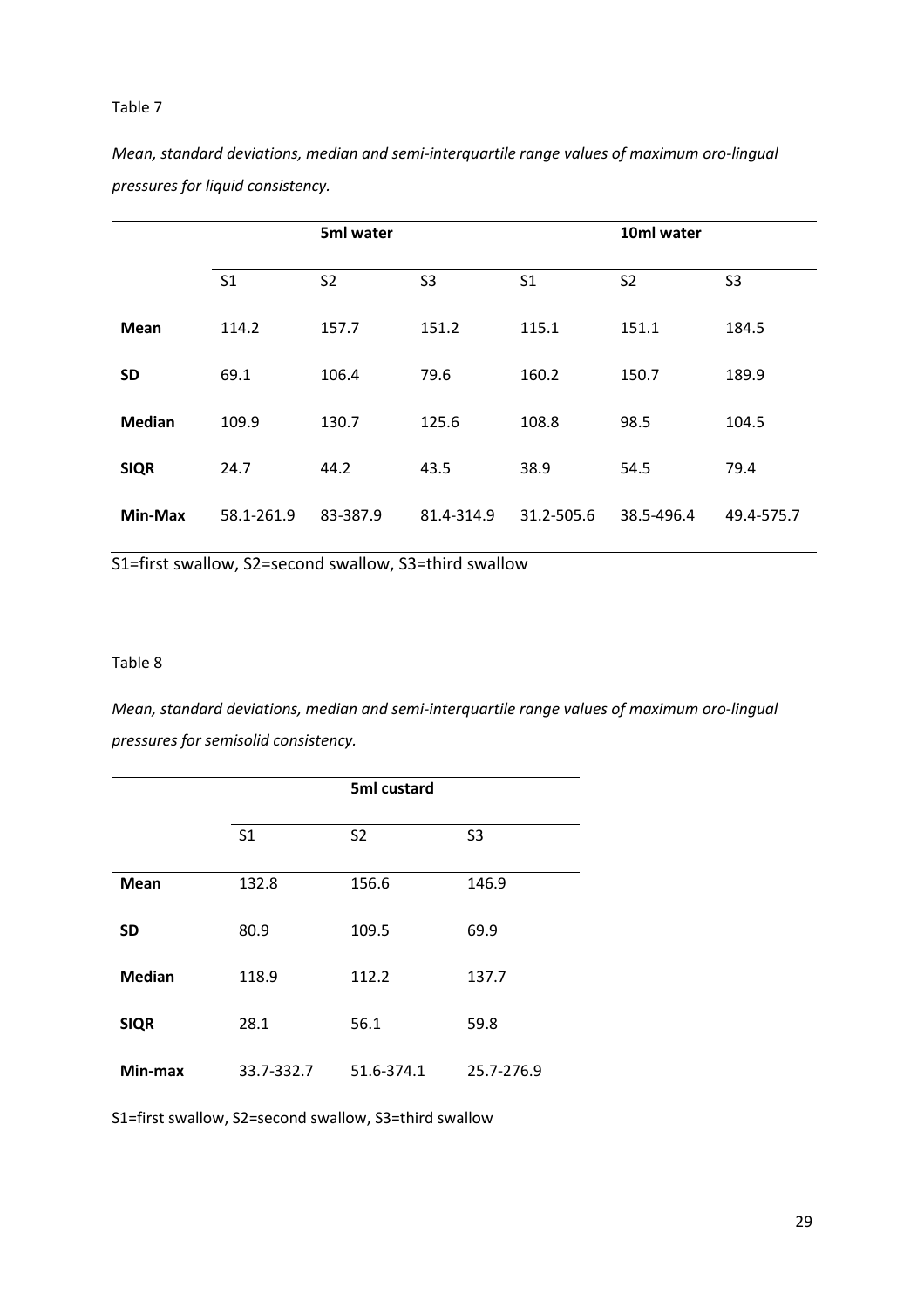From inspection of the semi interquartile range and minimum to maximum values, there was a wide range and variability seen in maximum oro-lingual pressures. The widest range occurred for 10ml water swallows.

#### Reliability:

#### Test-retest reliability:

Reliability of the maximum oro-lingual pressures recorded were examined using the two ways mixed effects model of the Intraclass Correlation Coefficient (ICC Model (3,1))

#### Table 9

ICC values, 95% confidence intervals, and p-values for maximum oro-lingual pressures for liquid and semi solid consistencies for trial two across participants.

|             |                       |                    | 95% confidence interval |         |  |  |
|-------------|-----------------------|--------------------|-------------------------|---------|--|--|
|             | ICC $(3, 1)$<br>value | <b>Lower Bound</b> | <b>Upper Bound</b>      | P-Value |  |  |
| 5ml water   | .91                   | .71                | .98                     | .001    |  |  |
| 10ml water  | .96                   | .90                | .99                     | .001    |  |  |
| 5ml custard | .74                   | .50                | .89                     | .001    |  |  |

ICC values of 0.75 and 1.0 demonstrate excellent reliability (Cicchetti, 1994) and it can been seen that the above values are in this range. The highest reliability values occurred for 10ml water swallows (ICC=0.96). All of the first trials indicated good reliability values (0.61, 0.62 and 0.73). Values between (0.60-0.74) indicate ''good' reliability (Cicchetti, 1994). All of the third trials displayed excellent reliability (0.68, 0.79 and 0.95). (See appendix H) for ICC values for trials 1 and 3.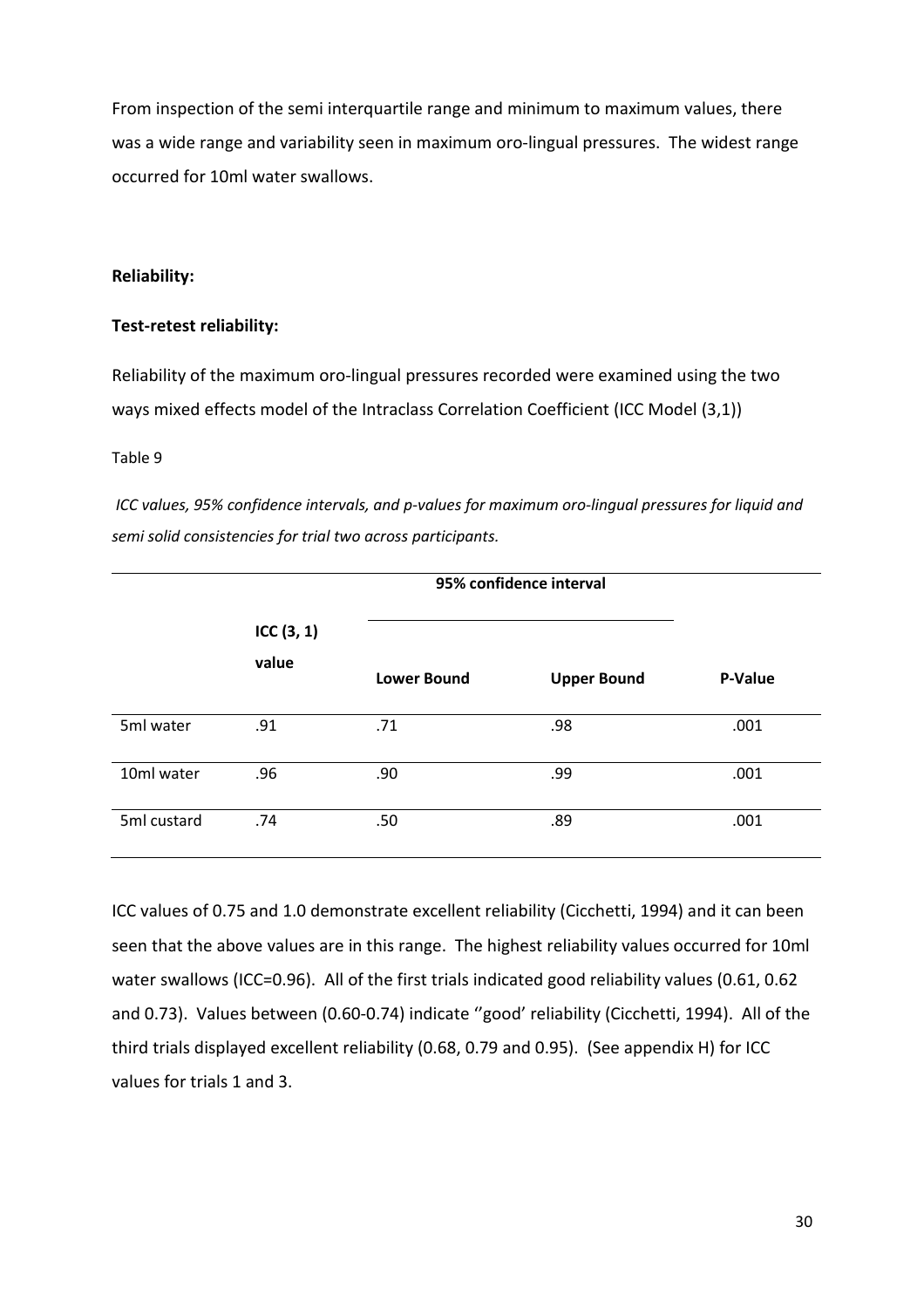## The Effect of Different Variables on Maximum Oro-Lingual Pressures

## Age Effect:

Descriptive statistics for maximum oro-lingual pressures by age groups are shown in table

10

Table 10

| <b>Age Group</b> |               |                     | <b>Mean</b> | <b>Median</b> | <b>Minimum</b> | Means, medians, minimum and maximum values of maximum oro-lingual pressures for age groups<br><b>Maximum</b> |
|------------------|---------------|---------------------|-------------|---------------|----------------|--------------------------------------------------------------------------------------------------------------|
|                  |               | 5ml water           | 109.907     | 109.907       | 109.907        | 109.907                                                                                                      |
|                  | Swallow no. 4 | 10ml water          | 216.904     | 125.092       | 31.225         | 505.640                                                                                                      |
|                  | 5ml custard   | 121.339             | 108.159     | 33.670        | 283.764        |                                                                                                              |
|                  |               | 5ml water           | 130.676     | 130.676       | 130.676        | 130.676                                                                                                      |
| 18-28            | Swallow no. 5 | 10ml water          | 205.884     | 109.768       | 44.164         | 496.370                                                                                                      |
|                  |               | 5ml custard         | 152.740     | 98.048        | 71.631         | 374.072                                                                                                      |
|                  |               | 5ml water           | 110.484     | 110.484       | 110.484        | 110.484                                                                                                      |
|                  | Swallow no. 6 | 10ml water          | 256.973     | 138.214       | 49.392         | 575.719                                                                                                      |
|                  |               | 5ml custard         | 139.179     | 113.035       | 25.720         | 276.879                                                                                                      |
|                  |               | 5ml water           | 61.408      | 61.408        | 58.077         | 64.738                                                                                                       |
|                  | Swallow no. 4 | 10ml water          | 99.219      | 99.219        | 83.280         | 115.157                                                                                                      |
|                  |               | 5ml custard         | 173.702     | 143.367       | 45.176         | 332.563                                                                                                      |
|                  |               | 5ml water           | 110.162     | 110.162       | 83.002         | 137.322                                                                                                      |
| 29-38            | Swallow no. 5 | 10ml water 101.150  |             | 101.150       | 84.217         | 118.083                                                                                                      |
|                  |               | 5ml custard 177.580 |             | 126.326       | 51.649         | 354.765                                                                                                      |
|                  |               | 5ml water           | 103.479     | 103.479       | 81.352         | 125.606                                                                                                      |
|                  | Swallow no. 6 | 10ml water          | 94.872      | 94.872        | 60.710         | 129.033                                                                                                      |
|                  |               | 5ml custard 148.665 |             | 123.536       | 105.504        | 216.956                                                                                                      |
|                  |               | 5ml water           | 114.055     | 114.055       | 114.055        | 114.055                                                                                                      |
|                  | Swallow no. 4 | 10ml water          | 75.764      | 75.764        | 75.764         | 75.764                                                                                                       |
|                  |               | 5ml custard 171.438 |             | 171.438       | 132.971        | 209.905                                                                                                      |
|                  |               | 5ml water           | 105.107     | 105.107       | 105.107        | 105.107                                                                                                      |
|                  | Swallow no. 5 | 10ml water          | 98.341      | 98.341        | 98.341         | 98.341                                                                                                       |
| 39-48            |               | 5ml custard 144.230 |             | 144.230       | 139.699        | 148.760                                                                                                      |
|                  |               | 5ml water           | 140.405     | 140.405       | 140.405        | 140.405                                                                                                      |
|                  | Swallow no. 6 | 10ml water 101.844  |             | 101.844       | 101.844        | 101.844                                                                                                      |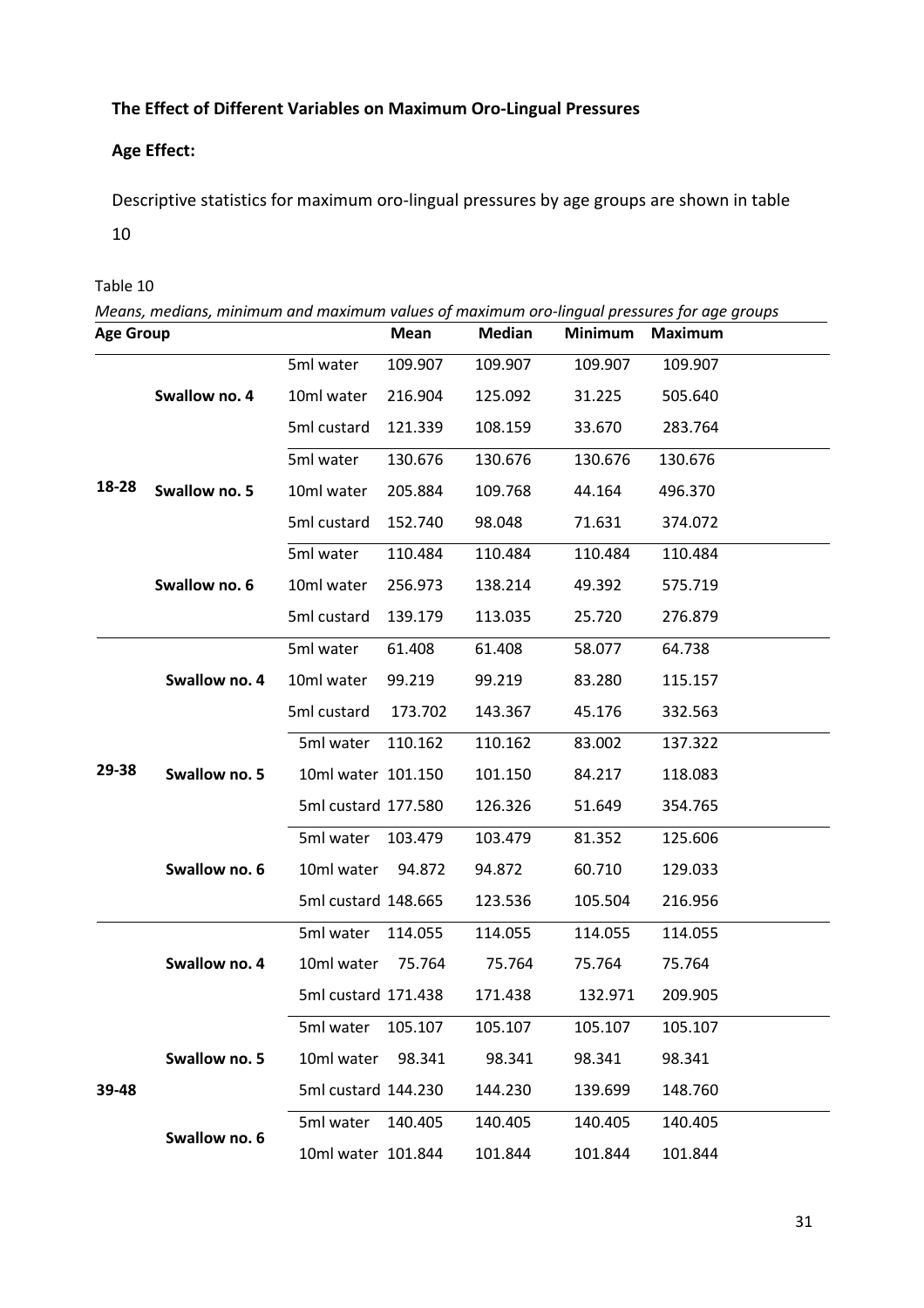|       |               | 5ml custard 202.866               | 202.866   | 174.090        | 231.642 |
|-------|---------------|-----------------------------------|-----------|----------------|---------|
|       |               | 5ml water<br>$\sim$               | $\bullet$ | $\blacksquare$ |         |
|       | Swallow no. 4 | 10ml water 112.195                | 112.195   | 112.195        | 112.195 |
|       |               | 5ml custard 98.516                | 86.145    | 85.957         | 123.445 |
|       |               | 5ml water                         |           |                |         |
| 49-58 | Swallow no. 5 | 10ml water 64.093                 | 64.093    | 64.093         | 64.093  |
|       |               | 5ml custard 178.915               | 94.328    | 83.355         | 359.063 |
|       | Swallow no. 6 | 5ml water<br>$\ddot{\phantom{a}}$ |           |                |         |
|       |               | 10ml water 89.483                 | 89.483    | 89.483         | 89.483  |
|       |               | 5ml custard 123.960               | 91.313    | 81.284         | 199.284 |
|       |               | 5ml water<br>150.768              | 110.064   | 80.242         | 261.997 |
|       | Swallow no. 4 | 10ml water<br>86.734              | 86.734    | 55.287         | 118.180 |
|       |               | 5ml custard 115.105               | 115.105   | 115.105        | 115.105 |
|       |               | 5ml water<br>215.861              | 174.007   | 85.590         | 387.985 |
| 59-68 | Swallow no. 5 | 10ml water 106.682                | 106.682   | 38.486         | 174.877 |
|       |               | 5ml custard<br>78.772             | 78.772    | 78.772         | 78.772  |
|       |               | 200.114<br>5ml water              | 186.286   | 99.203         | 314.854 |
|       | Swallow no. 6 | 10ml water 145.486                | 145.486   | 52.459         | 238.513 |
|       |               | 5ml custard 151.903               | 151.903   | 151.903        | 151.903 |

Examining the above statistics reveals that the 39-48 year age group produced the highest pressures of all the groups for swallowing 5ml custard (median=202.9mmHg). The youngest age group (18-28 years) displayed the largest range of pressures when swallowing 10ml water (min=49.392 mmHg; max = 575.719 mmHg). The 29-38 year age group produced the smallest pressures (median=61.4mmHg). Using the Kruskal Wallis test, no significant age effect was detected (p=0.773)

### Gender Effect

Descriptive statistics for maximum oro-lingual pressures by gender are shown in table 11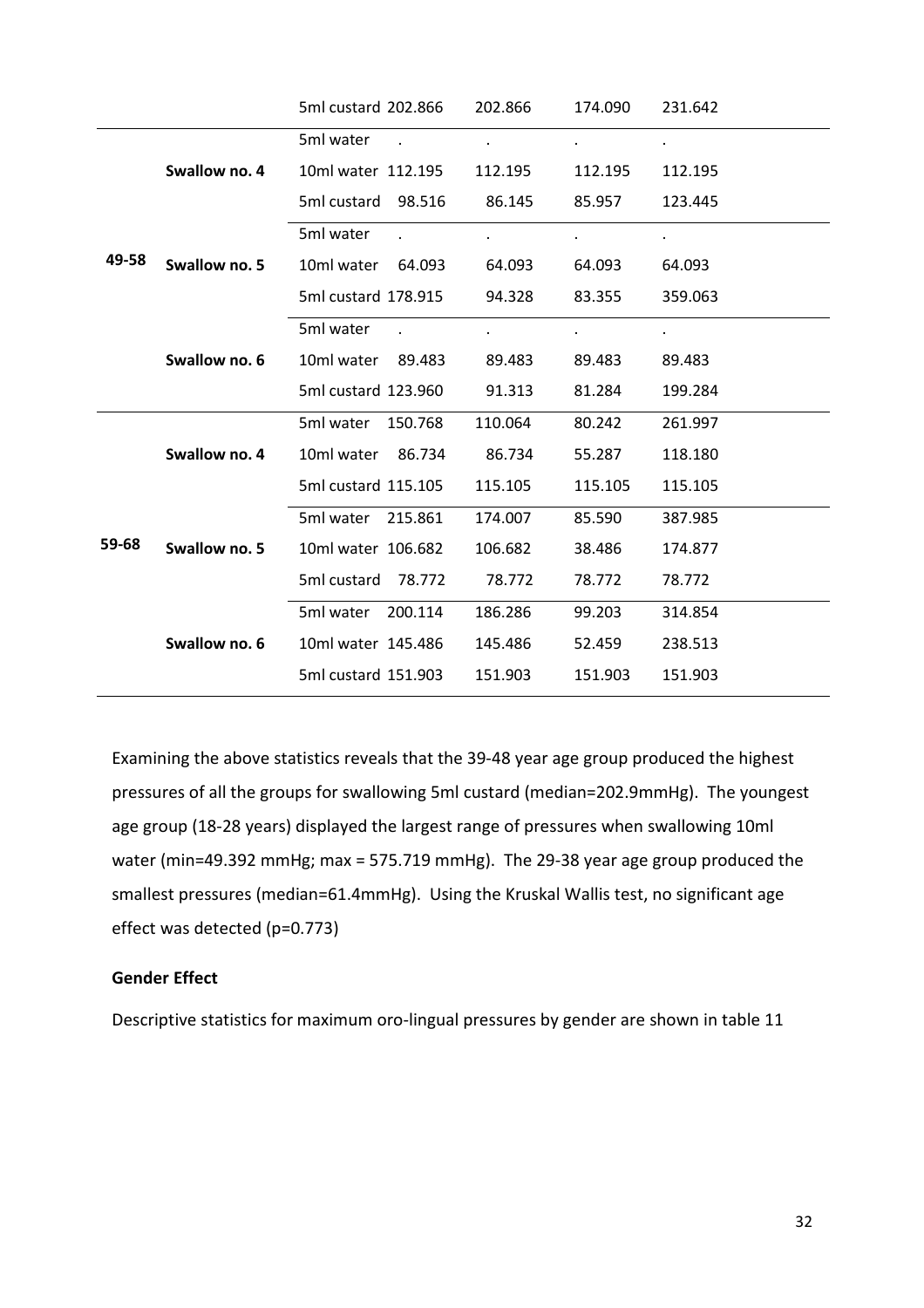#### Table 11

|               | Gender         |             | Mean    |                | <b>Median Minimum</b> | <b>Maximur</b> |
|---------------|----------------|-------------|---------|----------------|-----------------------|----------------|
|               |                | 5ml water   | 114.171 | 95.075         | 58.077                | 261.997        |
|               | <b>Males</b>   | 10mlwater   | 92.364  | 83.280         | 39.776                | 144.822        |
| Swallow no. 4 |                | 5ml custard | 110.648 | 114.756 45.176 |                       | 209.905        |
|               |                | 5ml water   | 114.055 |                | 114.055 114.055       | 114.055        |
|               | <b>Females</b> | 10ml water  | 199.924 | 112.195 31.225 |                       | 505.640        |
|               |                | 5ml custard | 146.012 | 124.038 33.670 |                       | 332.563        |
|               |                | 5ml water   | 166.430 | 133.999 83.002 |                       | 387.985        |
|               | <b>Males</b>   | 10ml water  | 107.699 | 98.588         | 48.604                | 174.877        |
| Swallow no. 5 |                | 5ml custard | 166.572 | 157.270 51.649 |                       | 359.063        |
|               |                | 5ml water   | 105.107 |                | 105.107 105.107       | 105.107        |
|               | <b>Females</b> | 10ml water  | 182.130 | 84.217         | 38.486                | 496.370        |
|               |                | 5ml custard | 150.647 | 96.188         | 71.631                | 374.072        |
|               |                | 5ml water   | 152.964 | 118.045 81.352 |                       | 314.854        |
| Swallow no. 6 | <b>Males</b>   | 10ml water  | 128.756 | 107.124 67.266 |                       | 238.513        |
|               |                | 5ml custard | 166.200 | 184.309 66.861 |                       | 231.642        |
|               |                | 5ml water   | 140.405 |                | 140.405 140.405       | 140.405        |
|               | <b>Females</b> | 10ml water  | 224.300 | 89.483         | 49.392                | 575.719        |
|               |                | 5ml custard | 135.256 | 118.286 25.720 |                       | 276.879        |

Means, medians, minimum and maximum values of maximum oro-lingual pressures for gender

Using the Mann Whitney test, no significant gender effect for any of the bolus conditions was detected (p=0.509).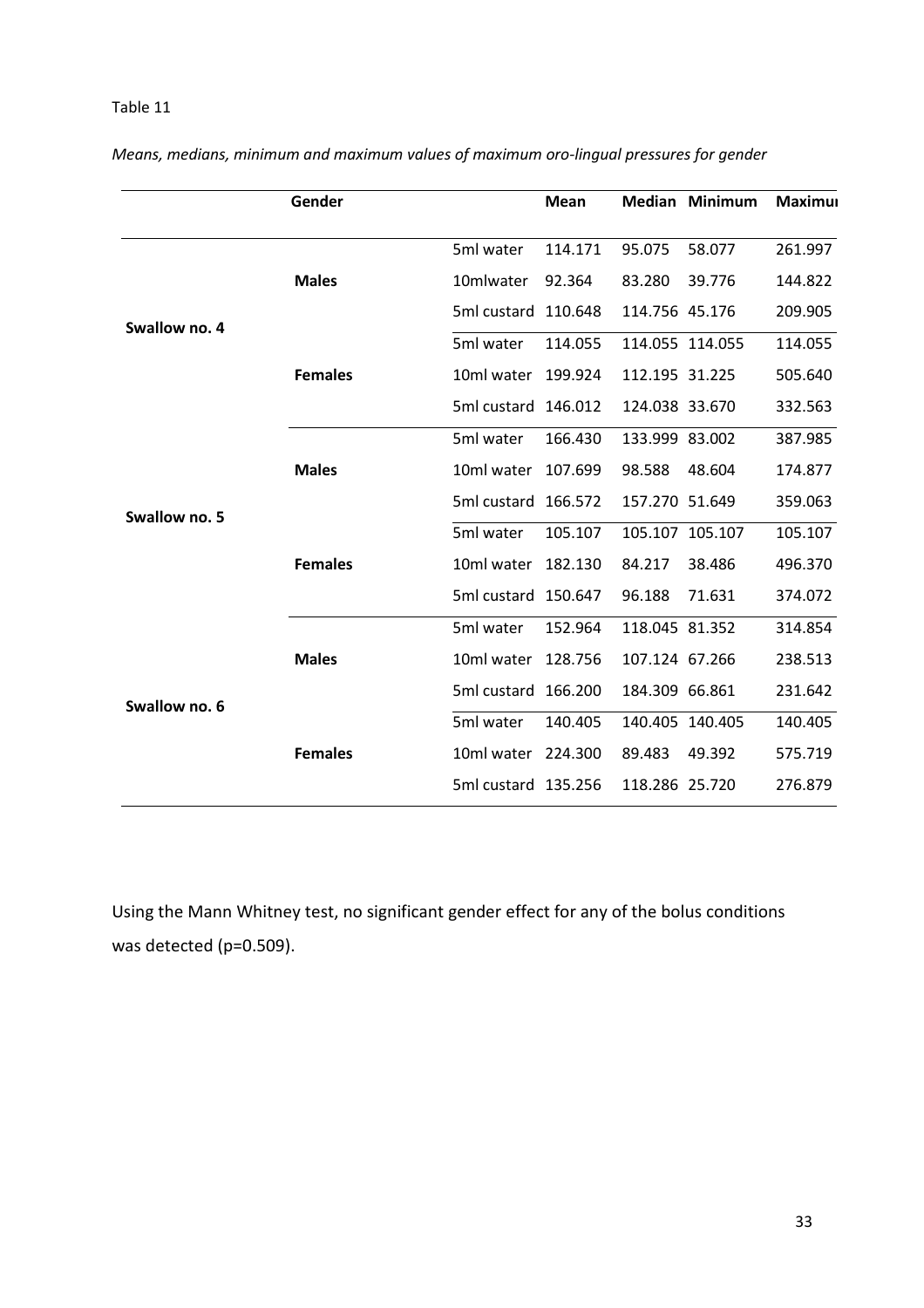#### The effect of Bolus volume and consistency on oro-lingual pressures:

Maximum oro-lingual pressures for each bolus condition (5ml water, 10 ml water and 5ml custard) are shown in figure 5.

#### Figure 5

Maximum oro-lingual pressures for each bolus condition across swallow trial two



A significant difference was found for trial 1 across bolus conditions, with liquid consistency producing higher pressures than semisolid consistency (10 ml water, median=167.8mmHg). For trial 2, both liquid and semisolid consistencies were similar for generating maximum oro-lingual pressures, with semisolid boluses producing the highest pressure (median of semisolid swallows=137.7mmHg) whereas the median for liquid bolus swallows was (130.7 mmHg). For swallow 3 of semisolid boluses, higher pressures were recorded than for liquid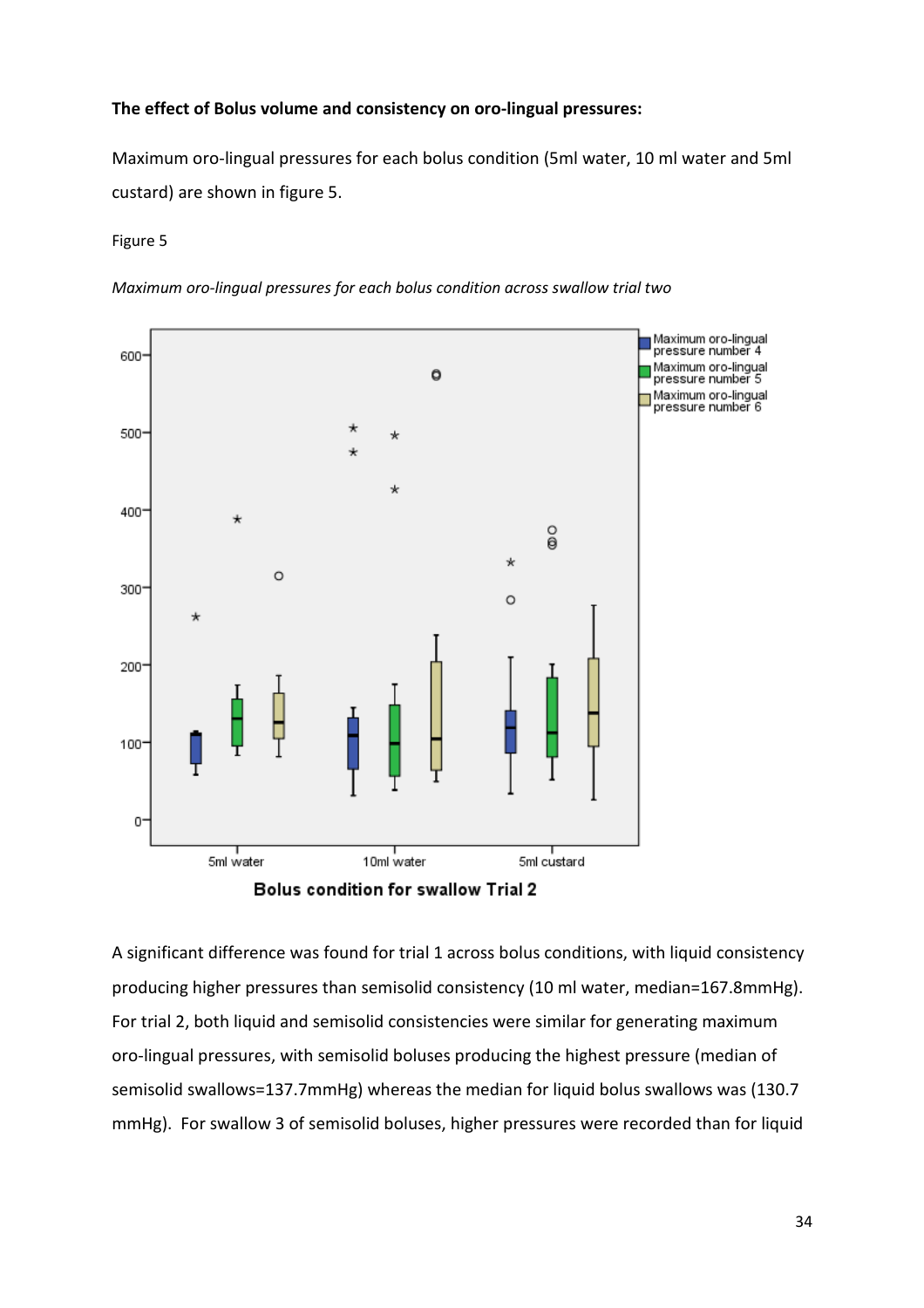boluses of the same size (semi-solid bolus median=206.9 mmHg; liquid bolus median=137.3mmHg). (See appendix I for clustered box plots)

### Swallow patterns

#### Table 12

Age groups according to swallow pattern

|                          |                |                | <b>Swallow Pattern</b> |                          |
|--------------------------|----------------|----------------|------------------------|--------------------------|
| <b>Age Group (years)</b> | Tipper $(n)$   |                | Dipper (n)             |                          |
|                          | Female         | Male           | Female                 | Male                     |
| 18-28                    | 6              | 5              | $\overline{2}$         | 1                        |
| 29-38                    | $\overline{2}$ | 3              | $\mathbf{1}$           | $\mathbf 1$              |
| 39-48                    | $\mathbf 1$    | $\overline{2}$ |                        |                          |
| 49-58                    | $\overline{2}$ | $\mathbf{1}$   |                        | -                        |
| 59-68                    | $\overline{2}$ | 4              |                        | $\overline{\phantom{a}}$ |
|                          |                |                |                        |                          |

n = number of participants

- = no rating provided

The majority of the participants were tippers, but in the younger age groups (18-28 years) and (29-38 years) there were participants who used a 'dipper' pattern.

### Bolus Residue

Bolus residues were analysed using descriptive statistics as in Table 13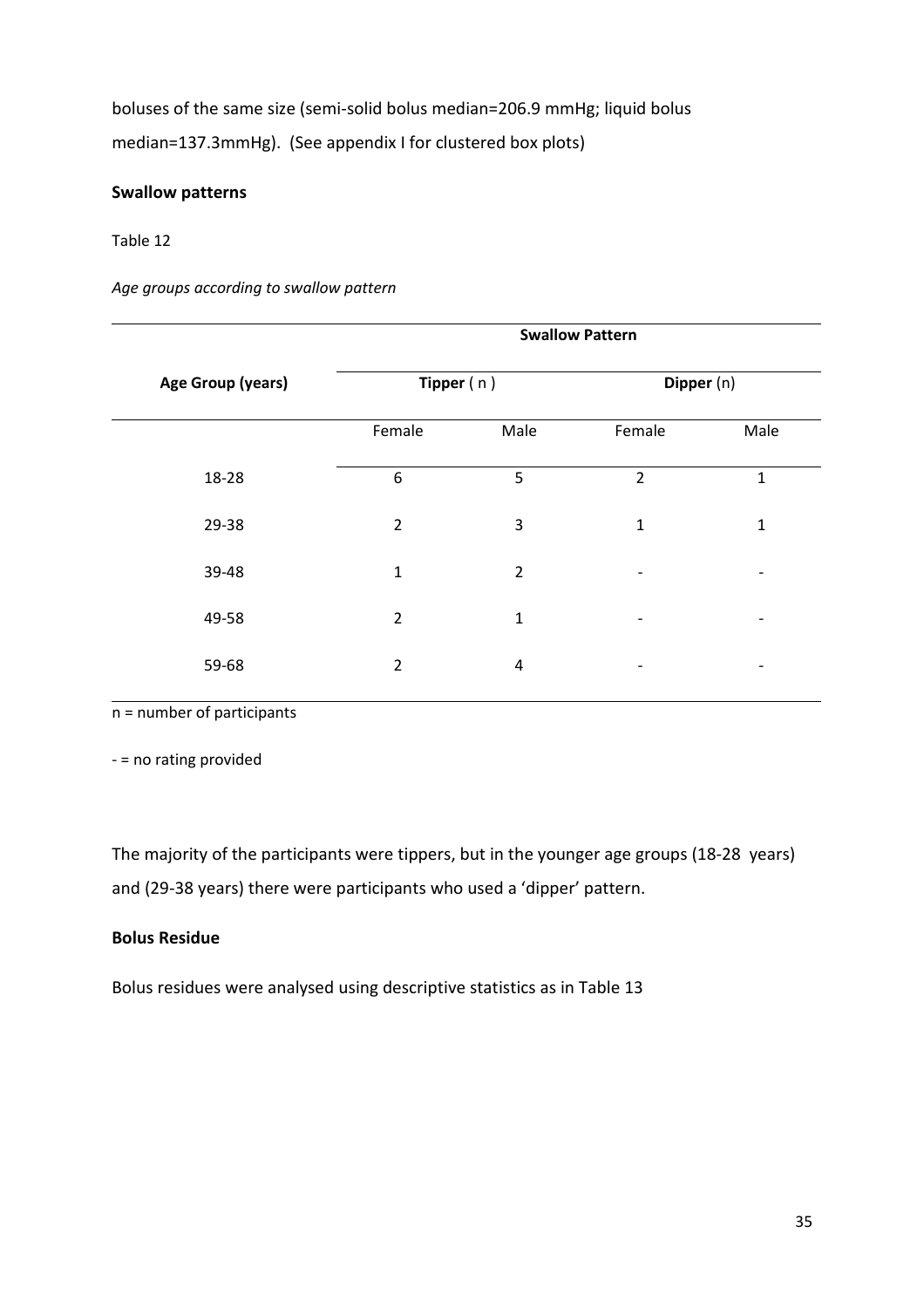|         |       | Trial 1 |              |       | Trial 2        |         |              | Trial 3 |                |
|---------|-------|---------|--------------|-------|----------------|---------|--------------|---------|----------------|
|         | 5ml   | 10ml    | 5ml          | 5ml   | 10ml           | 5ml     | 5ml          | 10ml    | 5ml            |
|         | water | water   | custard      | water | water          | custard | water        | water   | custard        |
| No      | 10    | 14      |              | 7     | 10             | 3       | 17           | 9       | $\overline{2}$ |
| residue |       |         |              |       |                |         |              |         |                |
| Minimal |       |         | 10           |       | $\overline{2}$ | 13      | $\mathbf{1}$ |         | 6              |
| residue |       |         |              |       |                |         |              |         |                |
| Marked  |       |         | $\mathbf{1}$ |       |                |         |              |         |                |
| pooling |       |         |              |       |                |         |              |         |                |

Number of participants for each rating across bolus conditions

Table 13

From the figures in table 13, semisolid boluses resulted in minimal residue. Upon closer inspection of the data, marked pooling occurred for one male in the (29-39 years) age group. Swallowing liquid boluses resulted in minimal residue. Minimal residue ratings occurred across liquid swallows, regardless of age or gender. Digital photographs were taken after every trial to augment the subjective ratings. However on inspection of the photographs, the angle and visibility of the sensor were not captured consistently, so the photographs were not used to further analyse the residue ratings.

### Summary of Key Findings:

There was wide range and variability found in the maximum oro-lingual pressures generated by people in this study of normal swallowing.

Maximum oro-lingual pressures were found to be very reliable overall across bolus consistencies and volumes, with 10ml water proving to be the most reliable bolus volume/ consistency.

No significant difference was found for the effect of age on maximum oro-lingual swallowing pressures. The youngest group (18-28 years) produced the largest range of orolingual pressures. The middle age group (39-48 years) produced the highest oro-lingual pressures when swallowing semisolid consistency.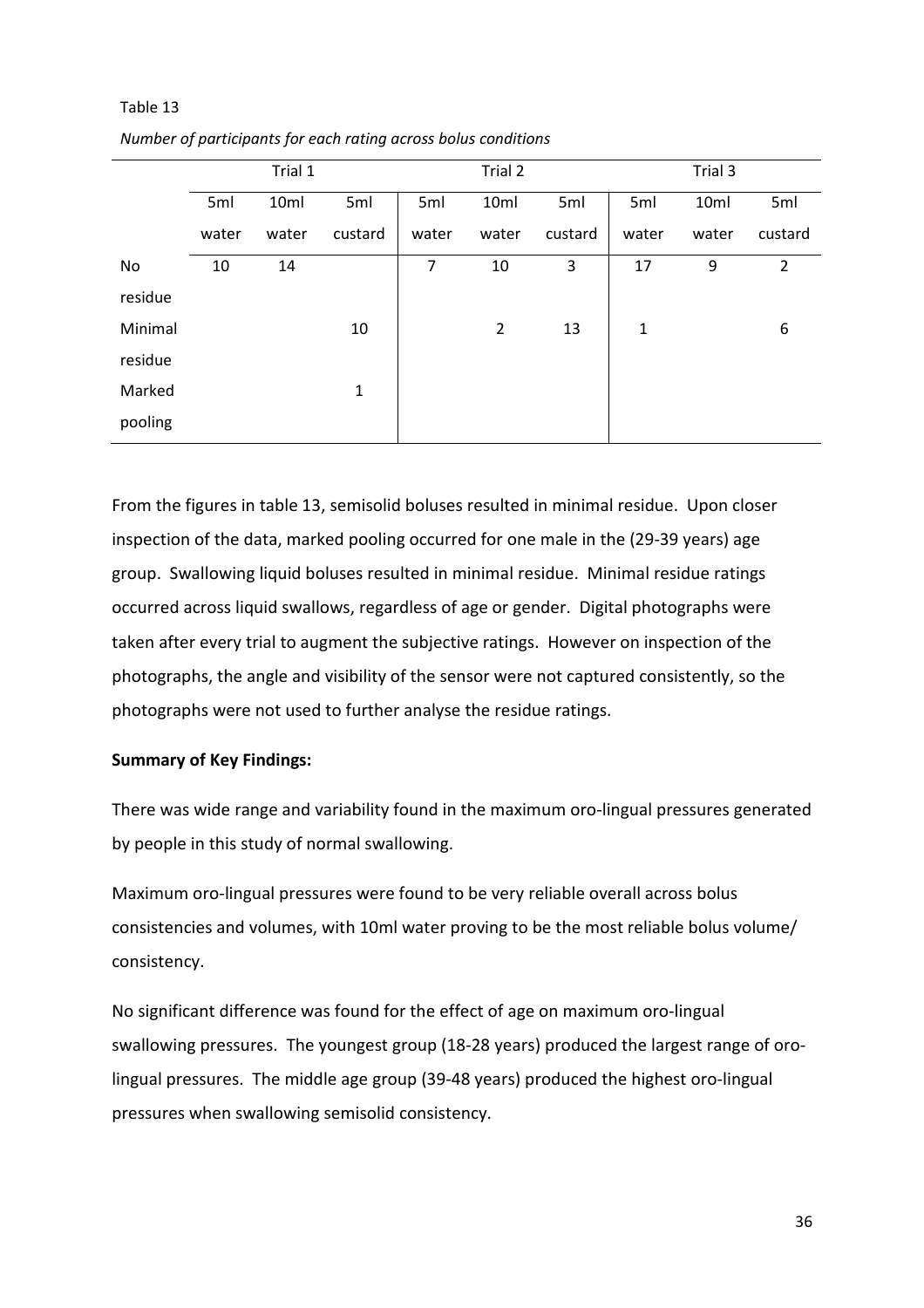There were no significant differences found for gender or for bolus volume on maximum oro-lingual pressures.

Maximum oro-lingual pressures were significantly higher when swallowing semisolid boluses than liquid boluses in swallows 2 and 3.

The swallows of participants across all age groups and both genders were mainly 'tipper' patterns. The younger age groups (18-28 years) and (29-38years) contained participants who used a 'dipper' pattern.

Bolus residue was not correlated with age or gender but was dependent on bolus consistency, with semisolid boluses producing minimal residue across trials.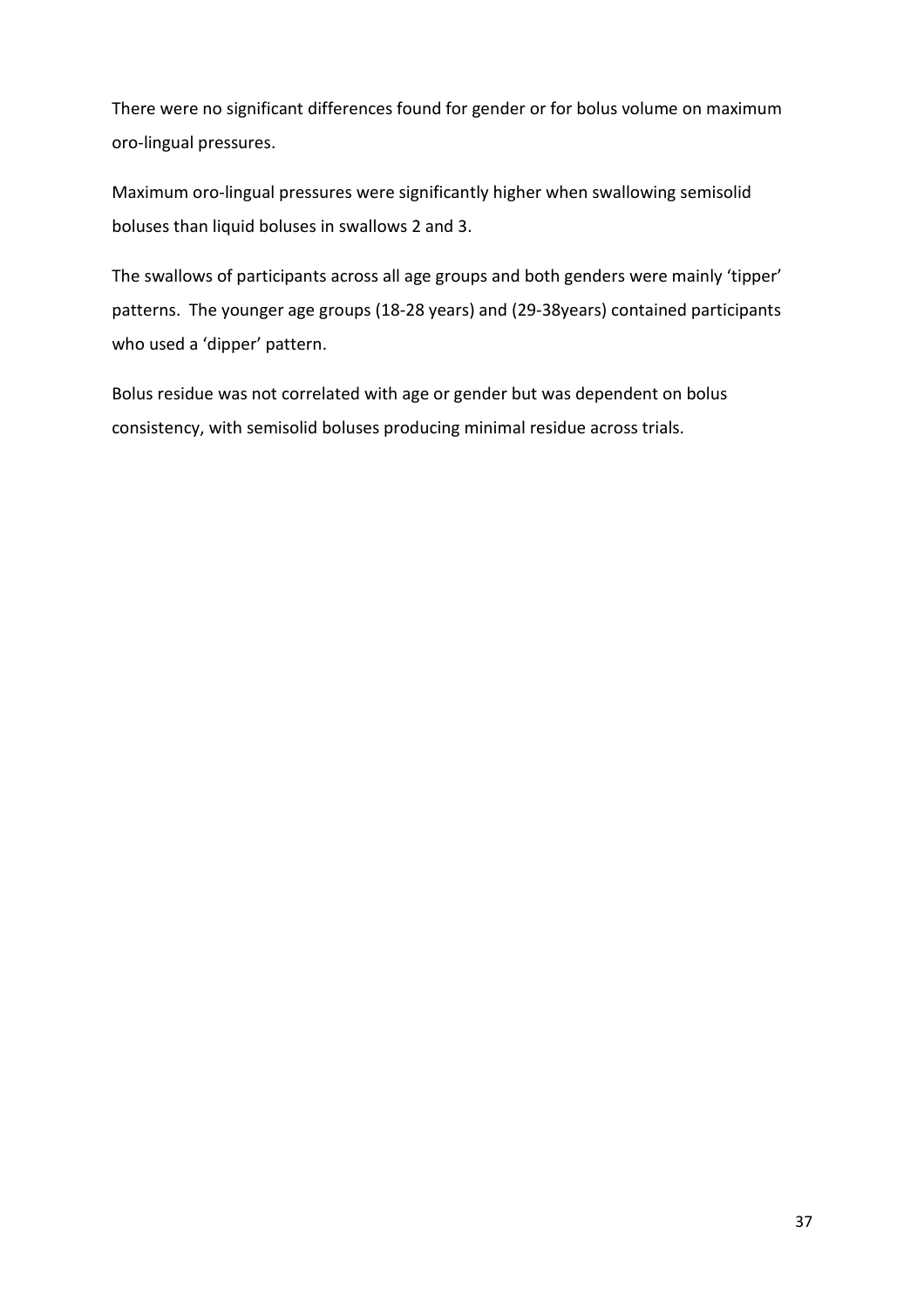### Chapter 5: Discussion

This pilot study had two purposes; first, to investigate the psychometric properties of a new tool, the OroPress when it was used to measure dynamic tongue pressure in normal adults and second, to document range and variability of recorded maximum oro-lingual pressures during swallowing generated by adults without dysphagia (adults with normal swallowing) with this new tool. There were many positive aspects to this pilot study, as follows:

A major strength of this study was that successful recruitment of a purposeful sample of adults across each defined age group of both sexes was achieved. The researchers were presented with recruitment difficulties, such as no response from the volunteer agencies that were initially contacted, however this obstacle was met when staff and students of the university were recruited through word of mouth. This permitted successful collection of a maximum oro-lingual pressure data set from a sample population without dysphagia. This study's sample compliments previous studies whose samples also include the same age range and equal representation of gender as well as undergoing similar procedures to determine suitability (Youmans et al 2009); Youmans et al 2011).

Excellent reliability (values exceeding 0.75) in terms of the tool's measures being repeated consistently, was achieved, so the OroPress tool was shown to be highly reliable when used for repeated measurements by the same rater across three swallows (Portney and Watkins 2009). This tool compares strongly with other tools, such as the IOPI, which also has been proven to have high test-retest reliability (Youmans et al 2006). The OroPress tool also compares strongly with other fixed positional tools, previous studies such as Ball et al (2006) have shown that the fixed version of the Kay Swallowing Workstation (KSW) displays higher reliability versus the hand held version.

Semisolid consistencies displayed the highest level of reliability across the three trials; possibly due to a strict adherence to the protocol, where each participant was asked to 'swallow as one swallow.' As minimal residue was evident after swallowing semisolid boluses, the custard consistency clearly did not affect the tongue from contacting the sensor.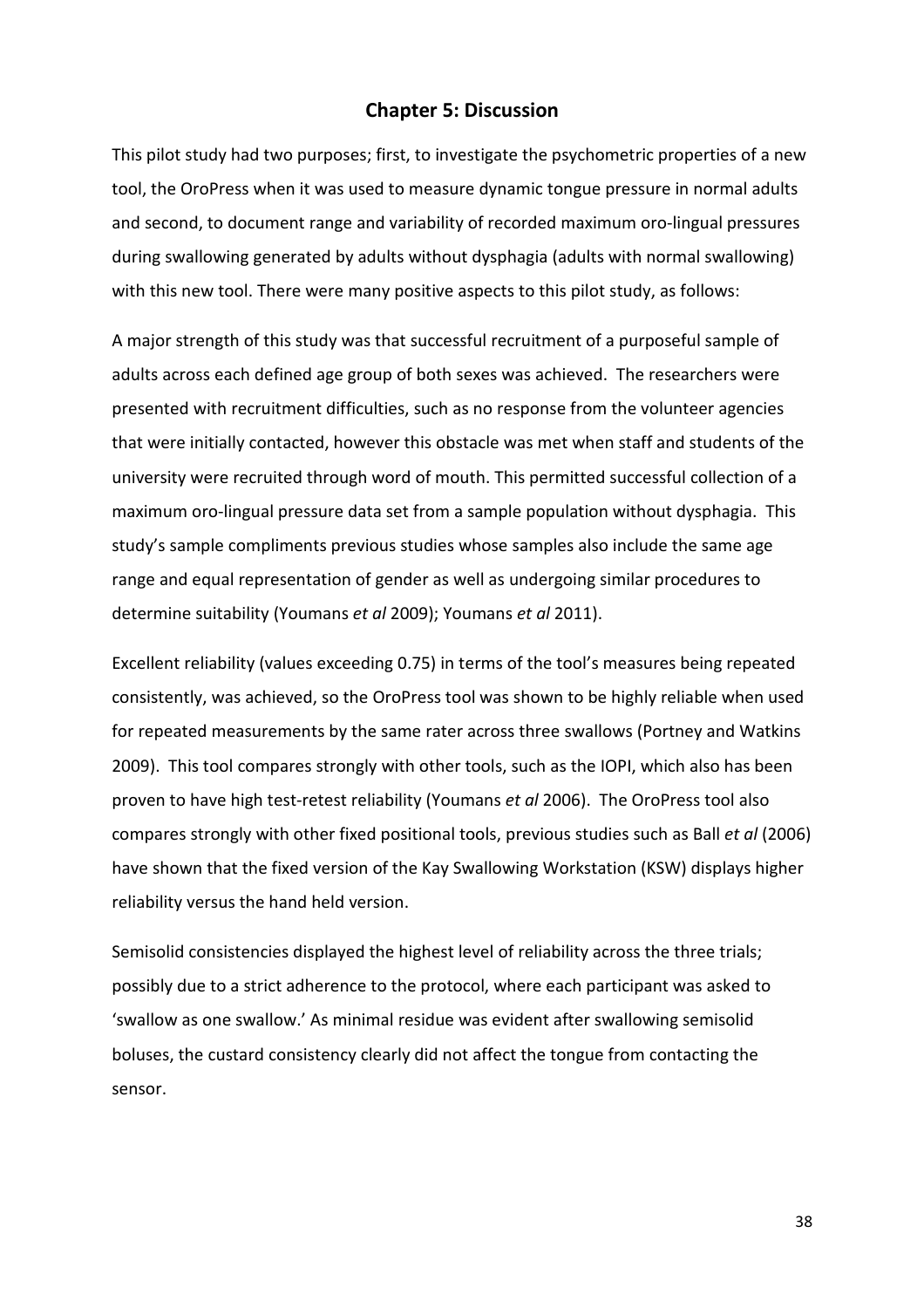#### Stability of the Tool:

Intra-subject variability was unstable as a systematic bias significance of (p=0.011) was present in trial 2 for all participants across bolus conditions, this signifies some bias-whether being fatigue or learned behaviour during this trial. However this systematic bias did not decrease reliability of the tool, similar to previous studies on reliability of other existing fixed position tools (Ball et al 2006).

Inter-subject variability of maximum oro-lingual pressures was large with the semi interquartile ranges and medians showing a wide range of documented maximum orolingual pressures, this corresponds with previous literature concerning the range and variability of oro-lingual pressures during swallowing (Youmans et al 2011).

#### Variable Effects on Maximum Oro-Lingual Pressures:

#### Age Effect:

From previous studies (Nicosia et al 2000; Youmans et al 2009), age has not been shown to effect maximum oro-lingual pressures and the results of this study corroborate those findings, supporting hypothesis number one. There was a wide range of pressures documented across age groups and bolus conditions. Although there were no specific age patterns, the 39-48 year age group produced the highest pressures when swallowing semisolid bolus, the oldest group (59-68 years) produced the lowest pressures for semisolid bolus, but the 49-58 year age group produced the lowest pressures overall across all bolus conditions. The 59-68 year age group produced the highest pressures when swallowing both smaller liquid boluses (5ml water) and larger liquid boluses (10ml water).

#### Gender Effect:

There have been conflicting reports regarding the effect of gender on maximum oro-lingual pressures, with one study stating a significant gender effect with women producing a higher mean maximum swallowing pressure than men (Youmans et al 2009) and other studies stating no significant gender effect (Nicosia et al 2000; Taniguchi et al 2008; van den Engel-Hoek et al 2012). Results from this current study reject hypothesis number two and therefore correspond with the studies stating no significant gender effect.

39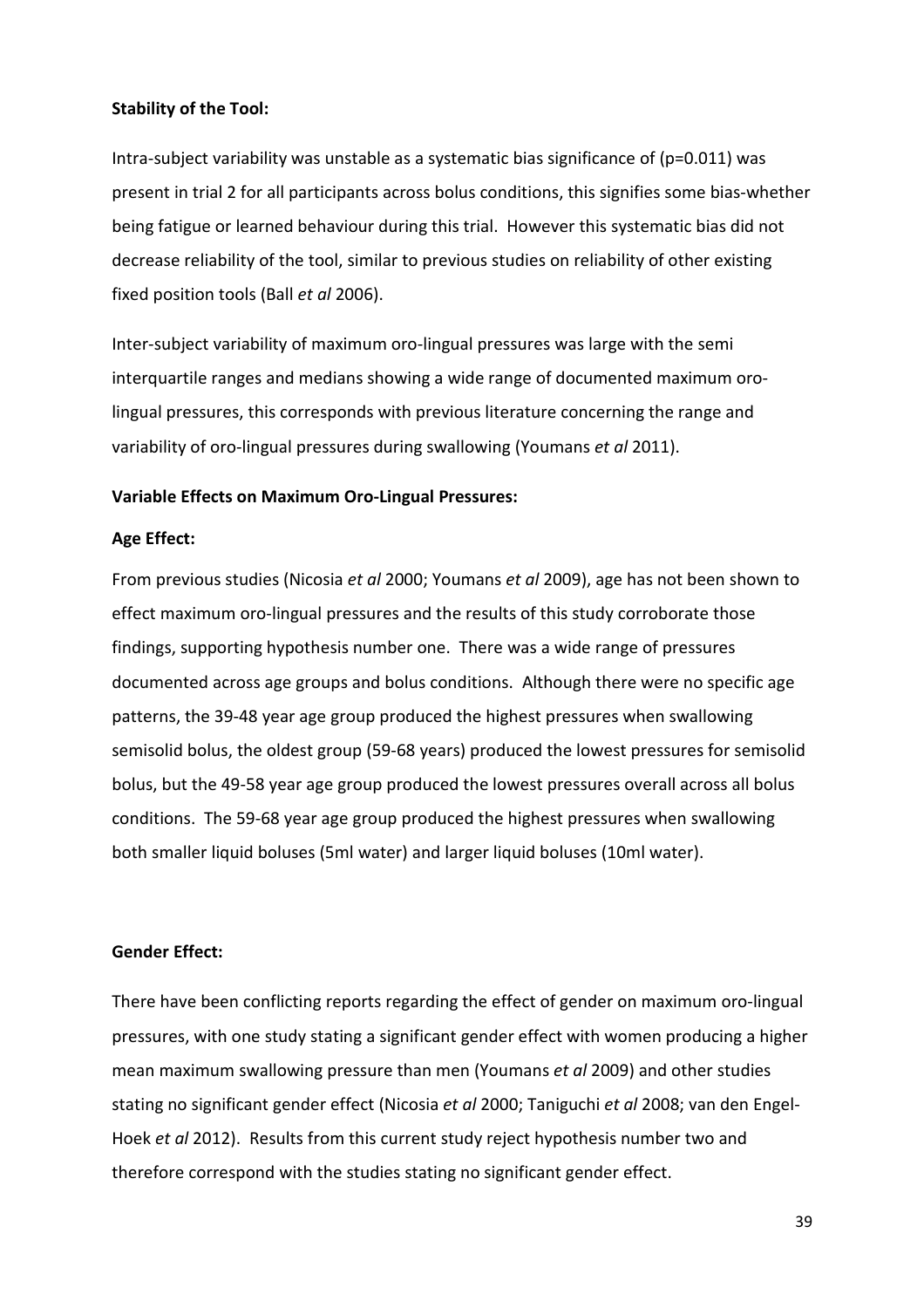#### Bolus Volume and Consistency Effects:

There were no effects for bolus volume, which corresponds to previous study results (Miller and Watkin 1996). The effect of bolus consistency on maximum oro-lingual pressures showed significance (p=0.003) across the first three swallows for all participants for both liquid and semisolid consistencies, regardless of age or gender. In this study, the greater the consistency of the bolus, the higher the tongue pressures required to transport the bolus to the pharynx. Semisolid bolus swallows produced the highest pressures which supported hypothesis number three and corresponds to results from previous studies (Nicosia et al 2000; Taniguchi et al 2008; Youmans et al 2009; van den Engel-Hoek et al 2012).

Maximum oro-lingual pressure differences were significantly correlated with bolus consistencies. This is similar to the study by Youmans et al (2006) who stated that, in a clinical setting, a clinician would expect mean swallowing pressure scores not to be significantly different across honey-thick liquids and thin liquids. Consequently, extreme scores between those consistencies might indicate a potential tool reliability problem.

There were some limitations to this study, described below.

First, this pilot study had a small sample size, which may have an effect on statistical hypothesis testing, however the required sample size was reached in this study and Cochran 1977 (cited in Bartlett et al 2001) stated that pilot study results can be used to estimate population variances for determining future larger study sample sizes.

There were some issues with positioning of the tool's sensor on the hard palate of participants as this may have altered their natural swallowing behaviour, as awareness of swallowing was heightened during the trials.

Oral cavity structures were highly variable across participants, and researchers found the sensor position was more difficult to adhere on a high, arched hard palate than to a low, flat hard palate. However, the sensor was successfully positioned on each participant's hard palate and subsequently participants all commented positively on the comfort level of the sensor once in position.

From the results of this study, the OroPress tool has good capabilities and may be now used in clinical settings. Its future use could include oro-lingual pressure measurement in people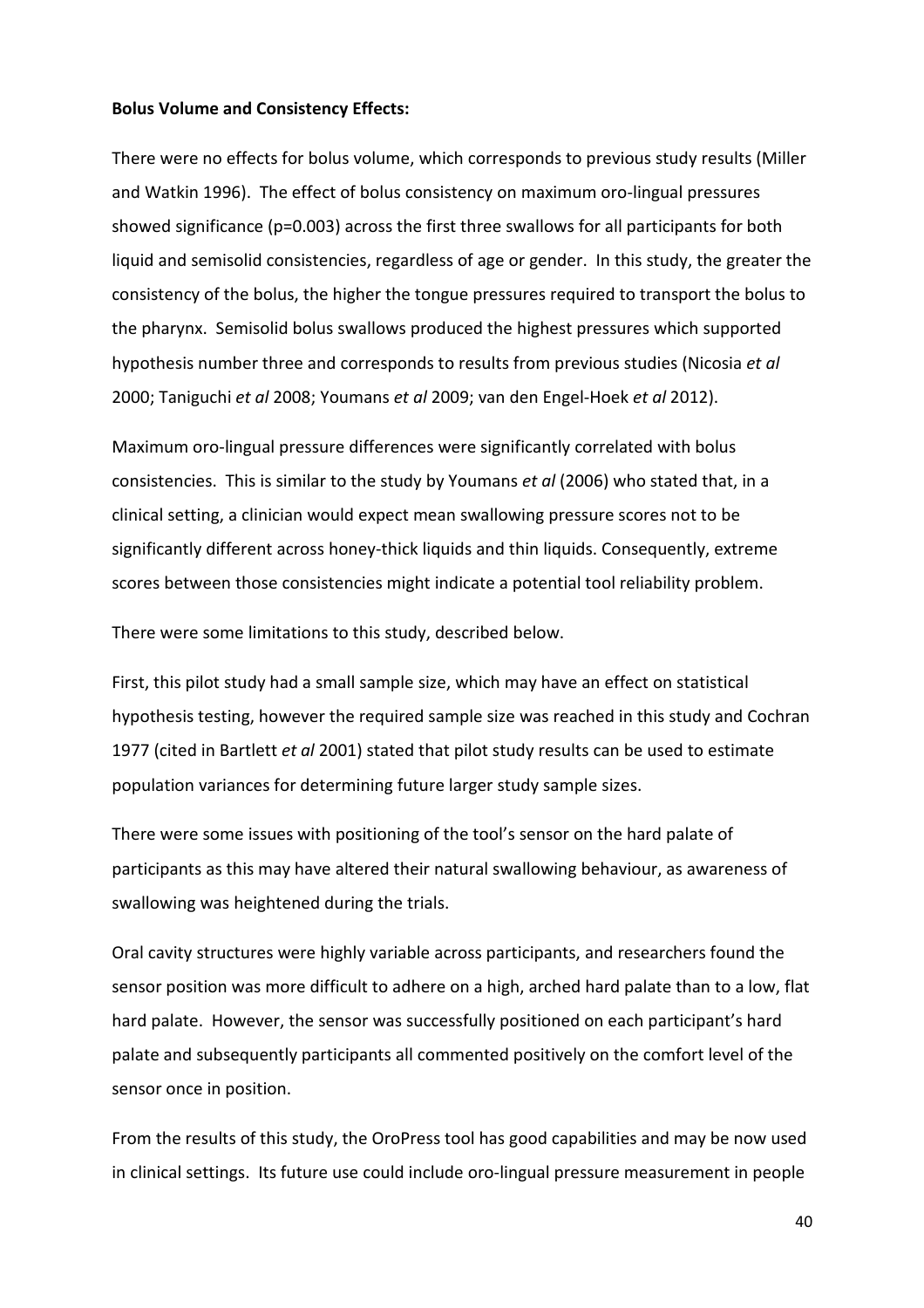with dysphagia, assessing change over time (examining therapy or intervention to change tongue function through various oro-lingual exercises). It may also be used for biofeedback and documenting/enhancing patient adherence to tongue exercises. The OroPress is compact, of a light weight and is completely portable, thus creating opportunities for the tool to be used across many clinical settings as well as at home. With practise, the set up of the tool is timely and easily managed.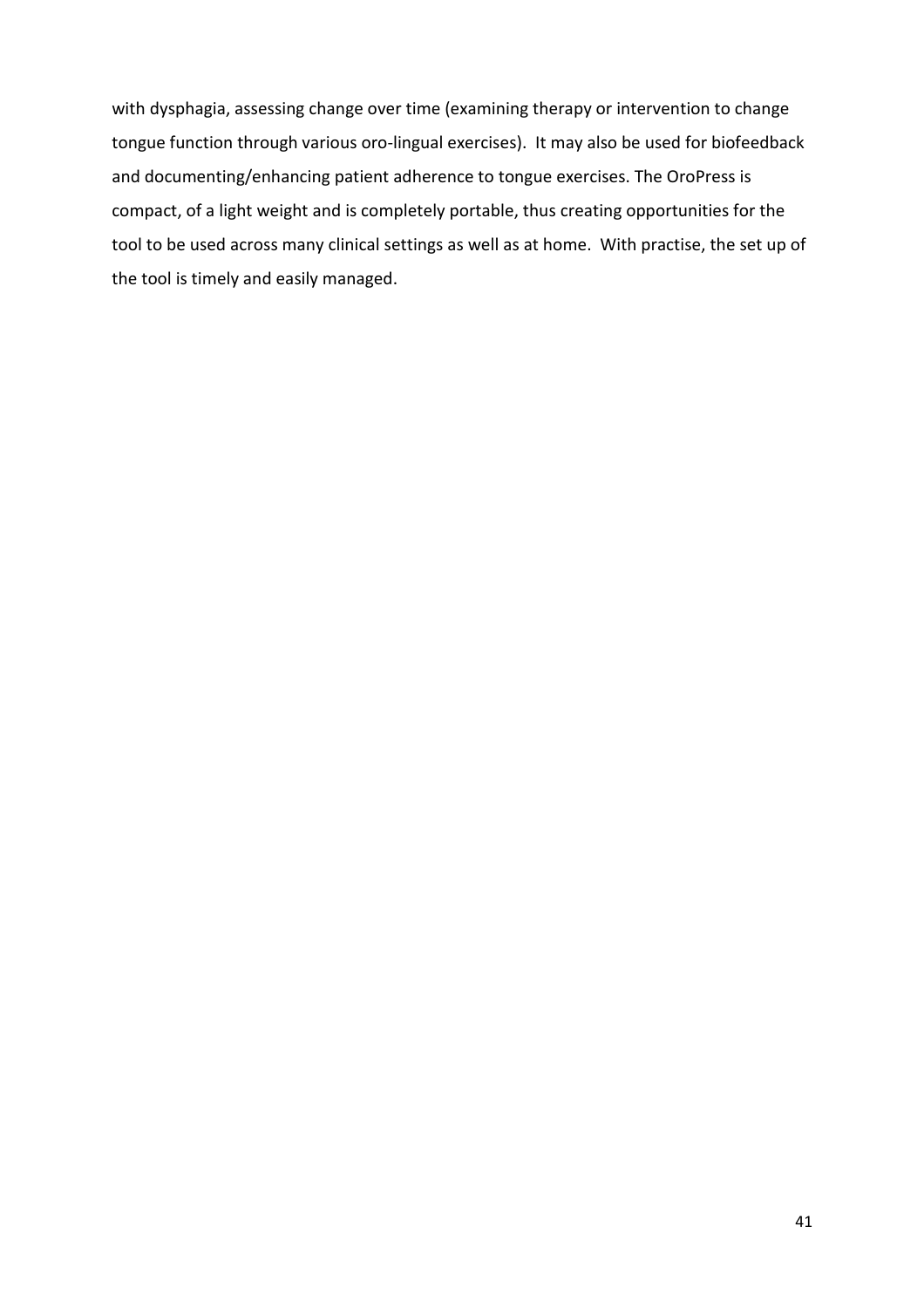### Chapter 6: Conclusions and Future Direction

This study was to document maximum oro-lingual pressures produced by healthy adults during swallowing tasks, using a new wireless tool called the OroPress. The tool showed good reliability, it was easy to use, portable and time efficient. Participants reported a good level of tolerance while the tool's sensor was in position and student researchers found the tool easy to set up and manage. Researchers may now use this valid and reliable measurement tool with clinical populations with dysphagia, assessing its usefulness for documenting baseline oro-lingual swallowing pressure measures and for measuring change over time. Further development of the tool might improve some of its features.

For example, to address the difficulty of adhering the sensor to hard palates of varying shapes and sizes, the silicone body which embeds the sensor could be expanded. Before undertaking this however, more research would be first needed to audit the range and variation of adult's hard palates and oral cavities.

A larger norm sample size in future studies would expand the database of range and variability of maximum oro-lingual swallowing pressures in healthy adults, adding to our knowledge of normal swallowing pressures.

In this current study, the OroPress tool was successfully used to obtain maximum oro-lingual pressures across a purposefully recruited sample, swallowing boluses of different sizes, consistencies, which indicated considerable promise for future research with people with dysphagia.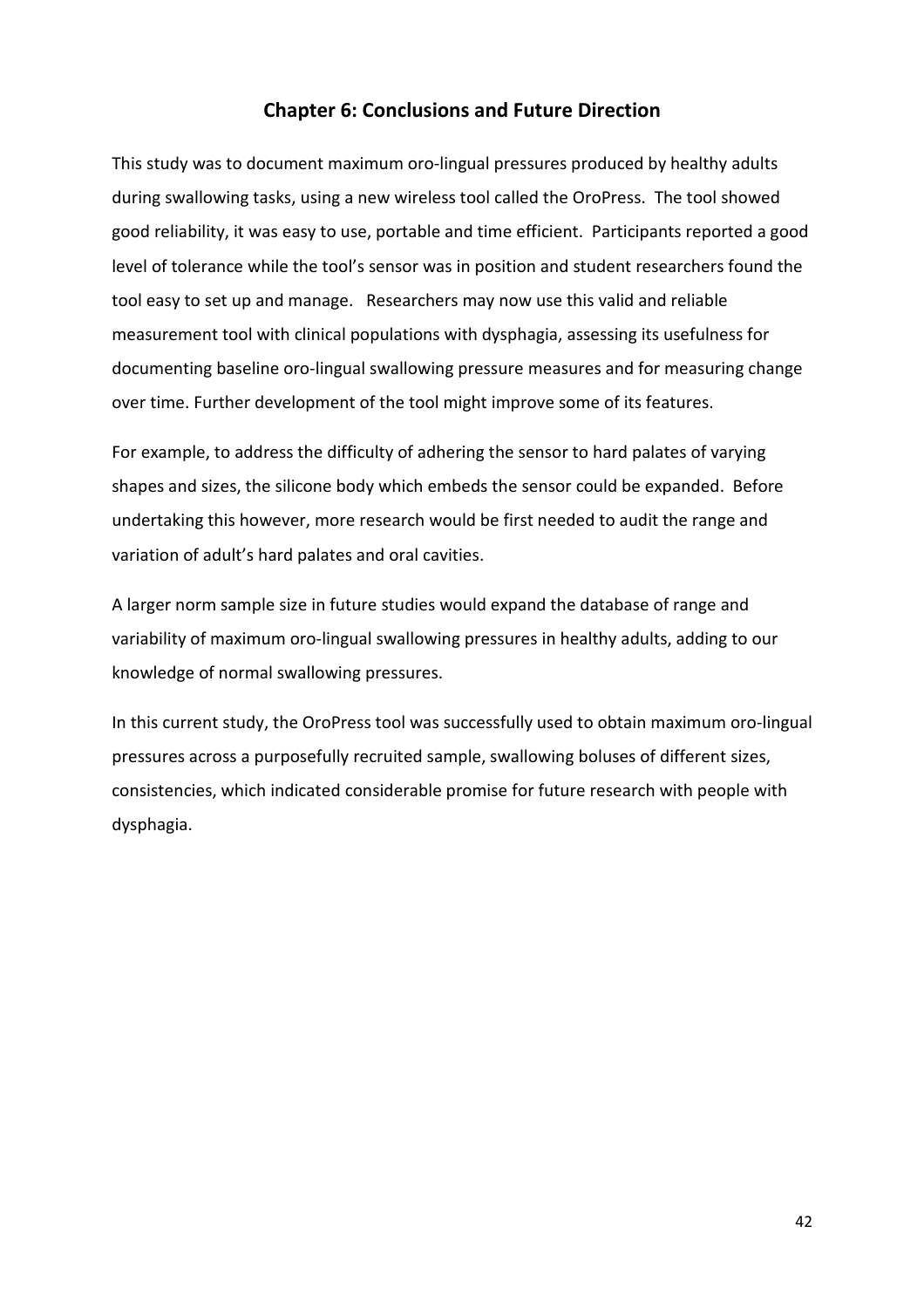### References

Cicchetti, D.V. (1994) 'Guidelines, Criteria, and Rules of Thumb for Evaluating Normed and Standardized Assessment Instruments In Psychology', Psychological Assessment, 6(4), 284– 290.

Furuya, J., Nakamura, S., Ono, T. and Suzuki, T. (2012) 'Tongue Pressure Production While Swallowing Water and Pudding and during Dry Swallow using a Sensor Sheet System', Journal of Oral Rehabilitation, 39, 684–691.

Hind, J.A., Nicosia, M.A., Gangnon, R. and Robbins, J. (2005) 'The Effects of Intraoral Pressure Sensors on Normal Young and Old Swallowing Patterns', Dysphagia, 20, 249–53.

IBM Corp (2011). IBM Statistical SPSS Statistics for Windows, Version 20.0. Armonk, NY: IBM Corp.

Introduction to SAS. UCLA: Statistical Consulting Group [online], available: http://www.ats.ucla.edu/stat/sas/notes2/ [accessed April 20, 2013].

Kieser, J., Bolter, C., Raniga, N., Waddell, J.N., Swain, M. and Farland, G. (2011) 'Tongue– Palate Interactions during Swallowing', Journal of Texture Studies, 42, 95–102.

Logemann, J. A. (1984). Evaluation and treatment of swallowing disorders [online] ASHA-NSSLHA, available:

http://www.asha.org/uploadedFiles/asha/publications/cicsd/1984EvalandTreatmentofSwall owingDisorders.pdf [Accessed April 22, 2013].

Logemann, J. A. (1998) Evaluation and treatment of swallowing disorder, (2nd ed) Austin TX: PRO-ED.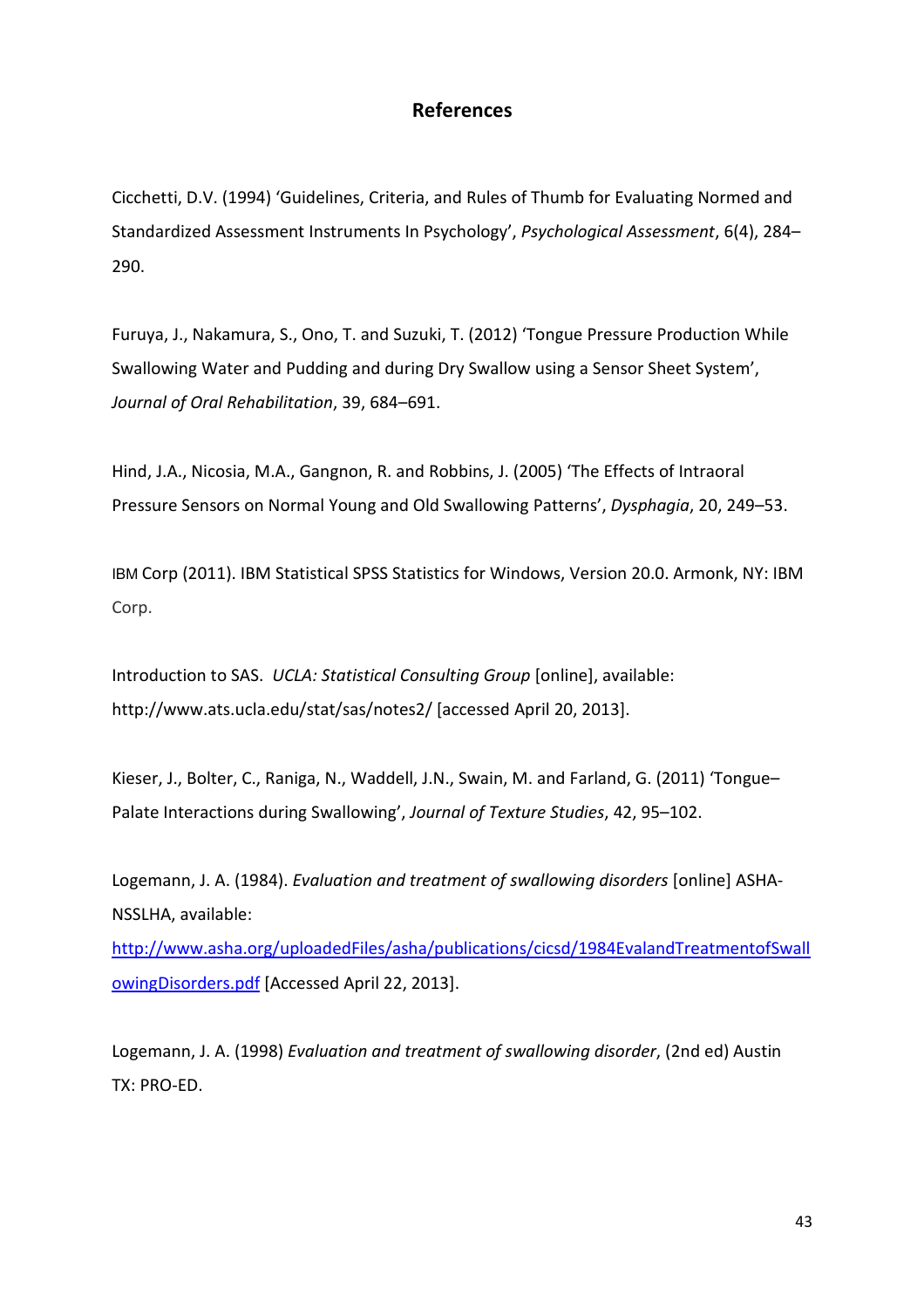Miller, J.L. and Watkin, K.L. (1996) 'The Influence of Bolus Volume and Viscosity on Anterior Lingual Force during the Oral Stage of Swallowing', Dysphagia, 11, 117–124.

Nicosia, M. A., Hind, J. A., Roecker, E. B., Carnes, M., Doyle, J., Dengel, G. A., and Robbins, J. (2000) 'Age Effects on the Temporal Evolution of Isometric and Swallowing Pressure', Journal of Gerontology Series A-Biological Sciences & Medical Sciences, 55(11), M634-640.

Pallant, J. (2005) SPSS Survival Manual: a step by step quide to data analysis usina SPSS (2<sup>nd</sup> Ed), Crows Nest, NSW, Australia: Allen & Unwin.

Portney, L. G., and Watkins, M. P. (2009). Foundations of Clinical Research-Applications to Practice (3<sup>rd</sup> Ed), New Jersey: Pearson Educaton.

Robbins, J.A., Hamilton, J.W., Lof, G.L. and Kempster, G.B. (1992) 'Oropharyngeal Swallowing in Normal Adults of Different Ages', Gastroenterology, 103, 823–829.

Shaker, R., Cook, I.J.S., Dodds, W.J. and Hogan, W.J. (1988) 'Pressure-Flow Dynamics of the Oral Phase of Swallowing', Dysphagia, 3, 79–84.

Steele, C.M. and Van Lieshout, P.H. (2009) 'Tongue Movements during Water Swallowing in Healthy Young and Older Adults', Journal of Speech, Language, and Hearing Research, 52, 1255–1267.

Steele, C., Bailey, G. and Molfenter, S. (2010) 'Tongue Pressure Modulation during Swallowing: Water versus Nectar-Thick Liquids', Journal Of Speech, Language & Hearing Research, 53(2), 273-283.

Tabachnick, B. G., and Fidell, L. S. (2001) Using multivariate statistics (4<sup>th</sup> ed), New York: Harper Collins.

Youmans, S. R., and Stierwalt, J. A. G. (2006) 'Measures of Tongue Function Related to Normal Swallowing', Dysphagia, 21(2), 102-111.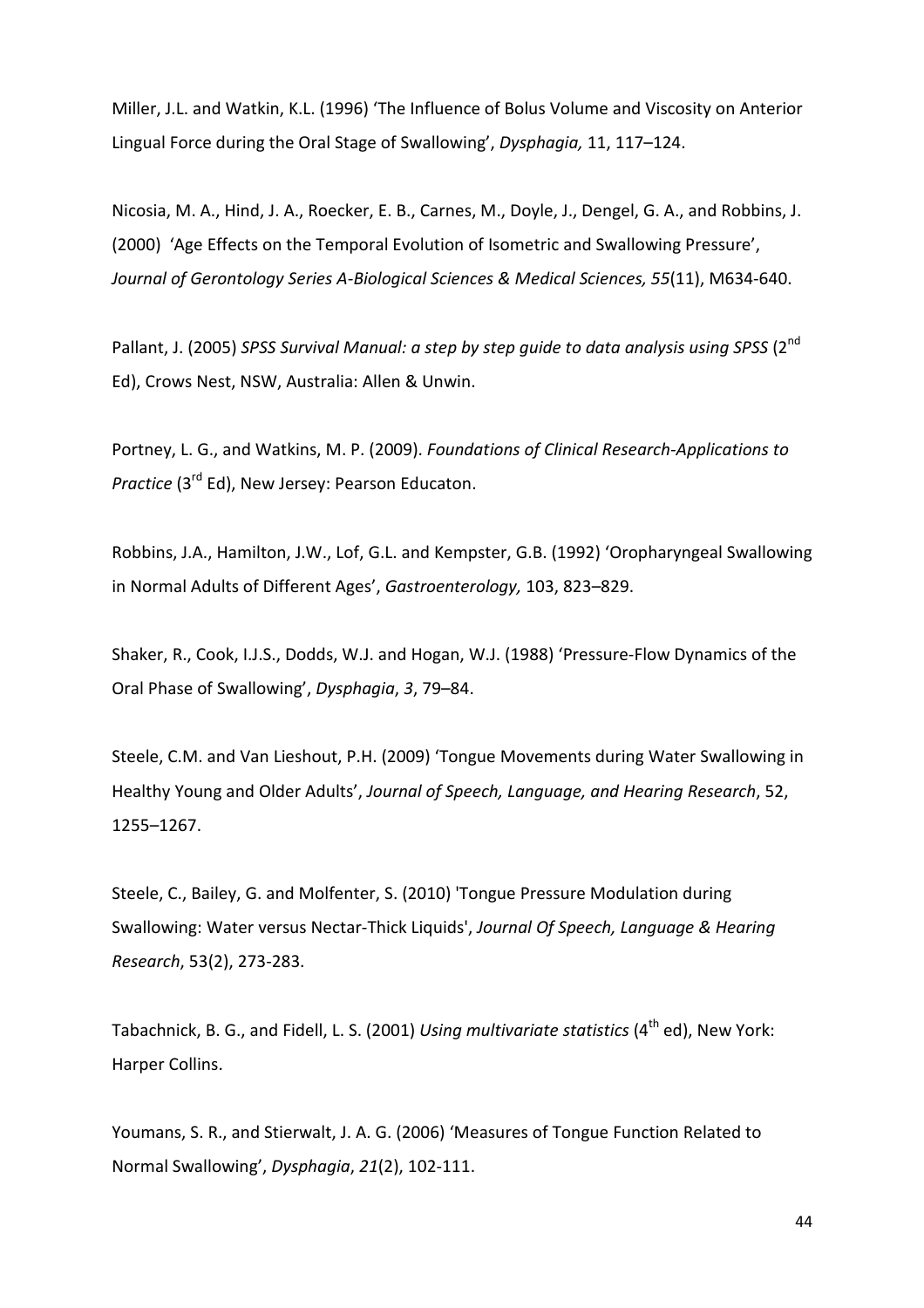Youmans, S. R., Youmans, G. L., and Stierwalt, J. A. G. (2009) 'Differences in Tongue Strength Across Age and Gender: Is There a Diminished Strength Reserve?', Dysphagia, 24, 57-65.

Youmans, S.R. and Stierwalt, J.A.G. (2011) 'Normal Swallowing Acoustics across Age, Gender, Bolus Viscosity, and Bolus Volume', Dysphagia,26, 374-384.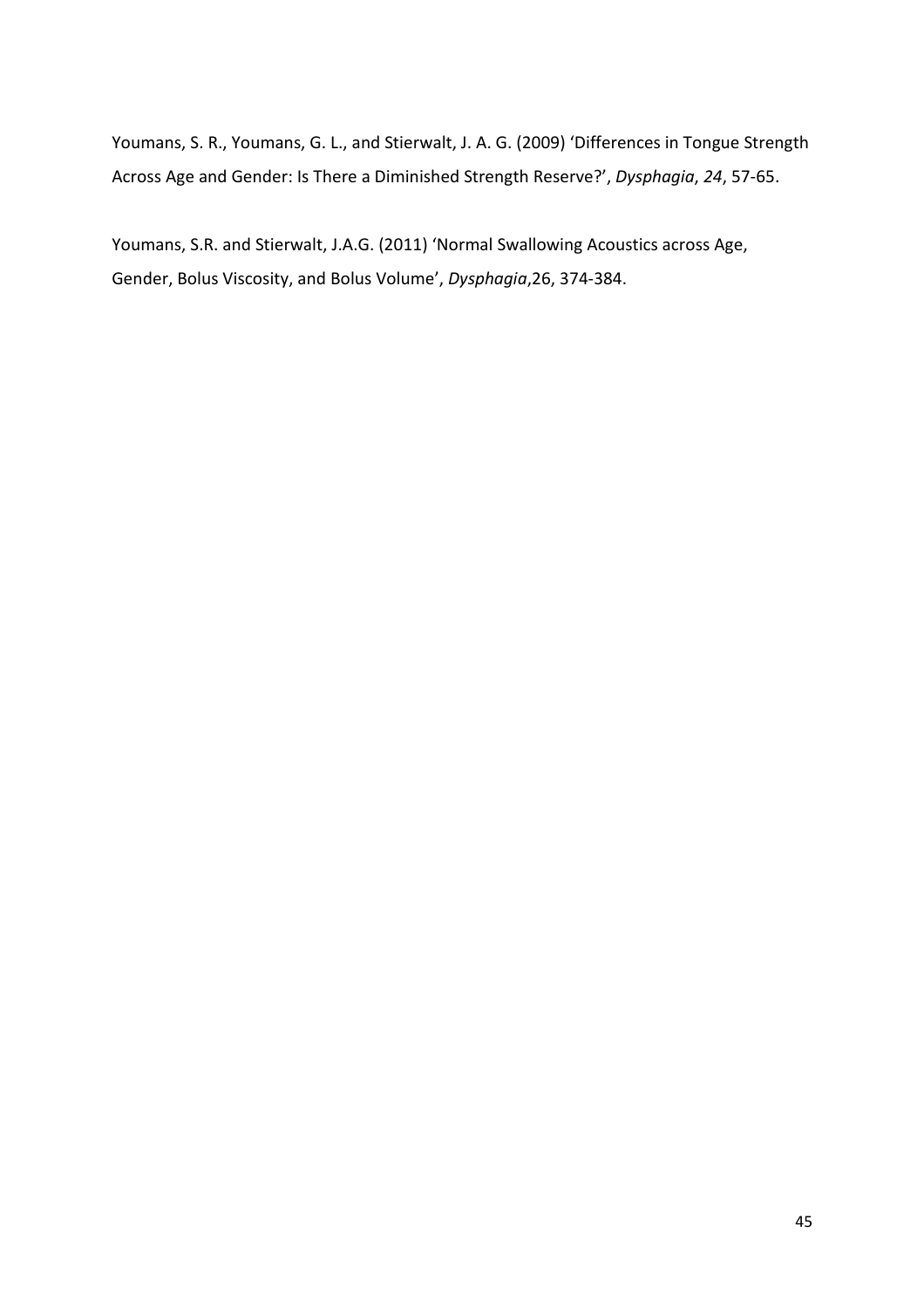Appendix A



Name of Person: Name of Organisation: Address:

Dear Sir/Madam

### **Re. OroPress: a new tool for measuring swallowing pressures in adults**

I am writing on behalf of three Speech and Language Therapy (SLT) students at University of Limerick (UL) who are developing a new wireless device to measure tongue pressure in adults during swallowing. This final-year project is under the supervision of Professor Alison Perry, Head of Department of Clinical Therapies.

The purpose of this letter is to ask if/how we may approach your membership to inform them about this study in the hope that they may volunteer to assist us in this work.

We are seeking healthy adult volunteers, aged 18 years or above, who are able to attend the SLT clinic at the UL campus for approximately one hour. We hope you will enable us to give a 5 minute presentation about the study to your membership, to inform them about the study, explaining how they might volunteer and what would be involved.

If travelling to the SLT clinic is not feasible, then arrangements could be made to undertake the measurements at your organisation, if you were in agreement and if a quiet room could be provided for us.

We would be grateful if you would also display the enclosed poster in a prominent position at your organisation's offices to inform your membership about our study and that we are recruiting volunteers.

Please could you let me know as soon as possible if/when a presentation will be feasible. I can be contacted as per below.

Many thanks for your assistance, Catraoine Hickey Email: catraoinehickey@yahoo.ie Mob: 0857809500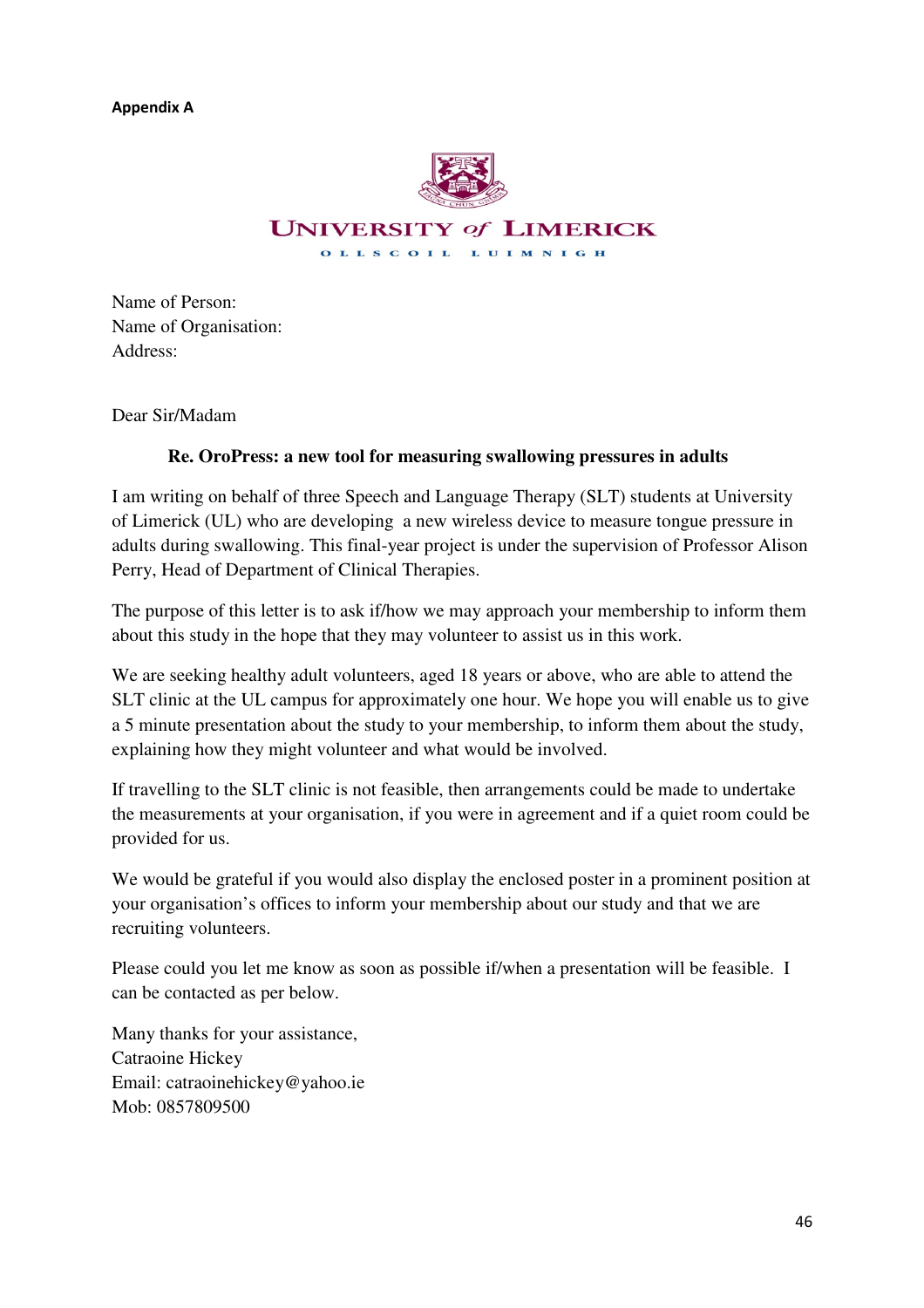

Measurement of Tongue Pressure in Normal Swallowing

- Interested in finding out more about the tongue and swallowing?
- Like to help us understand swallowing better?

YOU are being invited to take part in a study to examine tongue pressure during swallowing in normal people. This will be done using a newly developed measurement tool.



Are you a healthy person, 18 years or above, without swallowing difficulties?

You should have no known medical conditions, nor use medicines that may affect swallowing.

Volunteers will undertake a swallowing study, lasting about 1 hour, at the University of Limerick (UL) Clinical Therapies' Building or at a convenient location depending on volunteer numbers at that location. This study will be carried out at a time convenient to yourself.

This involves looking inside your mouth, and then attaching a small pressure sensor to the roof of your mouth (just behind your front teeth). You will then swallow small, measured amounts of water and of custard. Your tongue swallowing pressures and tongue strength will be recorded each time.

If you would like to participate, or want more information about the study, please contact: Catraoine Hickey. Tel: 0857809500 email: catraoinehickey@yahoo.ie

| <b>Tongue</b>    | Tongue           | <b>Tongue</b>    | <b>Tongue</b>    | <b>Tongue</b>    | <b>Tongue</b>    | <b>Tongue</b>    |
|------------------|------------------|------------------|------------------|------------------|------------------|------------------|
| pressure         | pressure         | pressure         | pressure         | pressure         | pressure         | pressure         |
| study:           | study:           | study:           | study:           | study:           | study:           | study:           |
| <b>Contact</b>   | <b>Contact</b>   | <b>Contact</b>   | <b>Contact</b>   | <b>Contact</b>   | <b>Contact</b>   | <b>Contact</b>   |
| <b>Catraoine</b> | <b>Catraoine</b> | <b>Catraoine</b> | <b>Catraoine</b> | <b>Catraoine</b> | <b>Catraoine</b> | <b>Catraoine</b> |
| 0857809500       | 0857809500       | 0857809500       | 0857809500       | 0857809500       | 0857809500       | 0857809500       |
| 11010223@stu     | 11010223@stu     | 11010223@stu     | 11010223@stu     | 11010223@stu     | 11010223@stu     | 11010223@stu     |
| dentmail.ul.ie   | dentmail.ul.ie   | dentmail.ul.ie   | dentmail.ul.ie   | dentmail.ul.ie   | dentmail.ul.ie   | dentmail.ul.ie   |
|                  |                  |                  |                  |                  |                  | 47               |
|                  |                  |                  |                  |                  |                  |                  |
|                  |                  |                  |                  |                  |                  |                  |
|                  |                  |                  |                  |                  |                  |                  |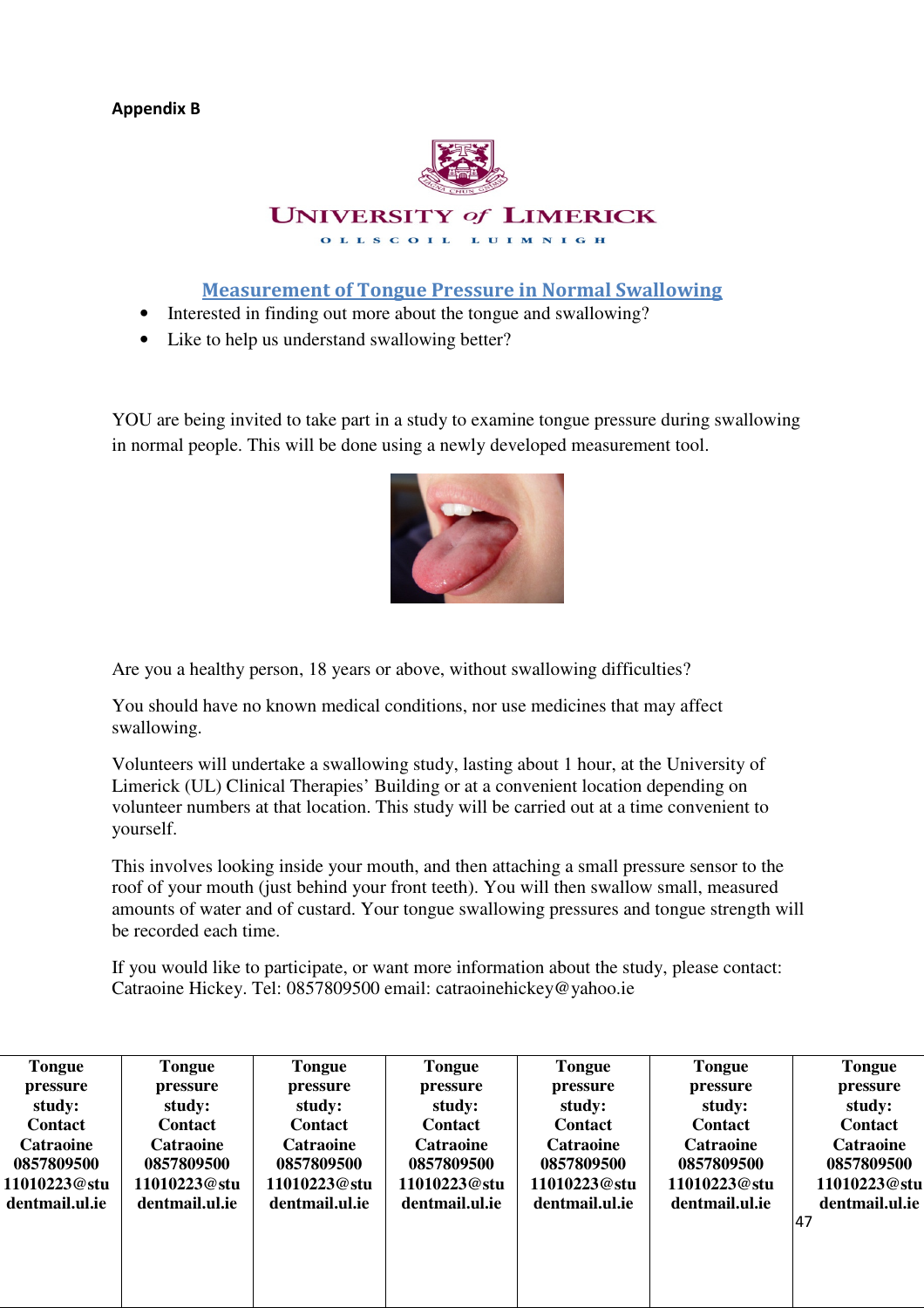

# The OroPress in normal healthy adults: a pilot study of clinical utility and the properties of the tool.

### **Study Information Sheet:**

### *What Is The Purpose Of This Study?*

The purpose of the study is to examine a new tool, the OroPress, when used to record tongue pressures during swallowing in adults.

### *What Does The Study Involve?*

The study involves you attending a one hour session at the Speech and Language Therapy Clinic, University of Limerick at a convenient time to yourself.

**First:** You will be asked to participate in a short interview at the given date. We will look inside your mouth to note your gag reflex and tongue movements (you will be asked to poke your tongue out, and in, and side to side). We will make a note of your age and gender. You will be asked to complete a short questionnaire about your swallowing and eating patterns. Such questionnaires are routinely used across the world by people working with those who have a swallowing disability. A member of the research team will help you in filling out any forms. This part should take no more than 10 minutes.

**Second:** We will record how much pressure your tongue exerts against the roof of your mouth when you swallow first some water, and then custard. A small sensor will be temporarily stuck inside your mouth, behind your teeth.The sensor will then be connected to a laptop computer to record your tongue pressures. You will then swallow, singly, 3 x teaspoons of tap water and then 3 x teaspoons of custard consistency. While you do this, we will record the 'pushing pressure' that your tongue makes against the sensor each time.

We will then ask you to push the tip of your tongue against the sensor as hard as you can for three seconds. This will be repeated three times with small intervals in between. Finally we will ask you to push the tip of your tongue against the sensor for as long as you can. This will also be repeated three times with small intervals in between. We will then remove the sensor and ask you to complete a short questionnaire about the comfort of the OroPress and your views about it. The whole study will take place at the University of Limerick. All in all, the study time will last approximately one hour.

### *What will I need to do next?*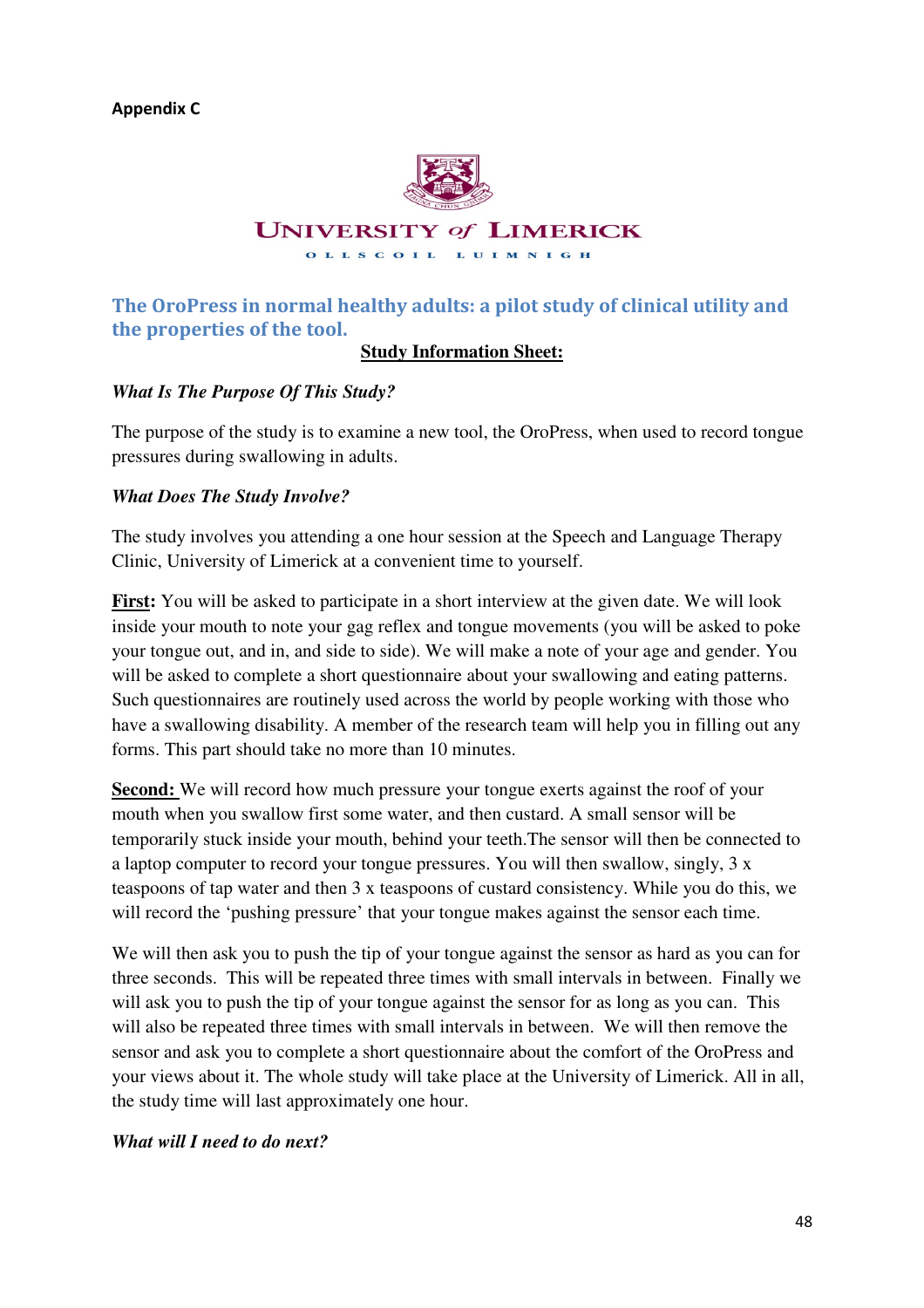

Once you express your interests, a member of the research team will contact you to organise a time and date that is suitable for you to attend the study.

### *What Are The Benefits Of Participating In The Study?*

The study will provide us with information about the swallowing pressures that are generated by people who do not have swallowing/eating problems.

### *Is There Any Risks If I Participate In The Study?*

There are no risks associated with participating in this study.

### *Do I Have to Participate In The Study?*

Your participation in the study is purely voluntary.

### *Will I Receive Any Compensation?*

No compensation will be offered to any of the study participants.

### *What Will The Information I Give Be Used For?*

The information you provide will be analysed as part of a larger study. The results of the study will be written up for a Final Year Project by students at the University of Limerick and will be presented at a conference and in a scientific journal.

### *What About My Confidentiality?*

Good research practice involves maintaining confidentiality. You can be assured that the information you provide will be kept confidential at all times. Only members of the research team will have access to the information you give.

### *What If I Want To Leave The Study?*

 You may withdraw from the study at any time without giving a reason and you will not be penalised in any way.

### *Is There Ethical Approval For This Study?*

Ethical approval has been given from theUL / EHS Research Ethics Committee.

### *Is There A Complaints Procedure?*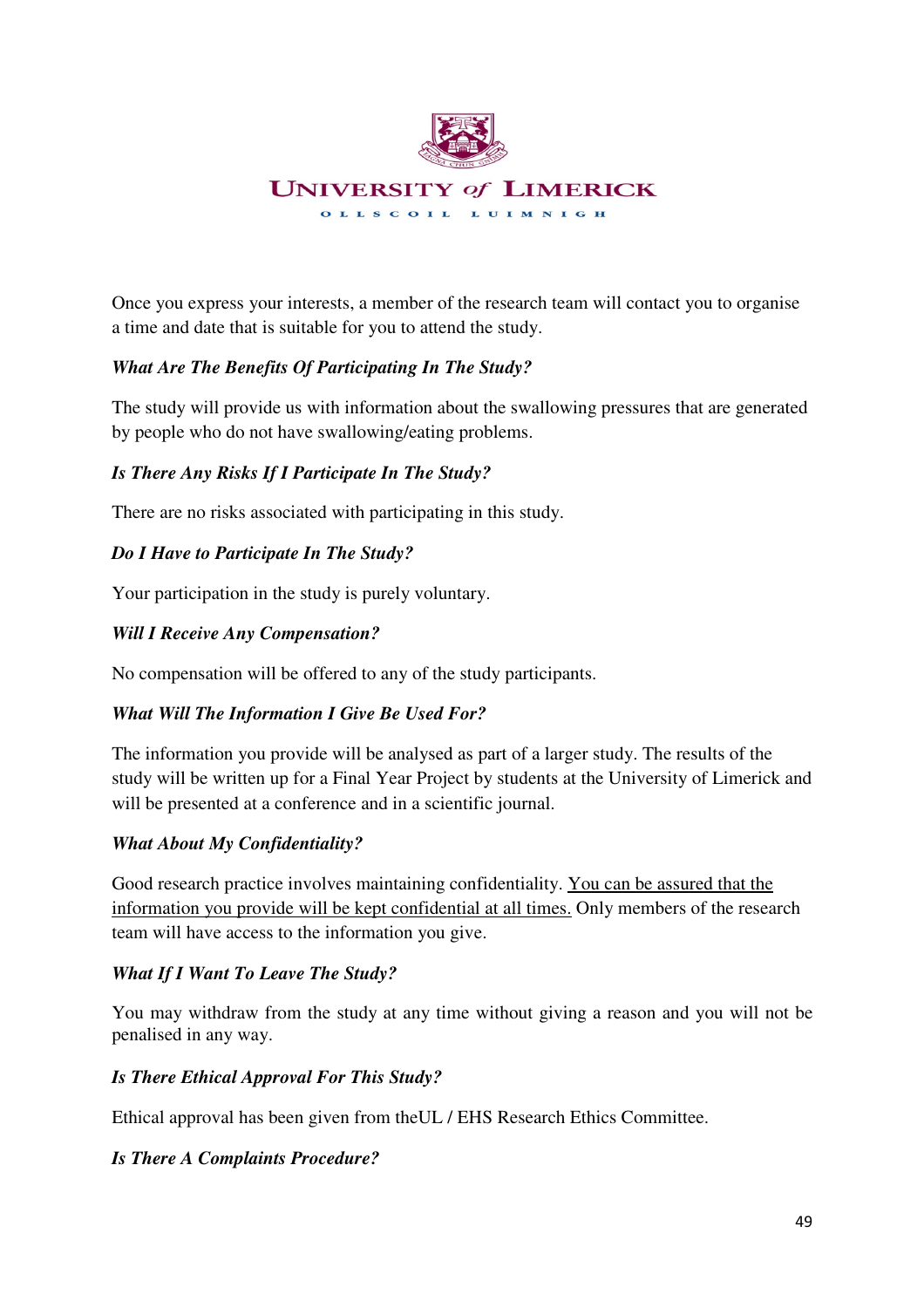

Complaints or queries about the study can be directed to the Principal-Investigator (Prof Alison Perry) or to the UL/EHS Ethics Committee Chairperson.

### *Whom Do I Contact If I Want Further Information About The Study?*

If you have any concerns or queries about the study please contact:

Principal Investigator: Professor Alison Perry (HOD, Clinical Therapies)

**Address:** Dept. of Clinical Therapies, Faculty of Education and Health Sciences, University of Limerick. **Phone**: 087-7854987.**Email**: Alison.Perry@ul.ie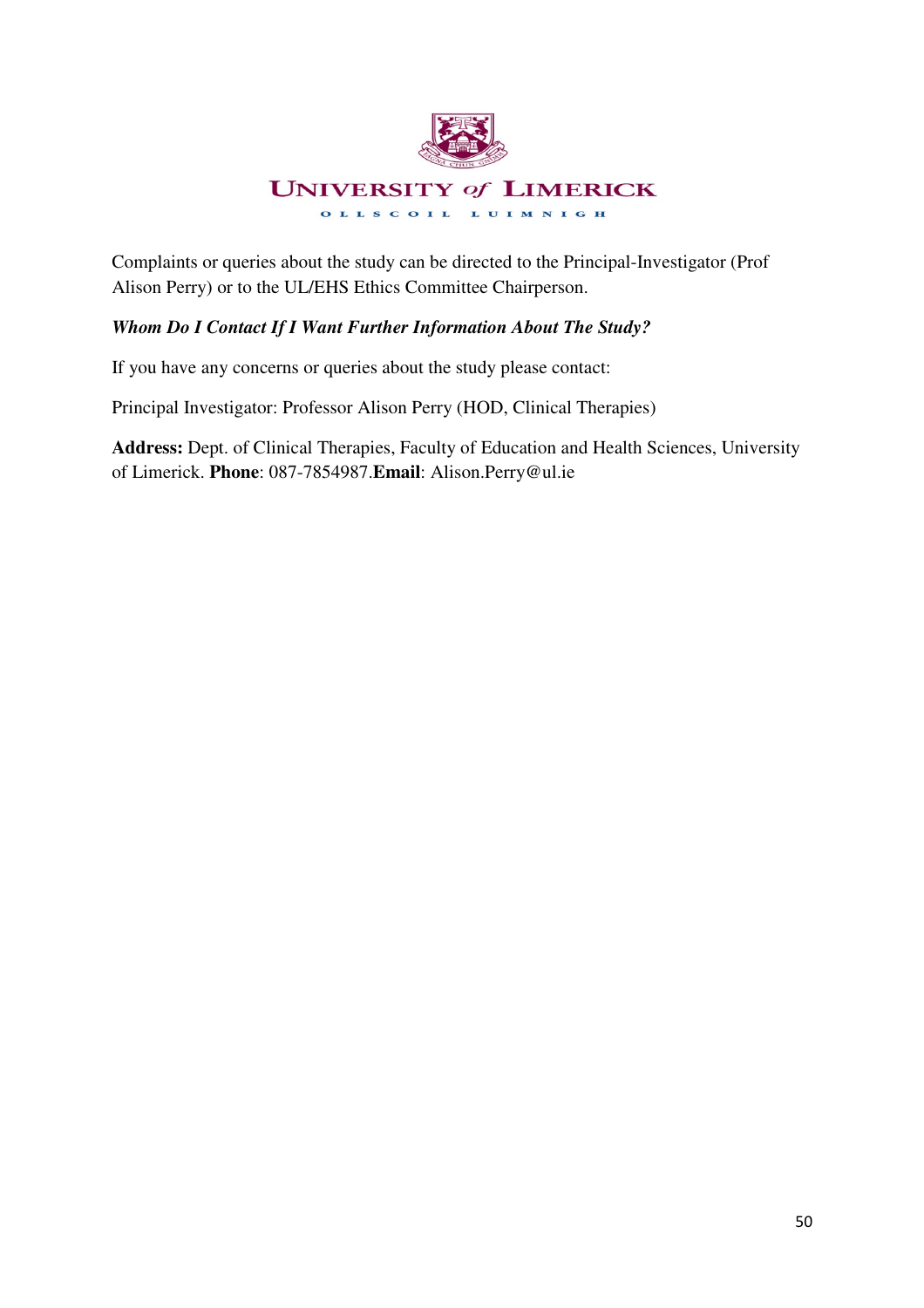

### **UNIVERSITY of LIMERICK**

OLLSCOIL LUIMNIGH

# The OroPress in normal healthy adults: a pilot study of clinical utility and the properties of the tool.

### **Consent Form**

### **Please read the statements below and tick the appropriate box.**

- I have read and clearly understand all the details provided on the subject information sheet attached.  $\Pi$
- I know that my participation is voluntary and that I can withdraw from the project at any stage without giving any reason  $\Box$
- I understand what the project is about, and what the results will be used for.  $\Box$
- I am fully aware of all of the procedures involving myself, and of any risks and benefits associated with the study.  $\square$
- I am aware that my results will be kept confidential.  $\Box$
- I agree to participate in this study.  $\square$

I agree with all the above statements and I consent to participate and have my tongue pressure measured during swallowing tasks.  $\Box$ 

I disagree with one or more of the above statements and I will need further information before I consent.  $\Box$ 

Signed:  $\Box$ 

(Print Name): \_\_\_\_\_\_\_\_\_\_\_\_\_\_\_\_\_\_\_\_\_\_\_\_\_\_\_\_

I consent to have my data used for analysis and for the data to be written up in a way that will not identify me (for a professional publication or/and a student project)  $\Box$ 

Signed: \_\_\_\_\_\_\_\_\_\_\_\_\_\_\_\_\_\_\_\_\_\_\_\_\_\_\_\_\_\_\_\_\_\_\_\_\_\_\_\_ Date: \_\_\_\_\_\_\_\_\_\_\_\_\_\_\_\_\_\_\_\_

(Print Name):  $\Box$  Phone Number:

Email Address: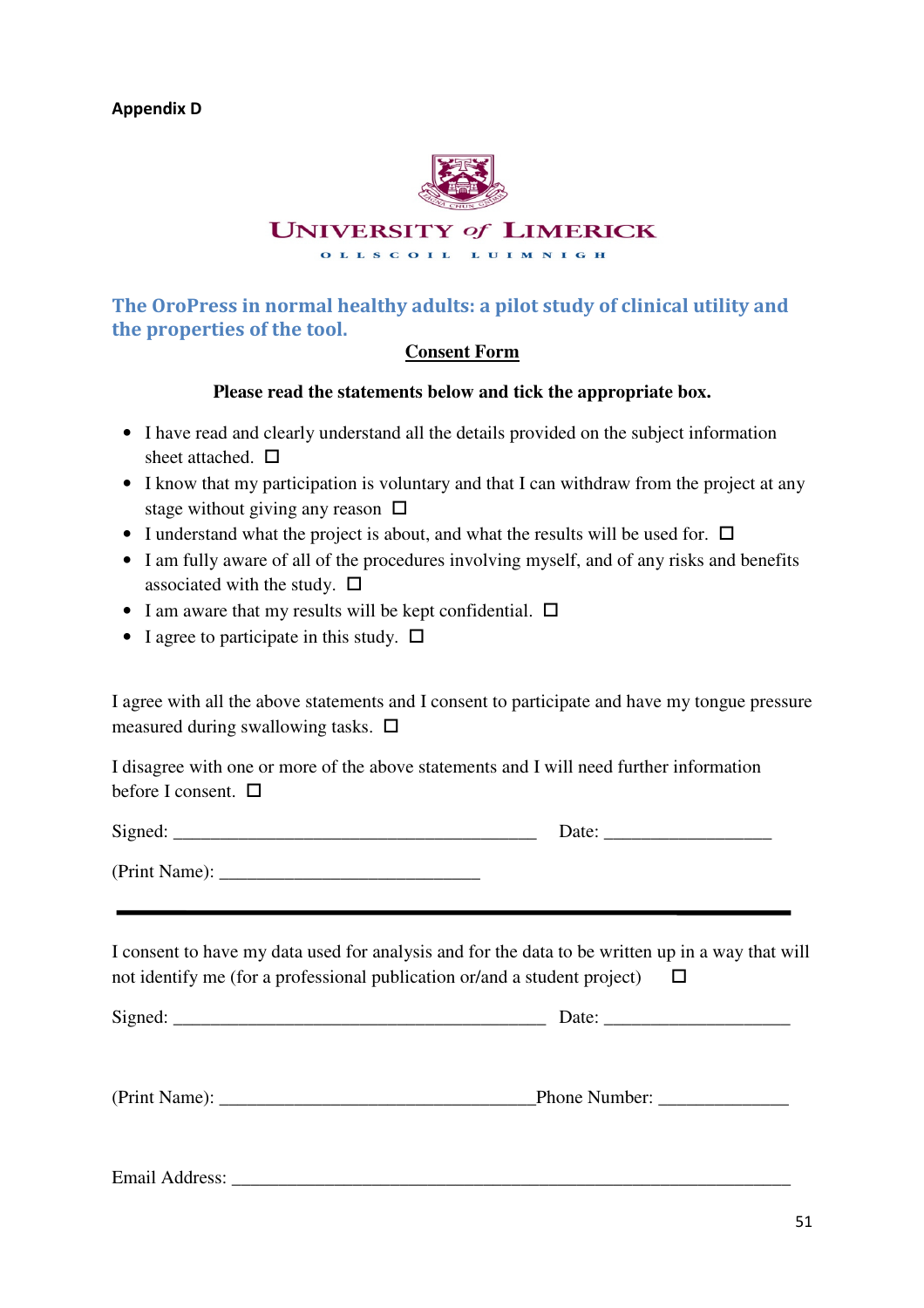Appendix E



The OroPress in normal healthy adults: a pilot study of clinical utility and the properties of the tool.

|      | <b>Participant Details</b>                                                                                                         |                      |                      |
|------|------------------------------------------------------------------------------------------------------------------------------------|----------------------|----------------------|
|      | ID Number                                                                                                                          |                      |                      |
| Sex: | Male                                                                                                                               | Female               |                      |
|      | DOB:                                                                                                                               |                      | Age:                 |
|      |                                                                                                                                    |                      |                      |
|      | $Ph No:$ (house)                                                                                                                   | $\sqrt{(m \cdot b)}$ |                      |
|      |                                                                                                                                    |                      |                      |
|      | <b>Medical History</b>                                                                                                             |                      |                      |
|      | Please tick the appropriate boxes:                                                                                                 |                      |                      |
|      | 1. How is your general health today?<br>If not good, please describe:                                                              | $\Box$ Good          | $\Box$ Not Good      |
|      |                                                                                                                                    |                      |                      |
| 2.   | Do you have any swallowing problems?<br>If yes, please describe:                                                                   |                      | $\Box$ Yes $\Box$ No |
|      |                                                                                                                                    |                      |                      |
| 3.   | Have you had any swallowing problems in the past?<br>If no, go to $Q$ 5. If yes, please describe below and then continue to $Q4$ . |                      | $\Box$ Yes $\Box$ No |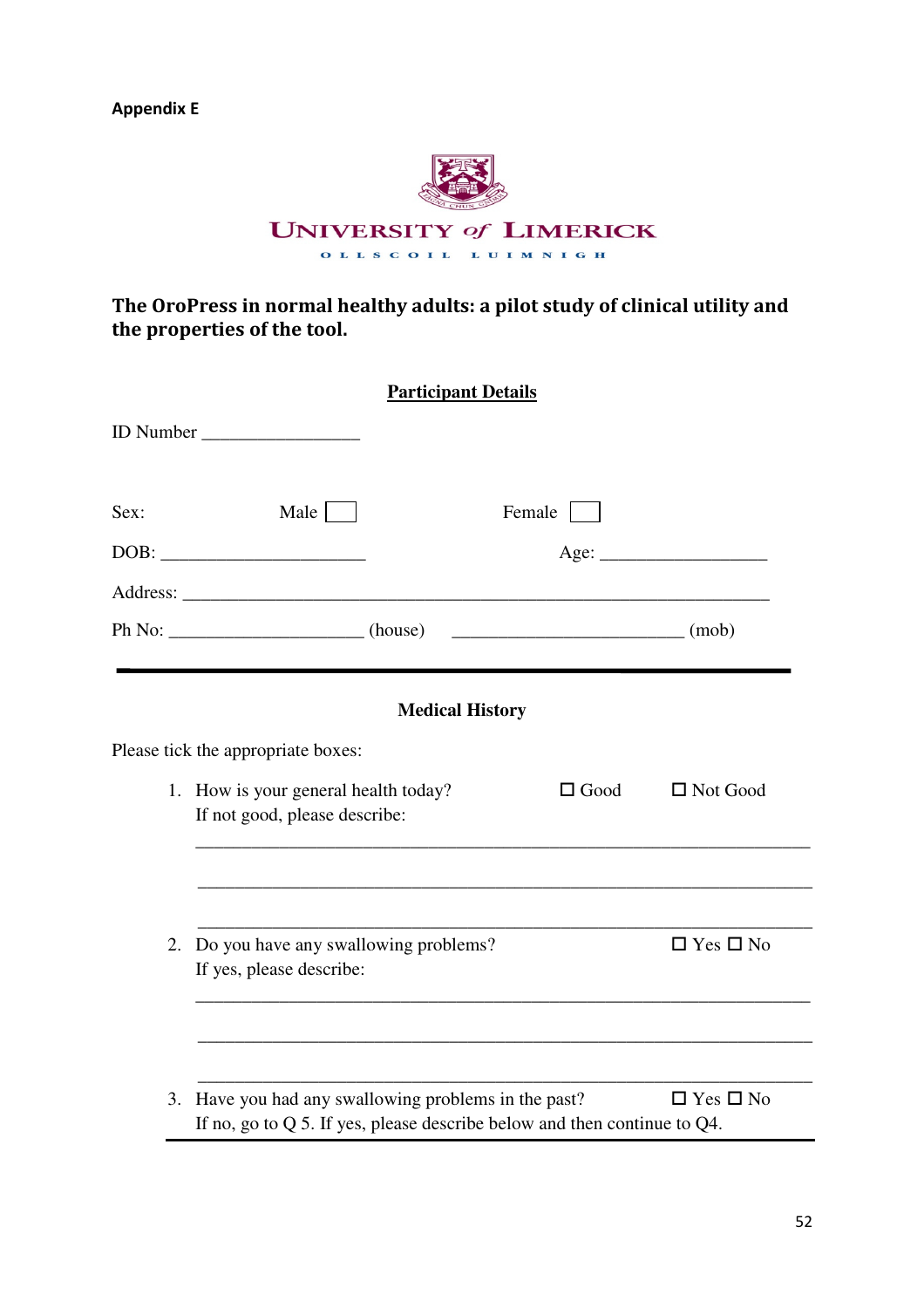| <b>UNIVERSITY of LIMERICK</b> |
|-------------------------------|
| OLLSCOIL LUIMNIGH             |
|                               |

| 4. Are you currently receiving any help with swallowing?<br>If yes, please describe:                         | $\Box$ Yes $\Box$ No |
|--------------------------------------------------------------------------------------------------------------|----------------------|
|                                                                                                              |                      |
| Do you have any major medical problems?<br>If yes, please describe below. If no, go to Q8.                   | $\Box$ Yes $\Box$ No |
| Does your medical condition affect your breathing?<br>If yes, please describe:                               | $\Box$ Yes $\Box$ No |
|                                                                                                              |                      |
| Does your medical condition affect your swallowing?<br>If yes, please describe:                              | $\Box$ Yes $\Box$ No |
| Are you taking regular medication?<br>If yes, please list:                                                   | $\Box$ Yes $\Box$ No |
|                                                                                                              |                      |
| Is there anything about your eating or swallowing that causes you difficulty? If so,<br>please detail below: |                      |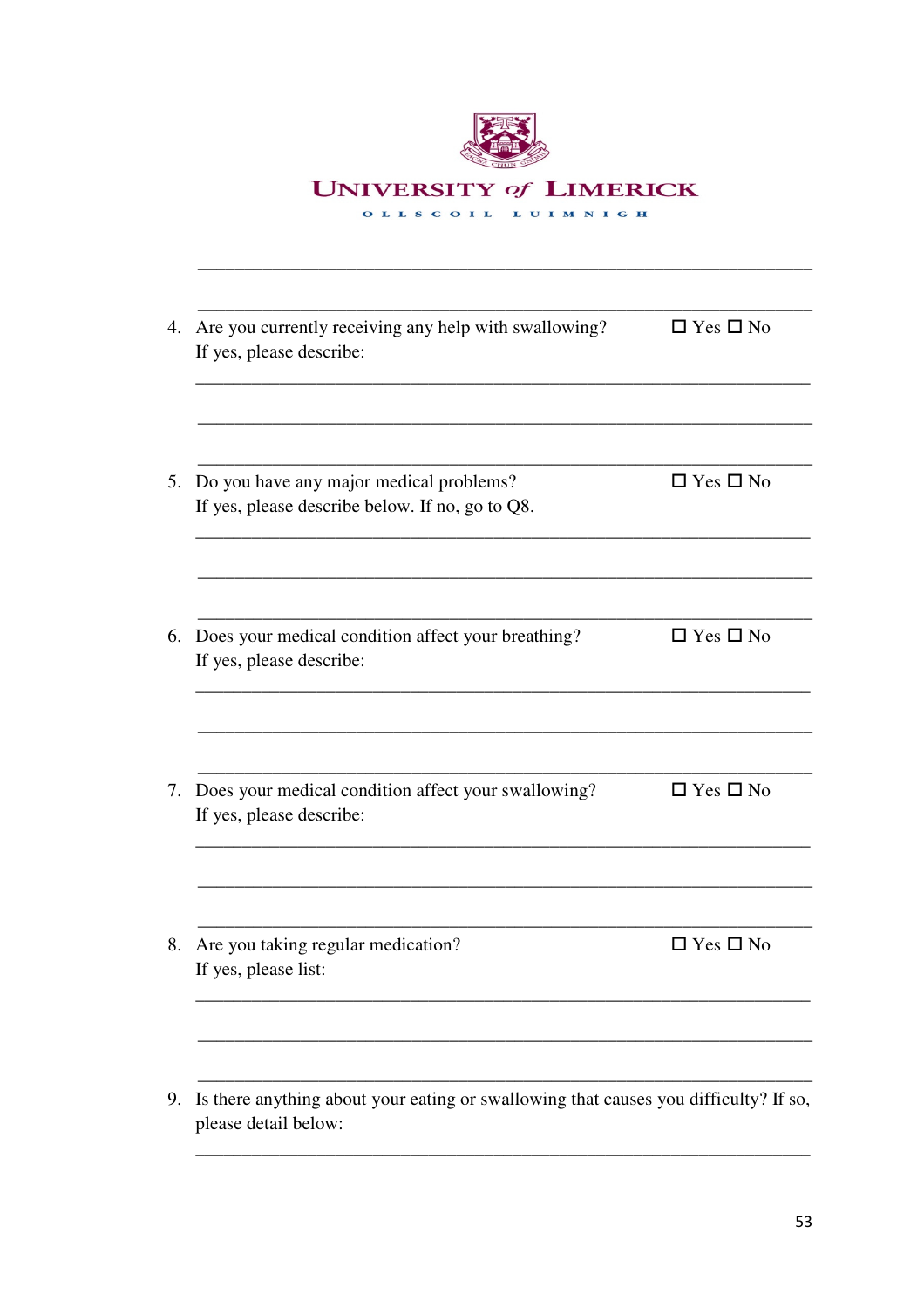

\_\_\_\_\_\_\_\_\_\_\_\_\_\_\_\_\_\_\_\_\_\_\_\_\_\_\_\_\_\_\_\_\_\_\_\_\_\_\_\_\_\_\_\_\_\_\_\_\_\_\_\_\_\_\_\_\_\_\_\_\_\_\_\_\_\_

\_\_\_\_\_\_\_\_\_\_\_\_\_\_\_\_\_\_\_\_\_\_\_\_\_\_\_\_\_\_\_\_\_\_\_\_\_\_\_\_\_\_\_\_\_\_\_\_\_\_\_\_\_\_\_\_\_\_\_\_\_\_\_\_\_\_

\_\_\_\_\_\_\_\_\_\_\_\_\_\_\_\_\_\_\_\_\_\_\_\_\_\_\_\_\_\_\_\_\_\_\_\_\_\_\_\_\_\_\_\_\_\_\_\_\_\_\_\_\_\_\_\_\_\_\_\_\_\_\_\_\_\_

\_\_\_\_\_\_\_\_\_\_\_\_\_\_\_\_\_\_\_\_\_\_\_\_\_\_\_\_\_\_\_\_\_\_\_\_\_\_\_\_\_\_\_\_\_\_\_\_\_\_\_\_\_\_\_\_\_\_\_\_\_\_\_\_\_\_

\_\_\_\_\_\_\_\_\_\_\_\_\_\_\_\_\_\_\_\_\_\_\_\_\_\_\_\_\_\_\_\_\_\_\_\_\_\_\_\_\_\_\_\_\_\_\_\_\_\_\_\_\_\_\_\_\_\_\_\_\_\_\_\_\_\_

- 10. Do you have any special dietary requirements or any known food allergies? e.g. diabetic/celiac. If so, please detail below:
- 11. I now want you to dry swallow.

When you started that swallow, was your tongue tip raised up, behind your top set of teeth, or pushed down, behind your lower set of teeth? (If unsure, try again and/or ask for a drink of water. Take a sip and note below where you think you placed your tongue for the start of that swallow.)

My tongue tip is UP/ DOWN (circle as applies) at the start of a swallow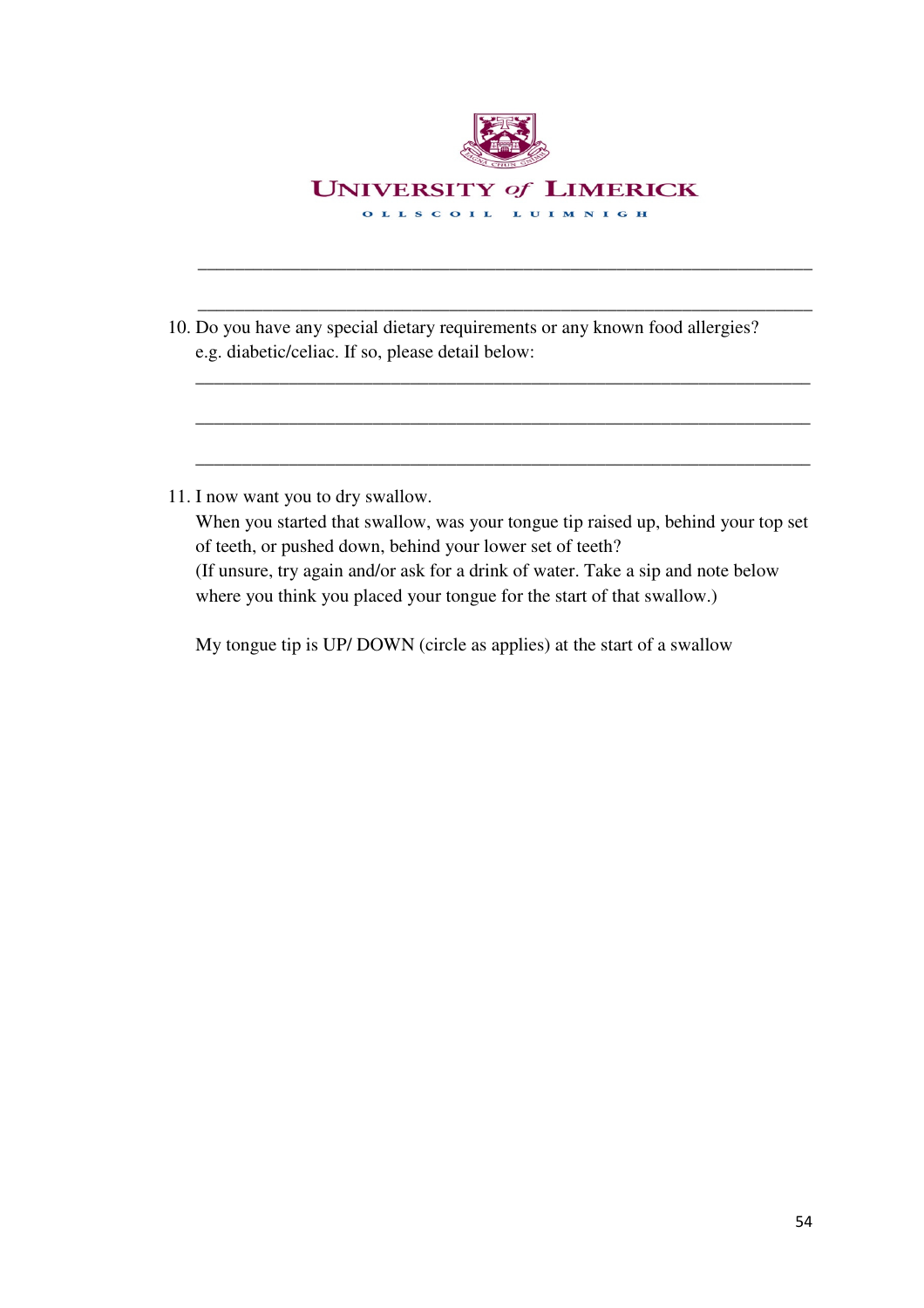Appendix F



# **UNIVERSITY of LIMERICK**

OLLSCOIL LUIMNIGH

### ORO MOTOR EXAMINATION

| <b>Participant No:</b> |  |
|------------------------|--|
| Date:                  |  |
| Student:               |  |

| Organ:      | <b>Assessment of:</b> | Method:            | <b>Outcome: (Circle as</b>                | <b>Comments</b> |
|-------------|-----------------------|--------------------|-------------------------------------------|-----------------|
|             |                       |                    | applicable)                               |                 |
| Face        | Symmetry              | Observe            | 1) 0 abnormalities                        |                 |
|             |                       | participant's face | noted                                     |                 |
|             |                       | and note any       | Mild abnormality<br>2)                    |                 |
|             |                       | abnormalities of   | noted                                     |                 |
|             |                       | symmetry/tone      | Abnormality<br>3)                         |                 |
|             |                       |                    | obvious but can                           |                 |
|             |                       |                    | perform task                              |                 |
|             |                       |                    | reasonably well                           |                 |
|             |                       |                    | Some production<br>4)                     |                 |
|             |                       |                    | of task but poor in                       |                 |
|             |                       |                    | quality, unable to                        |                 |
|             |                       |                    | sustain,                                  |                 |
|             |                       |                    | inaccurate/extrem                         |                 |
|             |                       |                    | ely laboured                              |                 |
|             |                       |                    | Unable to<br>5)                           |                 |
|             |                       |                    | undertake task                            |                 |
| <b>Lips</b> | Lip seal              | Hold your lips     | Time in secs:                             |                 |
|             | (norm=15 secs)        | firmly closed      | 1) 0 abnormalities                        |                 |
|             |                       | while puffing up   | noted                                     |                 |
|             |                       | your cheeks like   | Mild abnormality<br>2)                    |                 |
|             |                       | this (demo).       | noted                                     |                 |
|             |                       | Hold the air in    | Abnormality<br>3)                         |                 |
|             |                       | your cheeks for    | obvious but can                           |                 |
|             |                       | as long as you     | perform task                              |                 |
|             |                       | can.               | reasonably well                           |                 |
|             |                       |                    | Some production<br>4)                     |                 |
|             |                       |                    | of task but poor in<br>quality, unable to |                 |
|             |                       |                    | sustain,                                  |                 |
|             |                       |                    | inaccurate/extrem                         |                 |
|             |                       |                    | ely laboured                              |                 |
|             |                       |                    | Unable to<br>5)                           |                 |
|             | Range and speed of    |                    | undertake task                            |                 |
|             | movement (norm =      |                    |                                           |                 |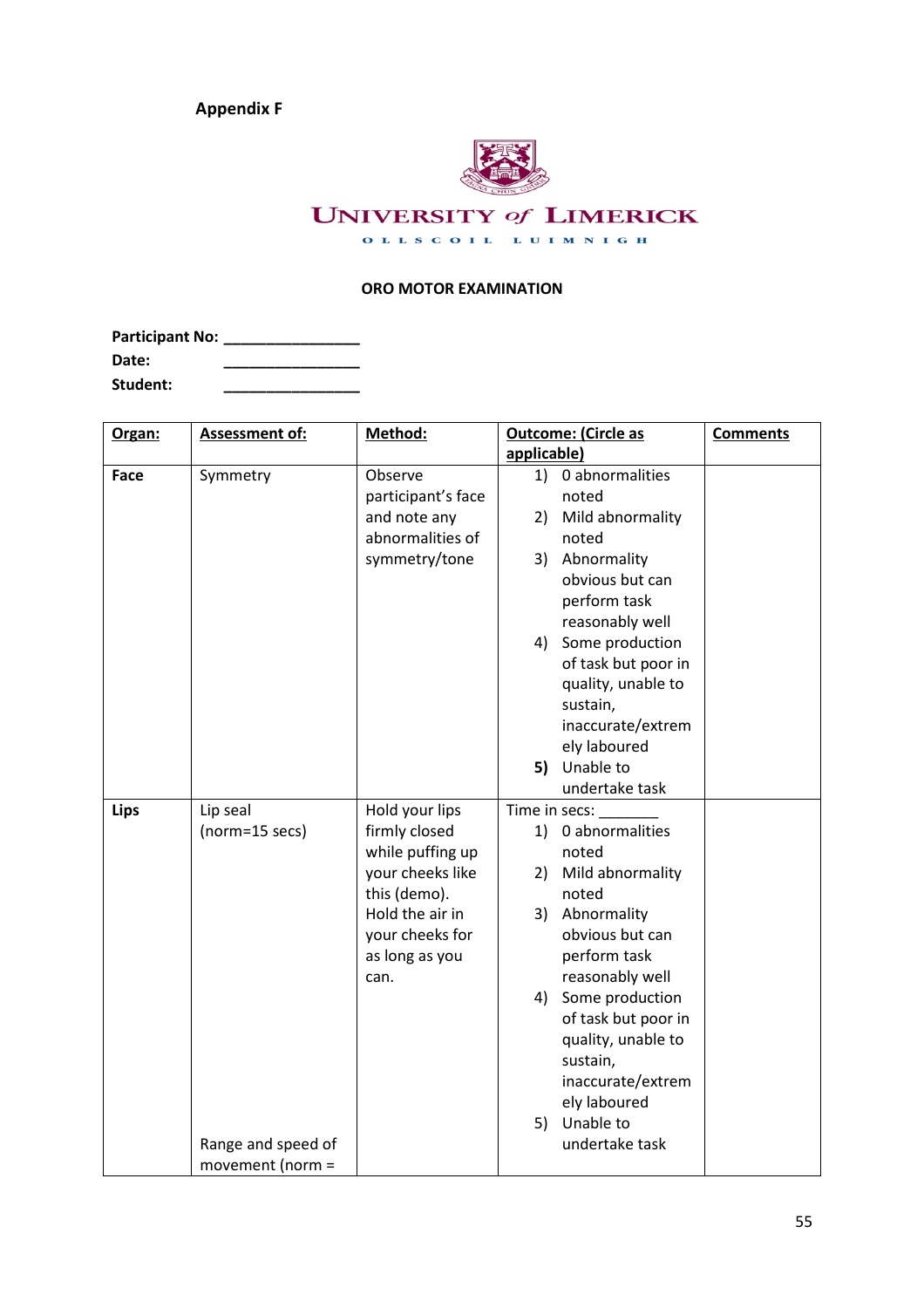|               | 10 secs)              | Say 'oo- ee' 3     | Time in secs:                                |  |
|---------------|-----------------------|--------------------|----------------------------------------------|--|
|               |                       | times in a row, as | 1) 0 abnormalities                           |  |
|               |                       | quickly as you     | noted                                        |  |
|               |                       | can, like this;    | Mild abnormality<br>2)                       |  |
|               |                       | (demo)             | noted                                        |  |
|               |                       |                    | Abnormality<br>3)                            |  |
|               |                       |                    | obvious but can                              |  |
|               |                       |                    | perform task                                 |  |
|               |                       |                    | reasonably well                              |  |
|               |                       |                    | Some production<br>4)                        |  |
|               |                       |                    | of task but poor in                          |  |
|               |                       |                    | quality, unable to                           |  |
|               |                       |                    | sustain,                                     |  |
|               |                       |                    | inaccurate/extrem                            |  |
|               |                       |                    | ely laboured                                 |  |
|               |                       |                    | Unable to<br>5)                              |  |
|               |                       |                    | undertake task                               |  |
| <b>Tongue</b> | Protrusion/retraction | Poke your tongue   | Time in secs                                 |  |
|               | (Norm=4 secs)         | in and out quickly | 1) 0 abnormalities                           |  |
|               |                       | like this; (demo). | noted                                        |  |
|               |                       | Do that 5 times in | Mild abnormality<br>2)                       |  |
|               |                       | a row, as quickly  | noted                                        |  |
|               |                       | as you can, like   | Abnormality<br>3)                            |  |
|               |                       | this (demo).       | obvious but can                              |  |
|               |                       |                    |                                              |  |
|               |                       |                    | perform task                                 |  |
|               |                       |                    | reasonably well                              |  |
|               |                       |                    | Some production<br>4)<br>of task but poor in |  |
|               |                       |                    |                                              |  |
|               |                       |                    | quality, unable to<br>sustain,               |  |
|               |                       |                    | inaccurate/extrem                            |  |
|               |                       |                    | ely laboured                                 |  |
|               |                       |                    | Unable to<br>5)                              |  |
|               |                       |                    | undertake task                               |  |
|               | Elevation             |                    |                                              |  |
|               |                       | Try to touch your  |                                              |  |
|               |                       | nose with your     | 0 abnormalities<br>1)                        |  |
|               |                       | tongue like this   | noted                                        |  |
|               |                       | (demo)             | Mild abnormality<br>2)                       |  |
|               |                       |                    | noted                                        |  |
|               |                       |                    | Abnormality<br>3)                            |  |
|               |                       |                    | obvious but can                              |  |
|               |                       |                    | perform task                                 |  |
|               |                       |                    | reasonably well                              |  |
|               |                       |                    | 4) Some production                           |  |
|               |                       |                    | of task but poor in                          |  |
|               |                       |                    | quality, unable to                           |  |
|               |                       |                    | sustain,                                     |  |
|               |                       |                    | inaccurate/extrem                            |  |
|               |                       |                    | ely laboured                                 |  |
|               | Depression            |                    | Unable to<br>5)                              |  |
|               |                       |                    | undertake task                               |  |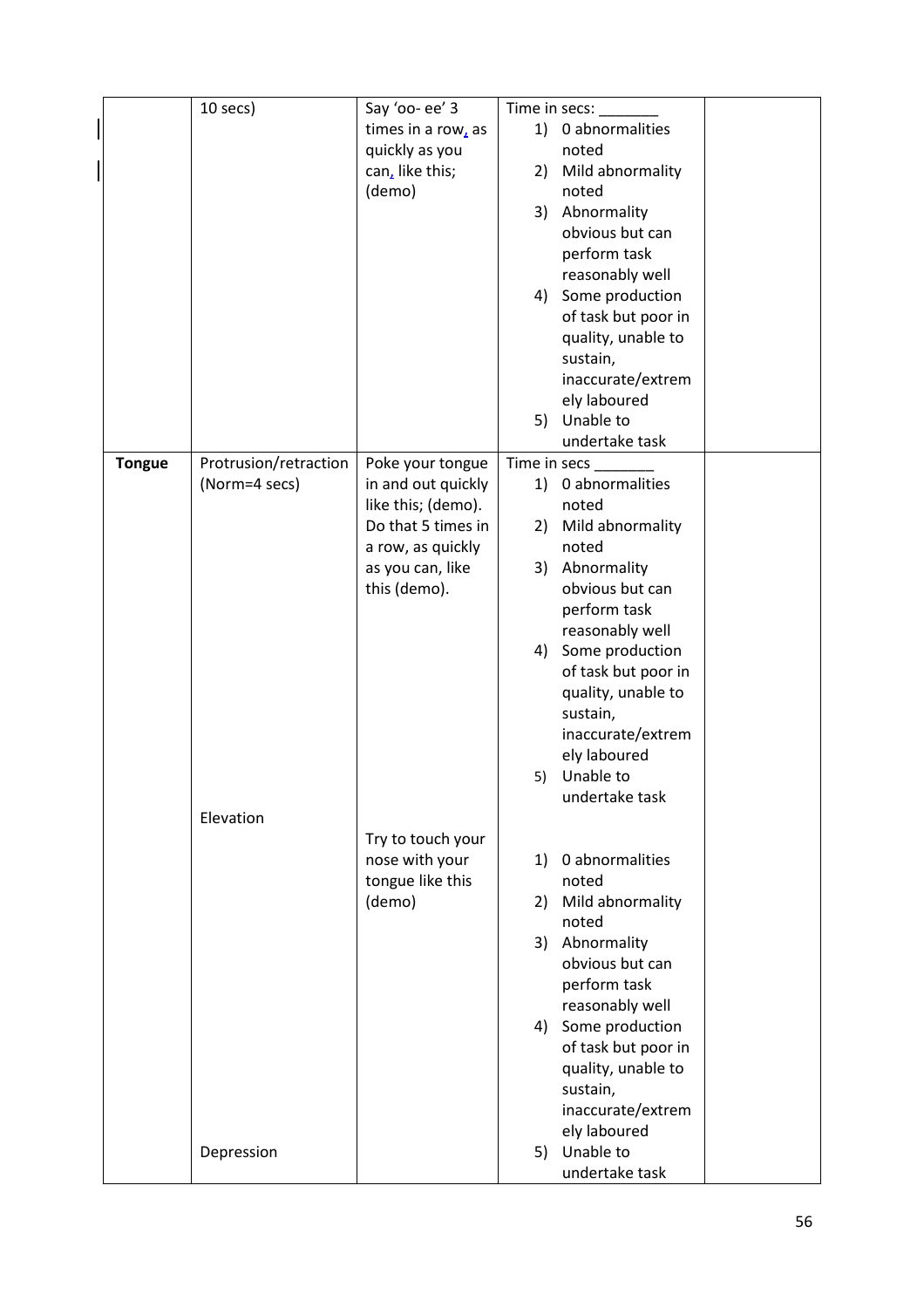|        |                   | Put your tongue    |              |                     |  |
|--------|-------------------|--------------------|--------------|---------------------|--|
|        |                   | down to your       |              |                     |  |
|        |                   | chin like this     | 1)           | 0 abnormalities     |  |
|        |                   | (demo).            |              | noted               |  |
|        |                   |                    | 2)           | Mild abnormality    |  |
|        |                   |                    |              | noted               |  |
|        |                   |                    | 3)           | Abnormality         |  |
|        |                   |                    |              | obvious but can     |  |
|        |                   |                    |              | perform task        |  |
|        |                   |                    |              | reasonably well     |  |
|        |                   |                    |              |                     |  |
|        |                   |                    |              | 4) Some production  |  |
|        |                   |                    |              | of task but poor in |  |
|        |                   |                    |              | quality, unable to  |  |
|        |                   |                    |              | sustain,            |  |
|        | Lateral movements |                    |              | inaccurate/extrem   |  |
|        | (norm=4secs)      |                    |              | ely laboured        |  |
|        |                   |                    | 5)           | Unable to           |  |
|        |                   | Put your tongue    |              | undertake task      |  |
|        |                   | to the outside     |              |                     |  |
|        |                   | corner of your     |              |                     |  |
|        |                   | mouth, first to    | Time in secs |                     |  |
|        |                   | the right and      |              | 1) 0 abnormalities  |  |
|        |                   | then left, like    |              | noted               |  |
|        |                   | this (demo).       | 2)           | Mild abnormality    |  |
|        |                   |                    |              | noted               |  |
|        |                   | Do this it 3 times | 3)           | Abnormality         |  |
|        |                   | in a row as        |              | obvious but can     |  |
|        |                   | quickly as you     |              | perform task        |  |
|        |                   | can, like this.    |              | reasonably well     |  |
|        |                   | (demo)             | 4)           | Some production     |  |
|        |                   |                    |              | of task but poor in |  |
|        |                   |                    |              | quality, unable to  |  |
|        |                   |                    |              | sustain,            |  |
|        |                   |                    |              | inaccurate/extrem   |  |
|        |                   |                    |              | ely laboured        |  |
|        |                   |                    | 5)           | Unable to           |  |
|        |                   |                    |              | undertake task      |  |
| Soft   | At rest           | Open your mouth    | 1)           | 0 abnormalities     |  |
| Palate |                   | as wide as you     |              | noted               |  |
|        |                   | can as I'm going   | 2)           | Mild abnormality    |  |
|        |                   | to_hold your       |              | noted               |  |
|        |                   | tongue down        | 3)           | Abnormality         |  |
|        |                   | with a wooden      |              | obvious but can     |  |
|        |                   | spatula to look at |              | perform task        |  |
|        |                   | the back of your   |              | reasonably well     |  |
|        |                   | throat, with a     | 4)           | Some production     |  |
|        |                   | torch.             |              | of task but poor in |  |
|        |                   |                    |              | quality, unable to  |  |
|        |                   |                    |              | sustain,            |  |
|        |                   |                    |              | inaccurate/extrem   |  |
|        |                   |                    |              | ely laboured        |  |
|        |                   |                    | 5)           | Unable to           |  |
|        |                   |                    |              |                     |  |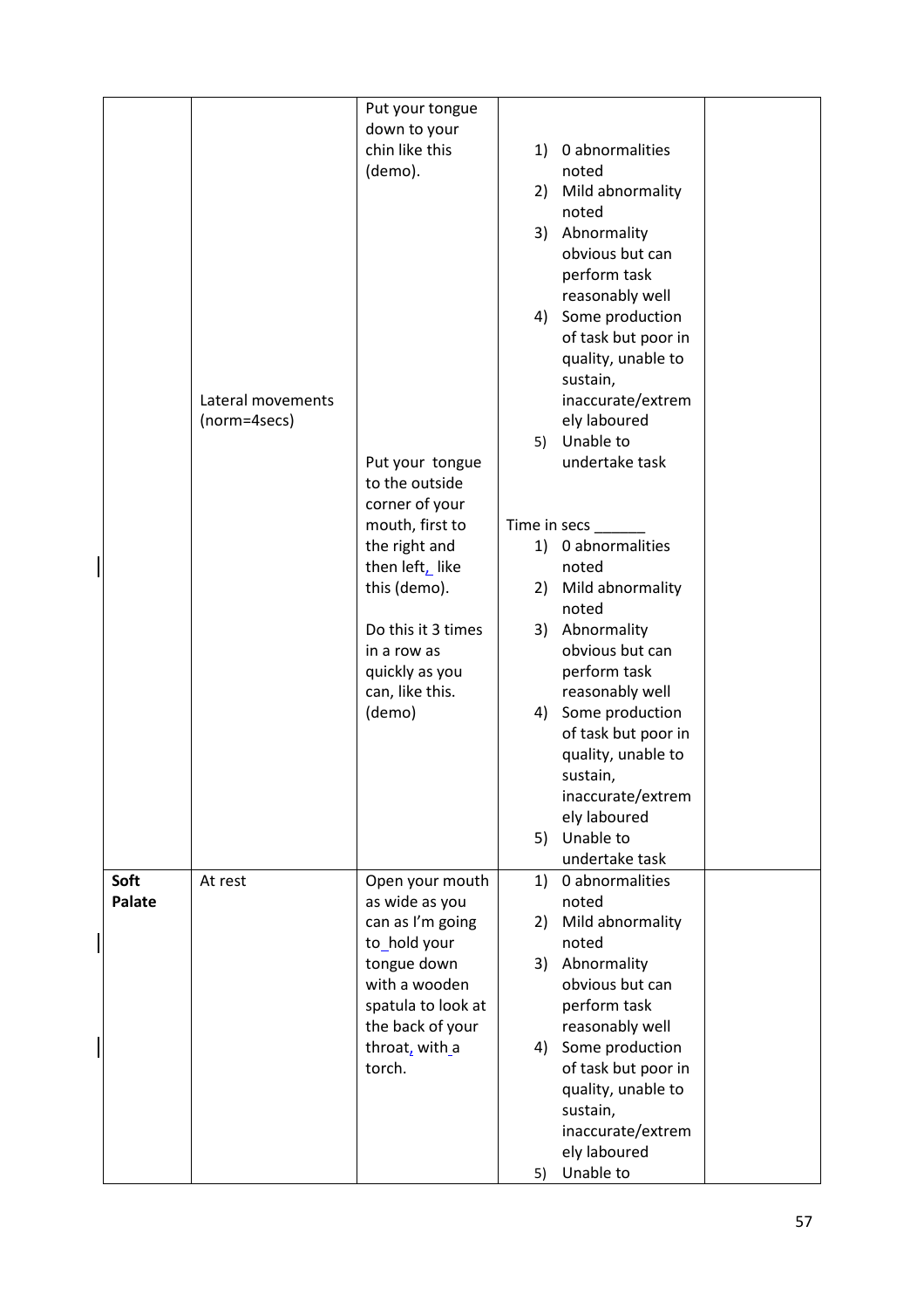|                  |                    |                    |    | undertake task:     |  |
|------------------|--------------------|--------------------|----|---------------------|--|
|                  | Elevation of Uvula |                    |    |                     |  |
|                  | on 'ah'            |                    |    |                     |  |
|                  |                    | Now say 'ah' and   |    | 1) 0 abnormalities  |  |
|                  |                    | hold it for a few  |    | noted               |  |
|                  |                    | seconds            | 2) | Mild abnormality    |  |
|                  |                    |                    |    | noted               |  |
|                  |                    |                    |    | 3) Abnormality      |  |
|                  |                    |                    |    | obvious but can     |  |
|                  |                    |                    |    | perform task        |  |
|                  |                    |                    |    |                     |  |
|                  |                    |                    |    | reasonably well     |  |
|                  |                    |                    | 4) | Some production     |  |
|                  |                    |                    |    | of task but poor in |  |
|                  |                    |                    |    | quality, unable to  |  |
|                  |                    |                    |    | sustain,            |  |
|                  |                    |                    |    | inaccurate/extrem   |  |
|                  |                    |                    |    | ely laboured        |  |
|                  |                    |                    | 5) | Unable to           |  |
|                  |                    |                    |    | undertake task      |  |
| <b>Voluntary</b> | Strength           | Cough/clear you    | 1) | 0 abnormalities     |  |
| Cough            |                    | throat for me      |    | noted               |  |
|                  |                    | please             | 2) | Mild abnormality    |  |
|                  |                    |                    |    | noted               |  |
|                  |                    |                    |    | 3) Abnormality      |  |
|                  |                    |                    |    | obvious but can     |  |
|                  |                    |                    |    | perform task        |  |
|                  |                    |                    |    | reasonably well     |  |
|                  |                    |                    |    | 4) Some production  |  |
|                  |                    |                    |    | of task but poor in |  |
|                  |                    |                    |    | quality, unable to  |  |
|                  |                    |                    |    | sustain,            |  |
|                  |                    |                    |    | inaccurate/extrem   |  |
|                  |                    |                    |    | ely laboured        |  |
|                  |                    |                    |    | 5) Unable to        |  |
|                  |                    |                    |    | undertake task      |  |
| Gag              | Sensitivity        | Open your mouth    | 1) | 0 abnormalities     |  |
| reflex           |                    | wide please, I'm   |    | noted               |  |
|                  |                    | going to test your | 2) | Mild abnormality    |  |
|                  |                    | gag reflex.        |    | noted               |  |
|                  |                    |                    |    | 3) Abnormality      |  |
|                  |                    |                    |    | obvious but can     |  |
|                  |                    |                    |    | perform task        |  |
|                  |                    |                    |    | reasonably well     |  |
|                  |                    |                    |    | 4) Some production  |  |
|                  |                    |                    |    | of task but poor in |  |
|                  |                    |                    |    | quality, unable to  |  |
|                  |                    |                    |    |                     |  |
|                  |                    |                    |    | sustain,            |  |
|                  |                    |                    |    | inaccurate/extrem   |  |
|                  |                    |                    |    | ely laboured        |  |
|                  |                    |                    |    | 5) Unable to        |  |
|                  |                    |                    |    | undertake task      |  |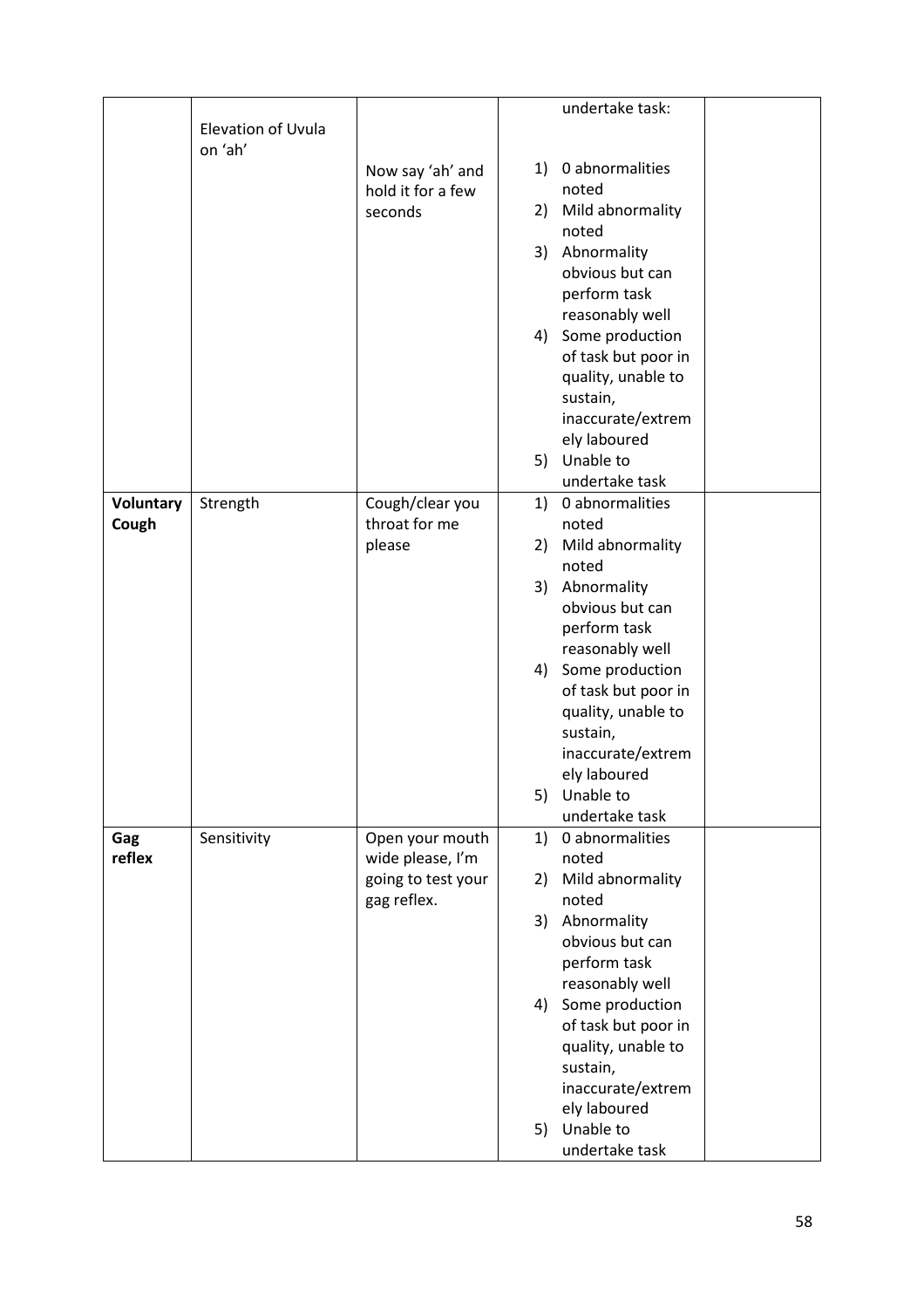### Residue Rating

Please circle accurate rating

| Rating | <b>Description</b>                         |
|--------|--------------------------------------------|
|        | No residue in oral cavity post-swallow     |
|        | Minimal residue or coating post-swallow    |
|        | Marked pooling in oral cavity post-swallow |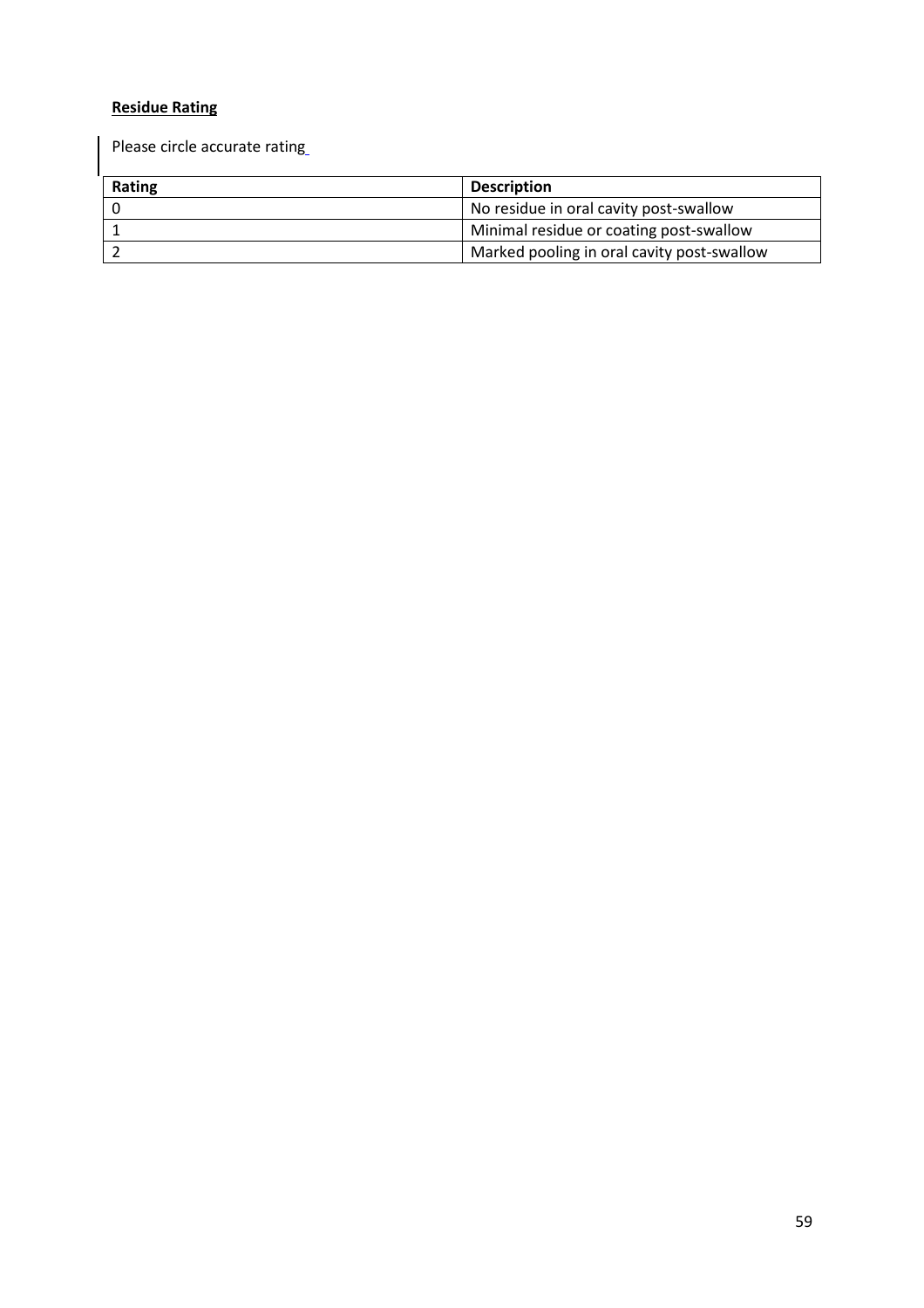Appendix G



# Safety and Utility Questionnaire

Participant Number: \_\_\_\_\_\_\_\_\_\_\_\_\_\_\_\_\_\_\_\_\_\_\_\_\_\_\_\_\_\_\_\_\_\_\_\_\_\_\_\_\_\_\_\_\_\_\_\_

Date of Assessment: \_\_\_\_\_\_\_\_\_\_\_\_\_\_\_\_\_\_\_\_\_\_\_\_\_\_\_\_\_\_\_\_\_\_\_\_\_\_\_\_\_\_\_\_\_\_\_\_\_

Place if Assessment: \_\_\_\_\_\_\_\_\_\_\_\_\_\_\_\_\_\_\_\_\_\_\_\_\_\_\_\_\_\_\_\_\_\_\_\_\_\_\_\_\_\_\_\_\_\_\_\_\_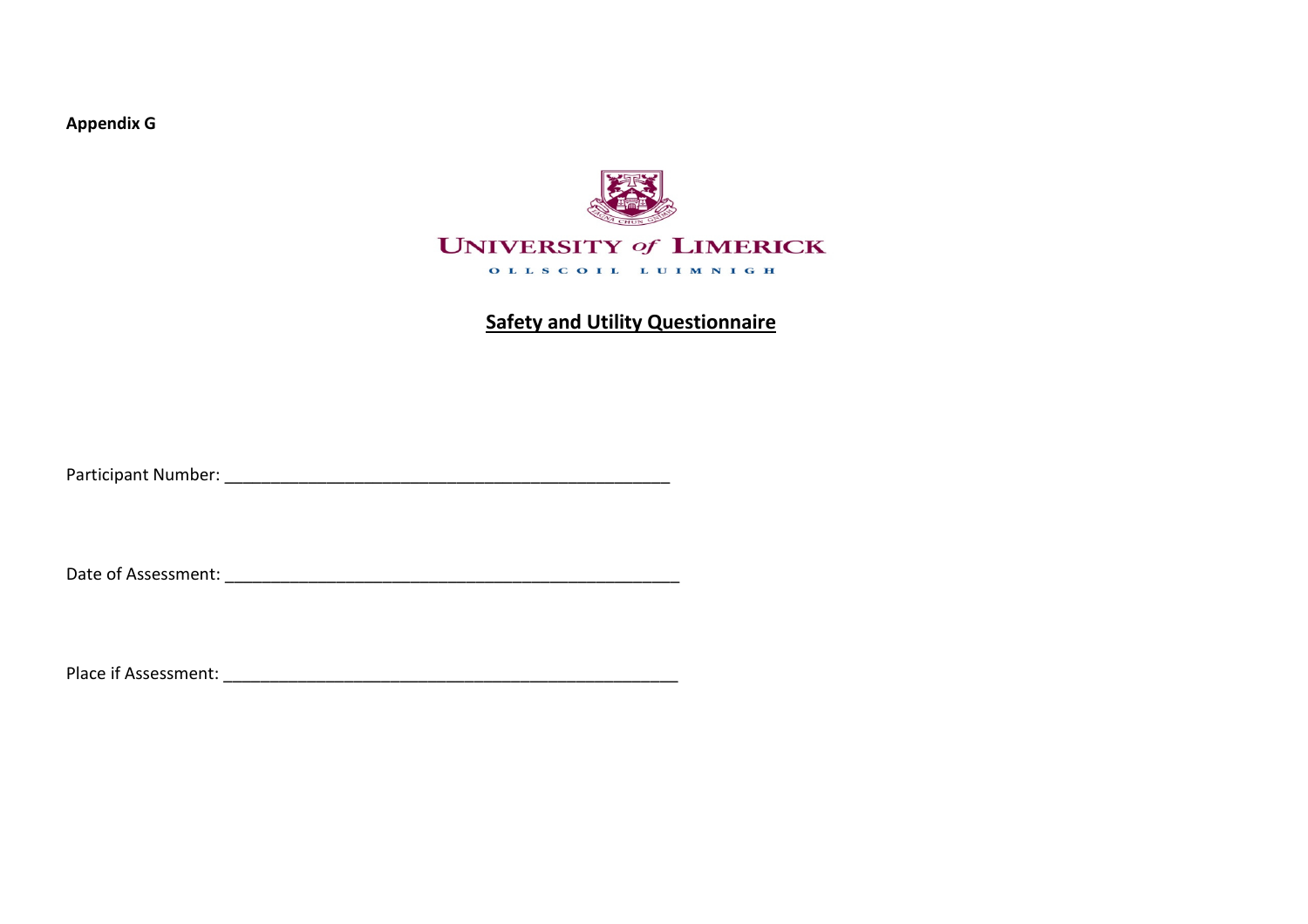\*NOTE- Some of the questions may look the same; however, you should answer all the questions required.

# Section A: Safety (to be completed by the participant)

| *Please check $\checkmark$ only one:                    | <b>Strongly</b><br>disagree | <b>Disagree</b> | <b>Neither</b><br>agree nor | <b>Agree</b> | <b>Strongly</b><br>agree |
|---------------------------------------------------------|-----------------------------|-----------------|-----------------------------|--------------|--------------------------|
| 1. The sensor felt uncomfortable in my mouth:           |                             |                 | disagree                    |              |                          |
| 2. The sensor felt secure in my mouth:                  |                             |                 |                             |              |                          |
| 3. The sensor changed the way I normally swallow:       |                             |                 |                             |              |                          |
| 4. I felt safe with the sensor in my mouth:             |                             |                 |                             |              |                          |
| 5. The sensor made me gag when swallowing:              |                             |                 |                             |              |                          |
| 6. The headset was comfortable on my head:              |                             |                 |                             |              |                          |
| 7. I did not like the sensor being put in my mouth:     |                             |                 |                             |              |                          |
| 8. I felt uncomfortable during the tongue pushing task: |                             |                 |                             |              |                          |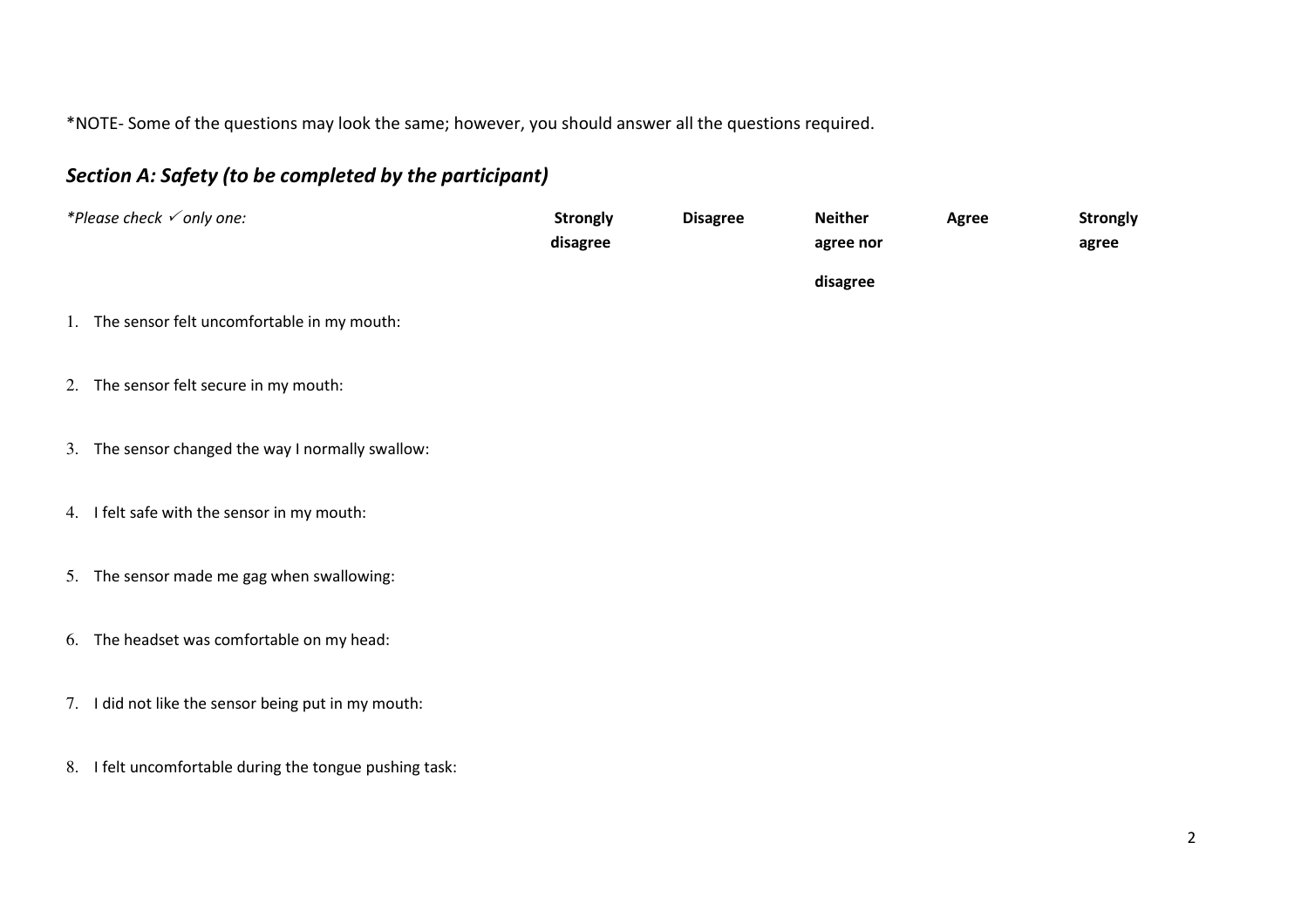- 9. It was helpful to see the screen during the tongue pushing task:
- 10. The sensor felt comfortable in my mouth:
- 11. The sensor did not change the way I normally swallow:
- 12. The sensor was not secure in my mouth:
- 13. The sensor did not make me gag when swallowing:
- 14. I felt un-safe with the sensor in my mouth:
- 15. The headset felt uncomfortable on my head:
- 16. I felt comfortable during the tongue pushing task:
- 17. It was not helpful to see the screen during the tongue pushing task:

| Overall was taking part in this study a positive or negative experience for you? (*Please check $\checkmark$ only one) | Positive | <b>Negative</b> |
|------------------------------------------------------------------------------------------------------------------------|----------|-----------------|
|                                                                                                                        |          |                 |
| Please explain:                                                                                                        |          |                 |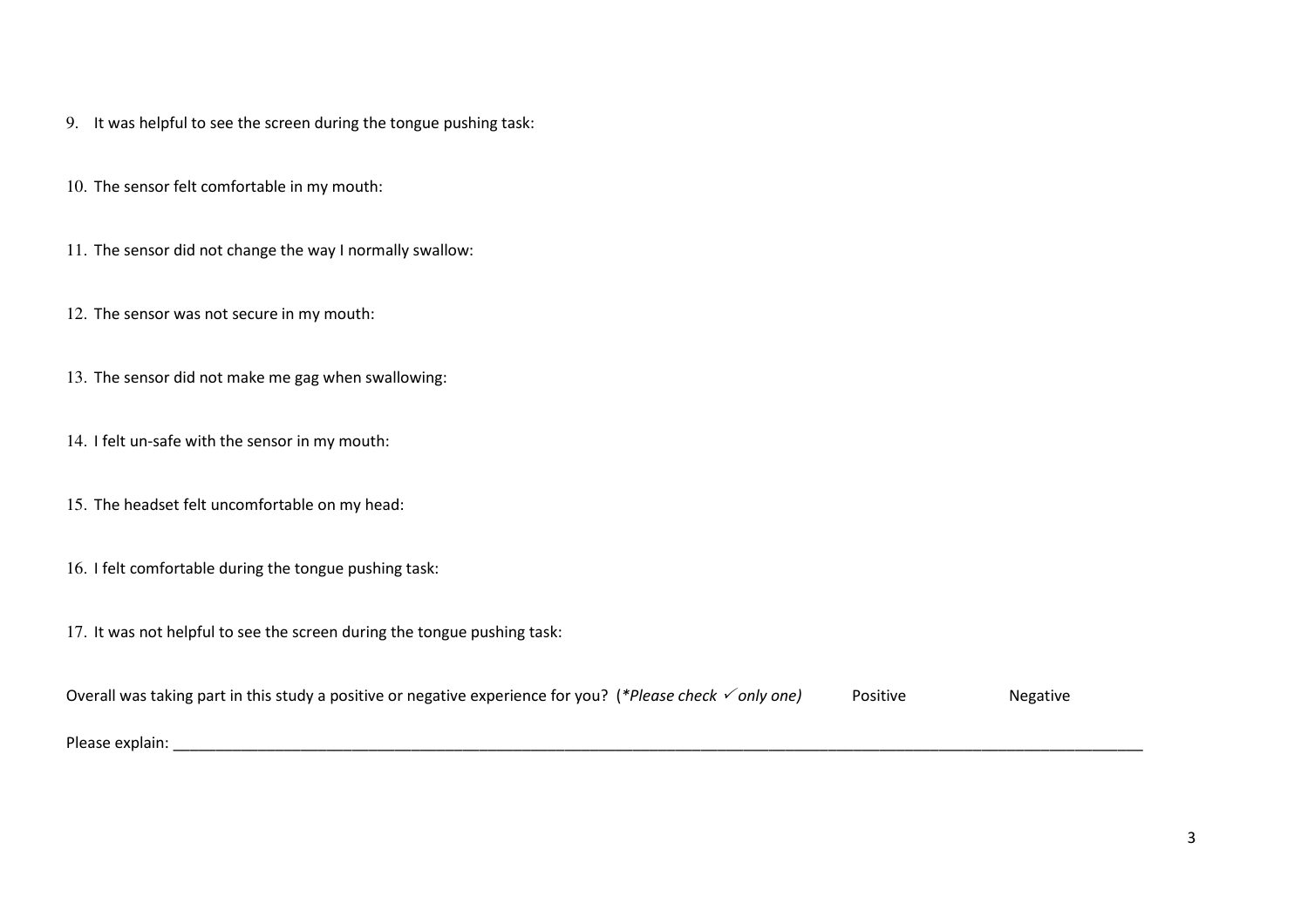| Section B: Utility (to be completed by the experimenter) |                                                      |                 |                 |                |              |                 |  |
|----------------------------------------------------------|------------------------------------------------------|-----------------|-----------------|----------------|--------------|-----------------|--|
| *Please check $\checkmark$ only one:                     |                                                      |                 |                 |                |              |                 |  |
|                                                          |                                                      | <b>Strongly</b> | <b>Disagree</b> | <b>Neither</b> | <b>Agree</b> | <b>Strongly</b> |  |
|                                                          |                                                      | disagree        |                 | agree nor      |              | agree           |  |
|                                                          |                                                      |                 |                 | disagree       |              |                 |  |
|                                                          |                                                      |                 |                 |                |              |                 |  |
|                                                          | 1. The sensor was easily applied:                    |                 |                 |                |              |                 |  |
|                                                          | 2. It was difficult to locate the alveolar ridge:    |                 |                 |                |              |                 |  |
|                                                          | 3. The sensor easily adhered to the alveolar ridge:  |                 |                 |                |              |                 |  |
|                                                          | 4. The sensor was difficult to sterilise:            |                 |                 |                |              |                 |  |
|                                                          | 5. The headset was easily placed on the participant: |                 |                 |                |              |                 |  |
|                                                          | 6. The computer software was difficult to use:       |                 |                 |                |              |                 |  |
|                                                          |                                                      |                 |                 |                |              |                 |  |

- 1. The sensor was easily applied:
- 2. It was difficult to locate the alveolar ridge:
- 3. The sensor easily adhered to the alveolar ridge:
- 4. The sensor was difficult to sterilise:
- 5. The headset was easily placed on the participant:
- 6. The computer software was difficult to use: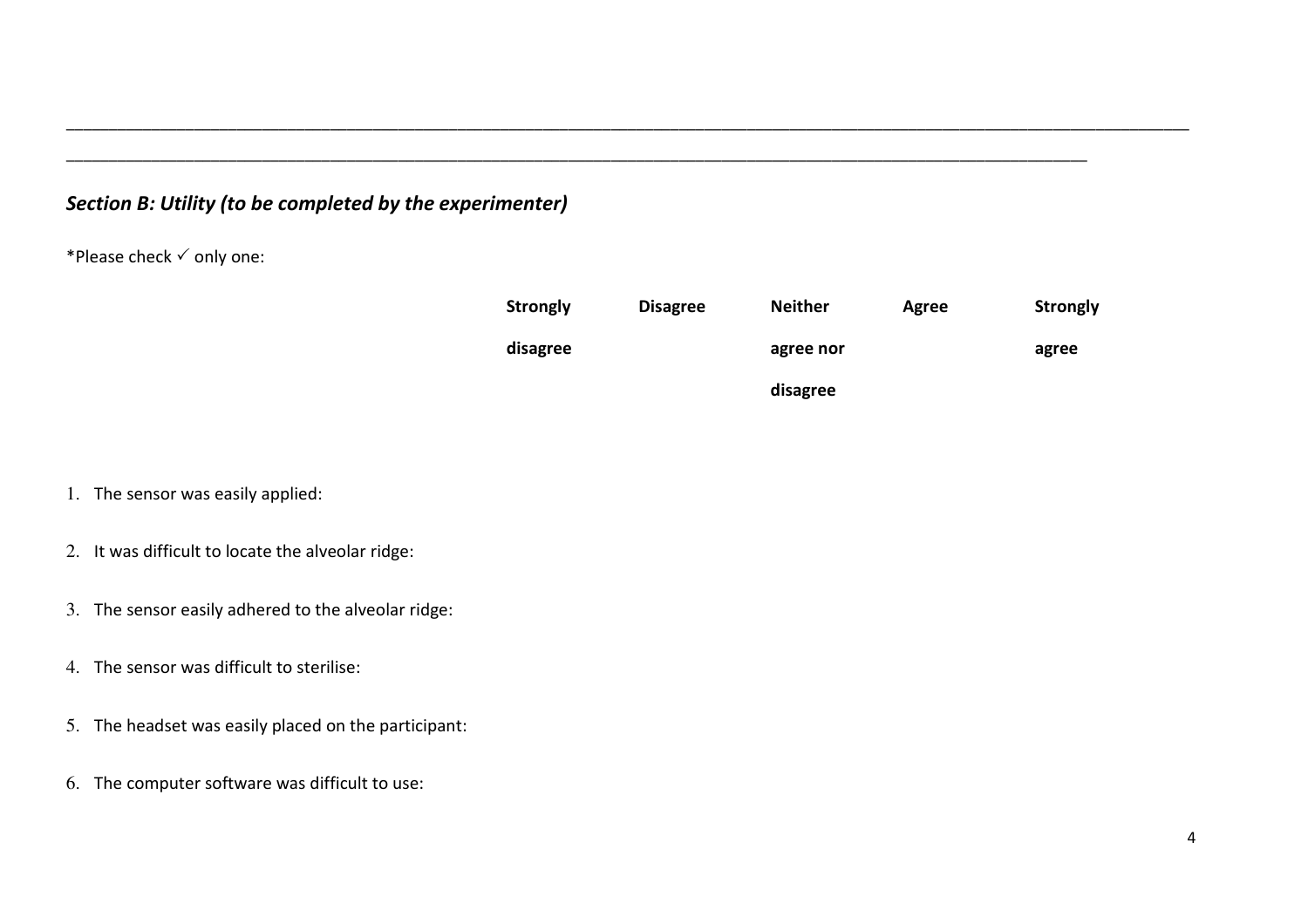- 7. The alveolar ridge was easily located:
- 8. The sensor was difficult to apply:
- 9. The sensor was easily sterilised:
- 10. The sensor did not adhere easily to the alveolar ridge:
- 11. The computer software was easy to use:
- 12. The headset was difficult to place on the participant:
- \*Please check  $\checkmark$  only one:

| $\overline{1}$ | $3-4$ | $5 - 10$ | $10+$ |
|----------------|-------|----------|-------|
|                |       |          |       |

How many attempts did it take to apply the sensor?

If you have any further comments please do so in the space provided: \_\_\_\_\_\_\_\_\_\_\_\_\_\_\_\_\_\_\_\_\_\_\_\_\_\_\_\_\_\_\_\_\_\_\_\_\_\_\_\_\_\_\_\_\_\_\_\_\_\_\_\_\_\_\_\_\_\_\_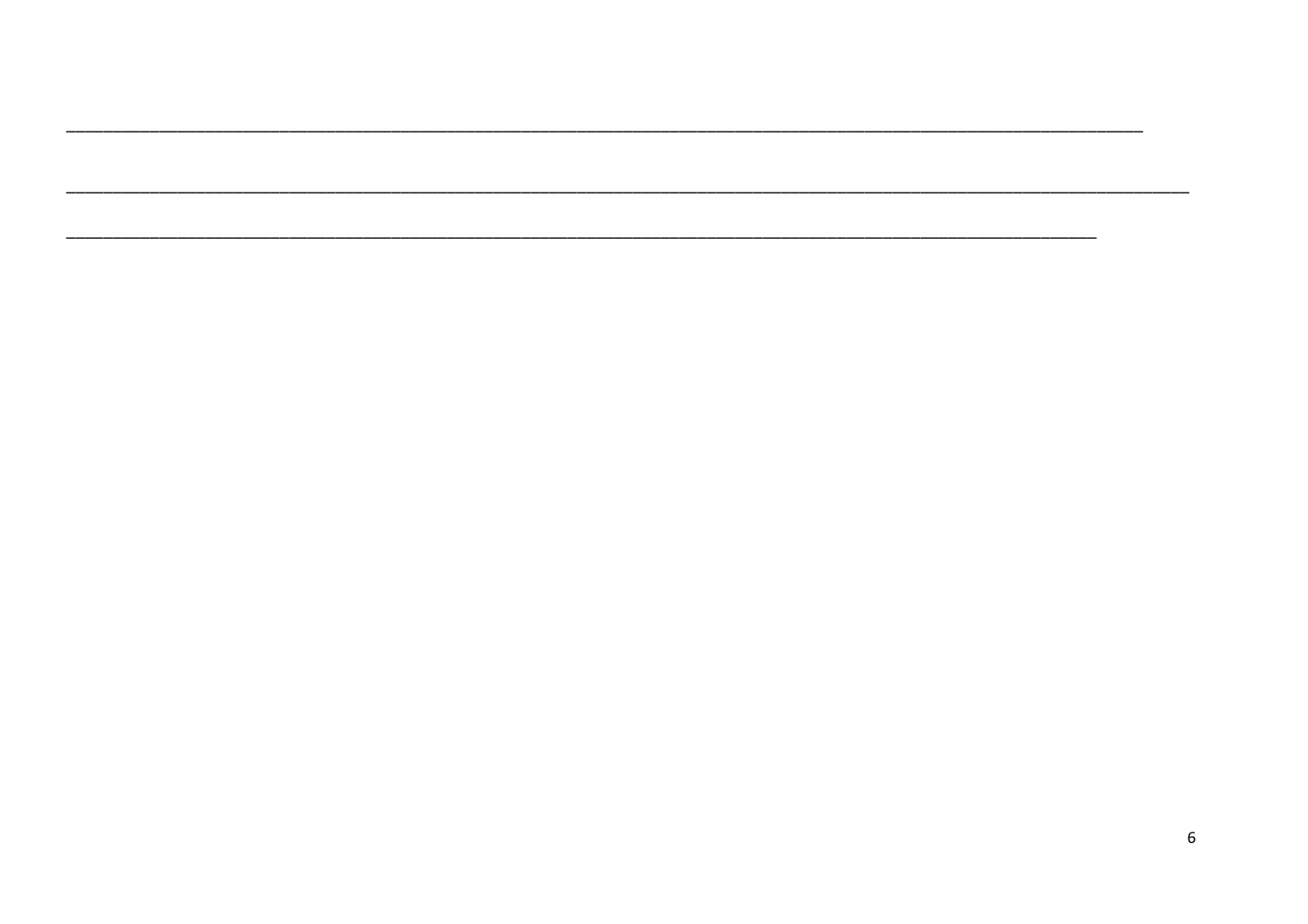### Appendix H

### Trial 1

ICC values, 95% confidence intervals, and p-values for maximum oro-lingual pressures for liquid and semi solid consistencies for trial two across participants.

|             | ICC(3, 1)<br>value | <b>Lower Bound</b> | <b>Upper Bound</b> | P-Value |
|-------------|--------------------|--------------------|--------------------|---------|
| 5ml water   | .62                | .25                | .87                | .001    |
| 10ml water  | .73                | .48                | .90                | .001    |
| 5ml custard | .61                | .26                | .86                | .001    |

#### Trial 3

ICC values, 95% confidence intervals, and p-values for maximum oro-lingual pressures for liquid and semi solid consistencies for trial two across participants.

|             |                       | 95% confidence interval |                    |         |
|-------------|-----------------------|-------------------------|--------------------|---------|
|             | ICC $(3, 1)$<br>value | <b>Lower Bound</b>      | <b>Upper Bound</b> | P-Value |
| 5ml water   | .68                   | .44                     | .85                | .001    |
| 10ml water  | .79                   | .50                     | .94                | .001    |
| 5ml custard | .95                   | .85                     | .99                | .001    |